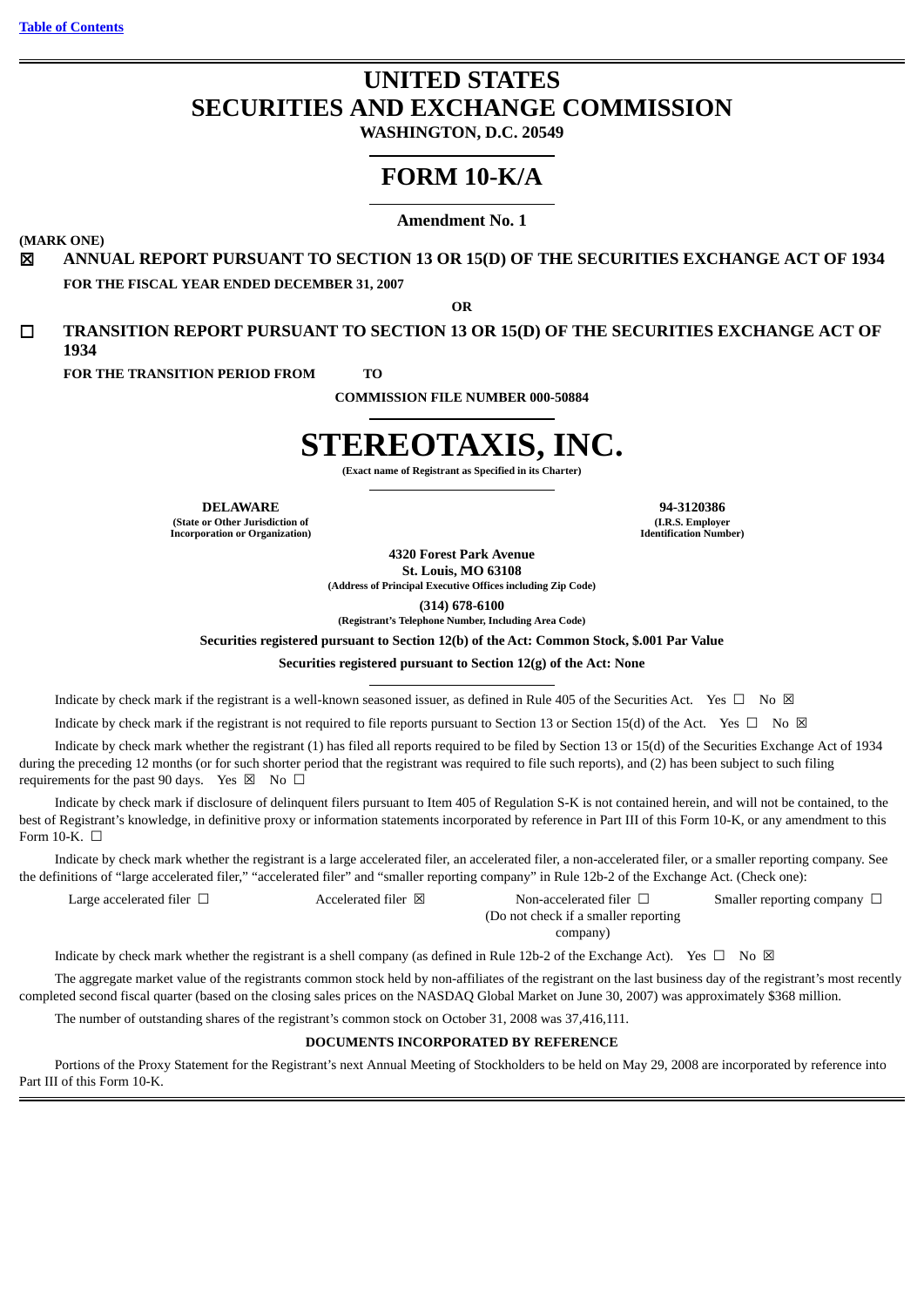$\overline{a}$ 

# TABLE OF CONTENTS

<span id="page-1-0"></span>

| <b>EXPLANATORY NOTE</b>                                              | $\mathbf{1}$ |
|----------------------------------------------------------------------|--------------|
| PART II                                                              |              |
| ITEM 8.<br>FINANCIAL STATEMENTS AND SUPPLEMENTARY DATA               | 2            |
| PART IV                                                              |              |
| <b>EXHIBITS AND FINANCIAL STATEMENT SCHEDULES</b><br><b>ITEM 15.</b> | 26           |
| <b>SIGNATURES</b>                                                    | 27           |
| <b>EXHIBIT INDEX</b>                                                 | 29           |
| EXHIBIT 23.1                                                         |              |
| <b>EXHIBIT 24.1</b>                                                  |              |
| EXHIBIT 31.1                                                         |              |
| EXHIBIT 31.2                                                         |              |
| <b>EXHIBIT 32.1</b>                                                  |              |

EXHIBIT 32.2

i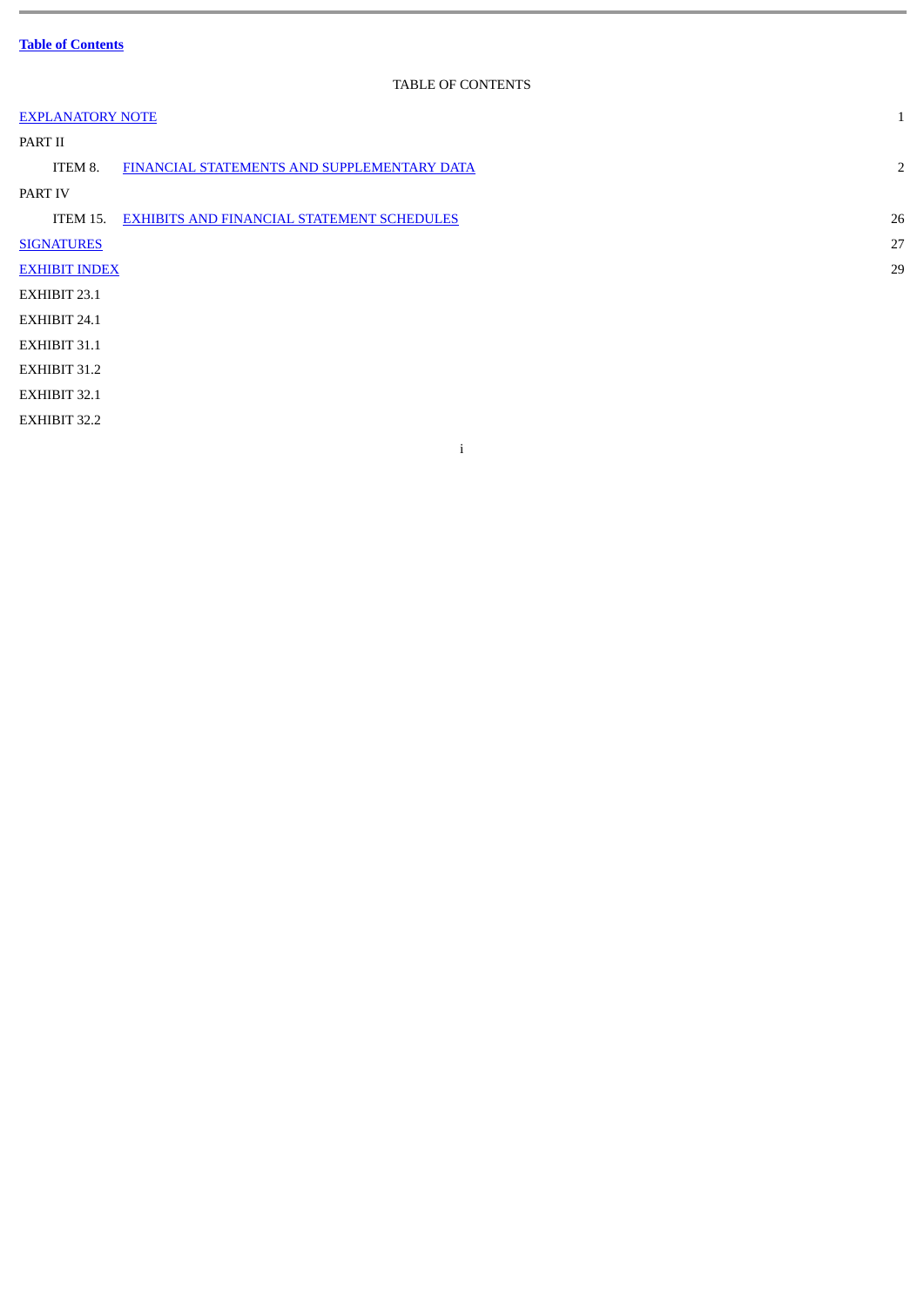### **EXPLANATORY NOTE**

<span id="page-2-0"></span>This Amendment No. 1 amends Stereotaxis, Inc.'s (the "Company") Annual Report on Form 10-K for the year ended December 31, 2007, which was filed with the Securities and Exchange Commission on March 17, 2008 (the "Original Filing"). The Company is filing this Amendment No. 1 for the sole purpose of updating: (i) Note 19 to our Financial Statements to provide plans to address its liquidity and cash flow issues, (ii) the Report of Independent Registered Public Accounting Firm and (iii) Exhibits 23.1, 31.1, 31.2, 32.1 and 32.2.

Except as described above, this Amendment No. 1 does not amend any other information set forth in the Original Filing and the Company has not updated disclosures included therein to reflect any events that occurred subsequent to March 17, 2008.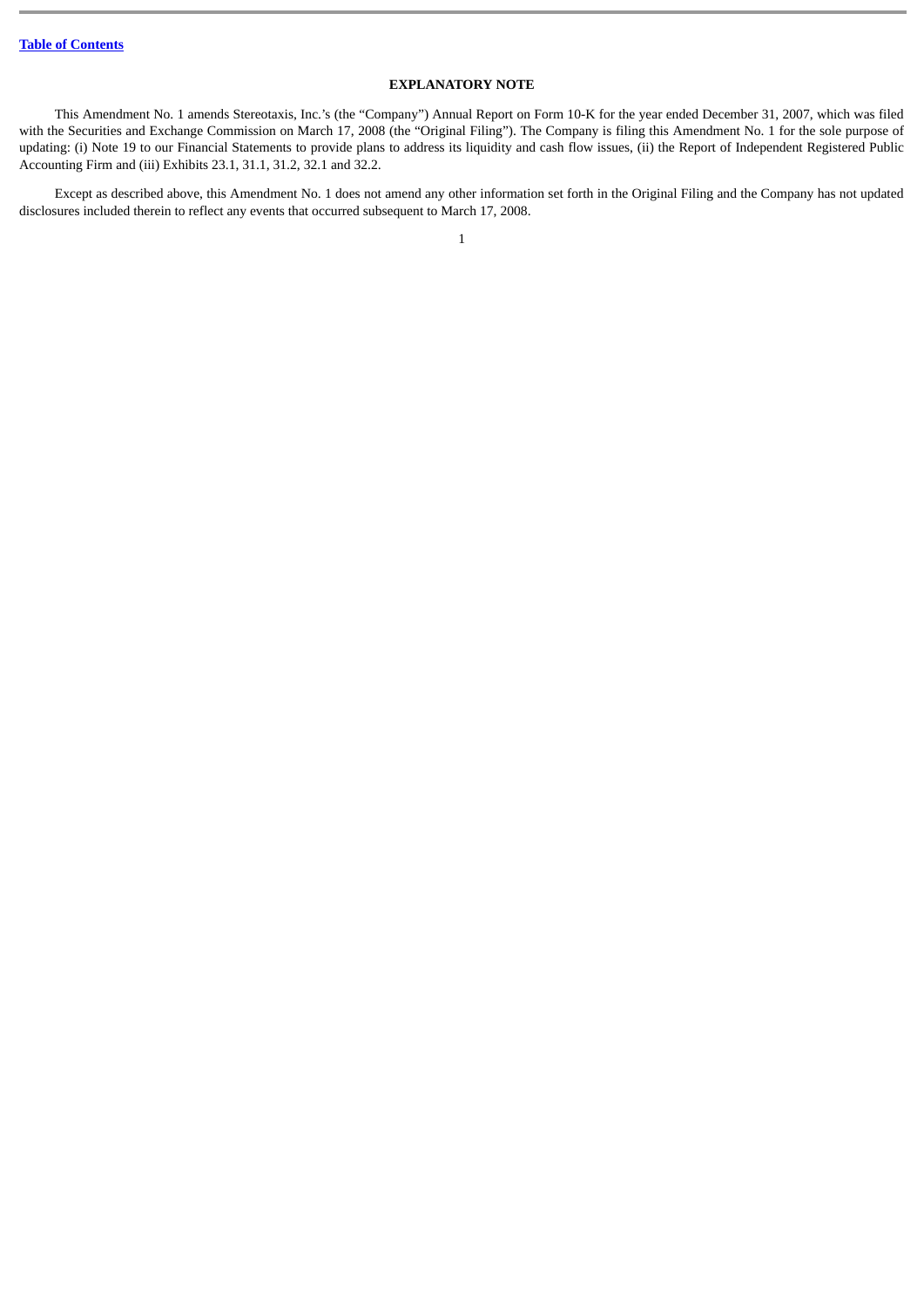# **PART II**

# <span id="page-3-0"></span>**ITEM 8. FINANCIAL STATEMENTS AND SUPPLEMENTARY DATA**

### **Financial Statements**

### **Index To Financial Statements**

| Report of Ernst & Young LLP, Independent Registered Public Accounting Firm              | PAGE<br>$\overline{\mathbf{3}}$ |
|-----------------------------------------------------------------------------------------|---------------------------------|
| Balance Sheets at December 31, 2007 and 2006                                            | $\overline{4}$                  |
| <u>Statements of Operations for the years ended December 31, 2007, 2006 and 2005</u>    | 5                               |
| Statements of Stockholders' Equity for the years ended December 31, 2007, 2006 and 2005 | 6                               |
| Statements of Cash Flows for the years ended December 31, 2007, 2006 and 2005           | 8                               |
| Notes to the Financial Statements                                                       | 9                               |
|                                                                                         |                                 |

Schedule II—Valuation and Qualifying Accounts

All other schedules have been omitted because they are not applicable or the required information is shown in the Financial Statements or the Notes thereto.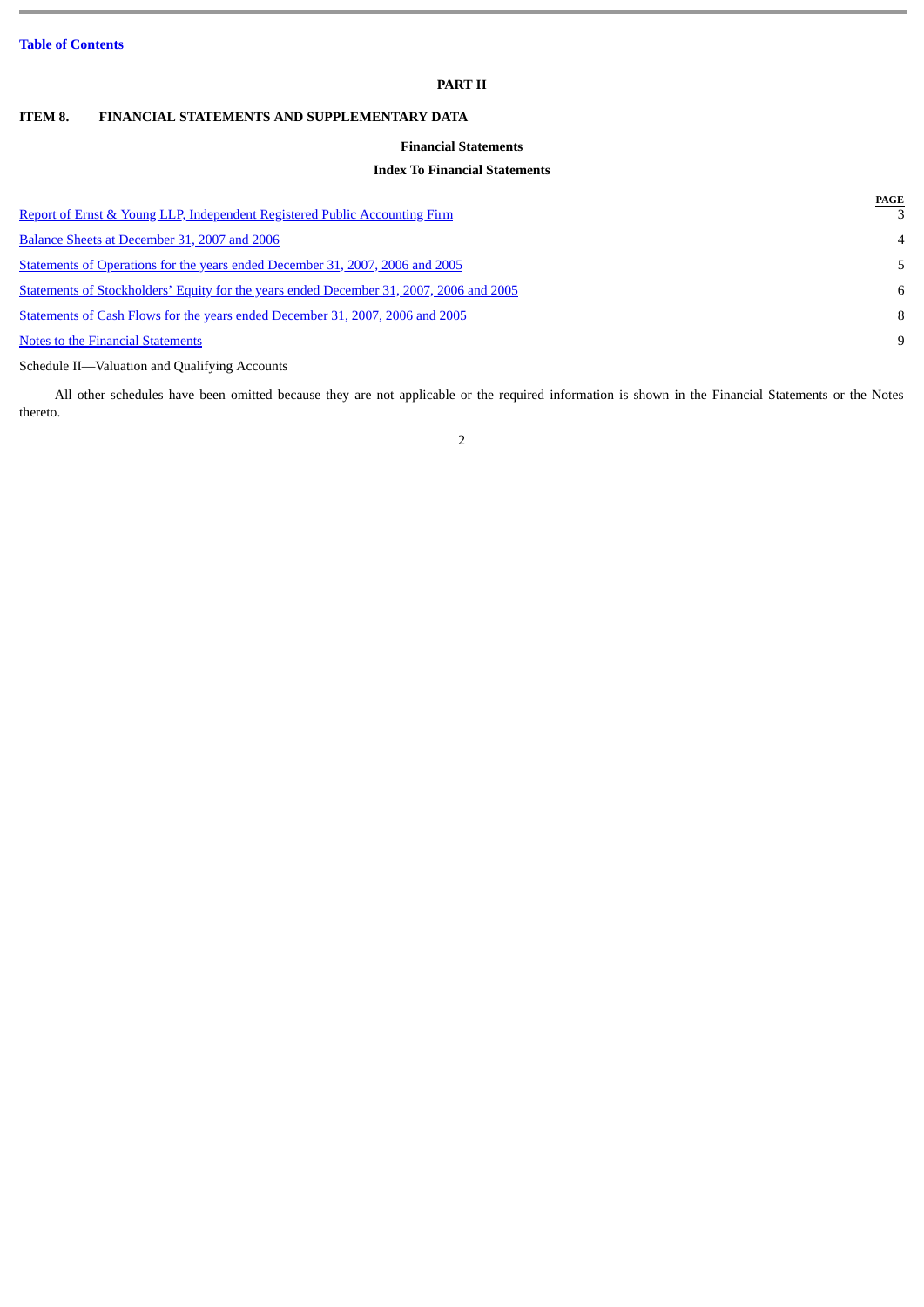#### **Report of Independent Registered Public Accounting Firm**

<span id="page-4-0"></span>The Board of Directors and Shareholders Stereotaxis, Inc.

We have audited the accompanying balance sheets of Stereotaxis, Inc. (the Company) as of December 31, 2007 and 2006, and the related statements of operations, stockholders' equity, and cash flows for each of the three years in the period ended December 31, 2007. Our audits also included the financial statement schedule listed in the Index at Item 15(a). These financial statements and schedule are the responsibility of the Company's management. Our responsibility is to express an opinion on these financial statements and schedule based on our audits.

We conducted our audits in accordance with the standards of the Public Company Accounting Oversight Board (United States). Those standards require that we plan and perform the audit to obtain reasonable assurance about whether the financial statements are free of material misstatement. An audit also includes examining, on a test basis, evidence supporting the amounts and disclosures in the financial statements. An audit also includes assessing the accounting principles used and significant estimates made by management, as well as evaluating the overall financial statement presentation. We believe that our audits provide a reasonable basis for our opinion.

Since the date of completion of our audit of the accompanying financial statements and initial issuance of our report thereon dated March 13, 2008, the Company, as discussed in Note 19, has experienced net losses and negative operating cash flows adversely affecting the Company's current results of operations and liquidity. Note 19 describes management's plans to address these issues.

In our opinion, the financial statements referred to above present fairly, in all material respects, the financial position of Stereotaxis, Inc. at December 31, 2007 and 2006, and the results of its operations and its cash flows for each of the three years in the period ended December 31, 2007, in conformity with U.S. generally accepted accounting principles. Also, in our opinion, the related financial statement schedule, when considered in relation to the basic financial statements taken as a whole, presents fairly in all material respects the information set forth therein.

As discussed in Note 2 to the financial statements, on January 1, 2006, the Company changed its method of accounting for share-based payments.

We also have audited, in accordance with the standards of the Public Company Accounting Oversight Board (United States), Stereotaxis, Inc.'s internal control over financial reporting as of December 31, 2007, based on criteria established in *Internal Control—Integrated Framework* issued by the Committee of Sponsoring Organizations of the Treadway Commission and our report dated March 13, 2008, expressed an unqualified opinion thereon.

/s/ Ernst & Young, LLP

St. Louis, Missouri March 13, 2008, except Note 19 as to which the date is December 26, 2008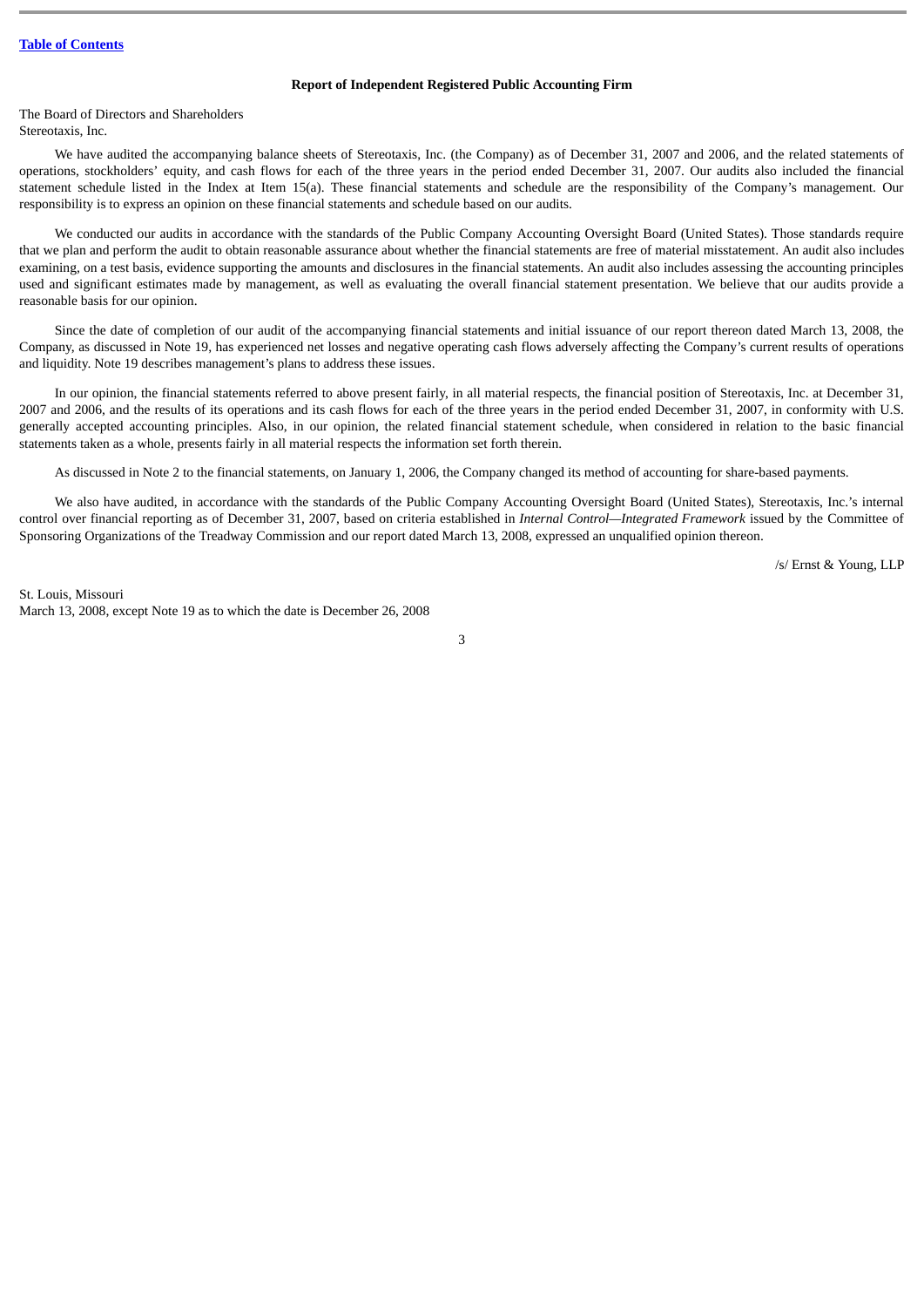# **BALANCE SHEETS**

<span id="page-5-0"></span>

|                                                                                                                         | December 31,   |               |    |               |
|-------------------------------------------------------------------------------------------------------------------------|----------------|---------------|----|---------------|
|                                                                                                                         |                | 2007          |    | 2006          |
| <b>Assets</b>                                                                                                           |                |               |    |               |
| Current assets:                                                                                                         |                |               |    |               |
| Cash and cash equivalents                                                                                               |                | \$17,022,200  |    | \$ 15,210,493 |
| Short-term investments                                                                                                  |                | 6,634,178     |    | 21,773,288    |
| Accounts receivable, net of allowance of \$189,040 and \$90,716 in 2007 and 2006, respectively                          |                | 13,757,270    |    | 15,280,628    |
| Current portion of long-term receivables                                                                                |                | 136,430       |    | 163,362       |
| Inventories                                                                                                             |                | 9,964,460     |    | 8,285,825     |
| Prepaid expenses and other current assets                                                                               |                | 3,421,202     |    | 2,580,773     |
| Total current assets                                                                                                    |                | 50,935,740    |    | 63,294,369    |
| Property and equipment, net                                                                                             |                | 7,011,763     |    | 4,130,295     |
| Intangible assets, net                                                                                                  |                | 1,411,111     |    | 1,544,444     |
| Long-term receivables                                                                                                   |                | 272,859       |    |               |
| Other assets                                                                                                            |                | 844,321       |    | 321,552       |
| <b>Total assets</b>                                                                                                     | \$             | 60,475,794    | \$ | 69,290,660    |
| Liabilities and stockholders' equity                                                                                    |                |               |    |               |
| Current liabilities:                                                                                                    |                |               |    |               |
| Current maturities of long-term debt                                                                                    | $\mathfrak{S}$ | 972,222       | \$ | 1,666,666     |
| Accounts payable                                                                                                        |                | 7,349,426     |    | 5,555,121     |
| <b>Accrued liabilities</b>                                                                                              |                | 11,913,418    |    | 10,025,231    |
| Deferred contract revenue                                                                                               |                | 8,774,958     |    | 5,663,553     |
| Total current liabilities                                                                                               |                | 29,010,024    |    | 22,910,571    |
| Long-term debt, less current maturities                                                                                 |                | 6,000,000     |    | 305,556       |
| Long-term deferred contract revenue                                                                                     |                | 942,573       |    | 1,220,174     |
| Other liabilities                                                                                                       |                | 328,790       |    | 65,367        |
| Stockholders' equity:                                                                                                   |                |               |    |               |
| Preferred stock, par value \$0.001; 10,000,000 shares authorized at 2007 and 2006, none outstanding at 2007<br>and 2006 |                |               |    |               |
| Common stock, par value of \$0.001; 100,000,000 shares authorized at 2007 and 2006, 37,132,529 and                      |                |               |    |               |
| 34,755,397 shares issued at 2007 and 2006, respectively                                                                 |                | 37,133        |    | 34,755        |
| Additional paid in capital                                                                                              |                | 276,433,662   |    | 248,908,918   |
| Treasury stock, 40,151 shares at 2007 and 2006                                                                          |                | (205,999)     |    | (205, 999)    |
| Accumulated deficit                                                                                                     |                | (252,072,353) |    | (203,950,839) |
| Accumulated other comprehensive income                                                                                  |                | 1,964         |    | 2,157         |
| Total stockholders' equity                                                                                              |                | 24,194,407    |    | 44,788,992    |
| Total liabilities and stockholders' equity                                                                              |                | \$ 60,475,794 | \$ | 69,290,660    |

See accompanying notes.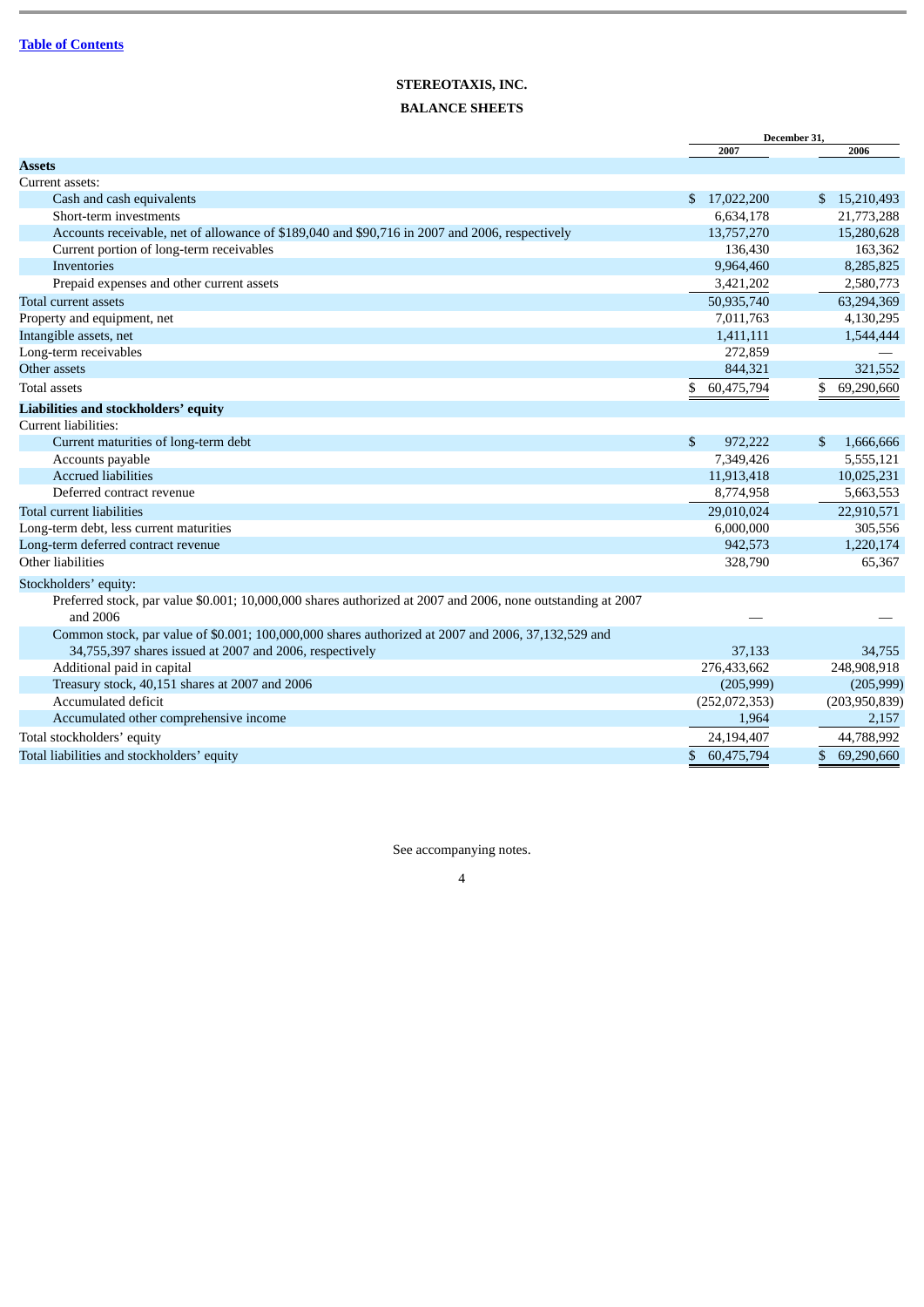# **STATEMENTS OF OPERATIONS**

<span id="page-6-0"></span>

|                                                                      |   |                   | <b>Year Ended December 31,</b> |                    |
|----------------------------------------------------------------------|---|-------------------|--------------------------------|--------------------|
|                                                                      |   | 2007              | 2006                           | 2005               |
| Revenue:                                                             |   |                   |                                |                    |
| Systems                                                              |   | 30,118,627        | \$<br>22,656,092               | \$<br>12,760,593   |
| Disposables, service and accessories                                 |   | 9,180,182         | 4,535,614                      | 2,265,797          |
| Total revenue                                                        |   | 39,298,809        | 27,191,706                     | 15,026,390         |
| Cost of revenue:                                                     |   |                   |                                |                    |
| <b>Systems</b>                                                       |   | 10,978,108        | 10,448,772                     | 5,965,252          |
| Disposables, service and accessories                                 |   | 2,497,459         | 2,443,977                      | 1,755,454          |
| Inventory impairment                                                 |   | 1,870,653         |                                |                    |
| Total cost of revenue                                                |   | 15,346,220        | 12,892,749                     | 7,720,706          |
| Gross margin                                                         |   | 23,952,589        | 14,298,957                     | 7,305,684          |
| <b>Operating expenses:</b>                                           |   |                   |                                |                    |
| Research and development                                             |   | 25,471,809        | 21,794,177                     | 17,829,282         |
| Sales and marketing                                                  |   | 29,021,117        | 22,533,882                     | 16,106,621         |
| General and administrative                                           |   | 18,701,726        | 16,642,359                     | 14,449,326         |
| Royalty settlement                                                   |   |                   |                                | 2,923,111          |
| Total operating expenses                                             |   | 73,194,652        | 60,970,418                     | 51,308,340         |
| <b>Operating loss</b>                                                |   | (49, 242, 063)    | (46,671,461)                   | (44,002,656)       |
| Interest income                                                      |   | 1,471,503         | 2,126,987                      | 949,918            |
| Interest expense                                                     |   | (350, 954)        | (1, 175, 296)                  | (505, 097)         |
| Net loss                                                             |   | \$ (48, 121, 514) | \$<br>(45,719,770)             | \$<br>(43,557,835) |
| Net loss per common share:                                           |   |                   |                                |                    |
| Basic and diluted                                                    | S | (1.34)            | \$<br>(1.39)                   | \$<br>(1.60)       |
| Weighted average shares used in computing net loss per common share: |   |                   |                                |                    |
| Basic and diluted                                                    |   | 35,793,973        | 32,979,403                     | 27,301,822         |

See accompanying notes.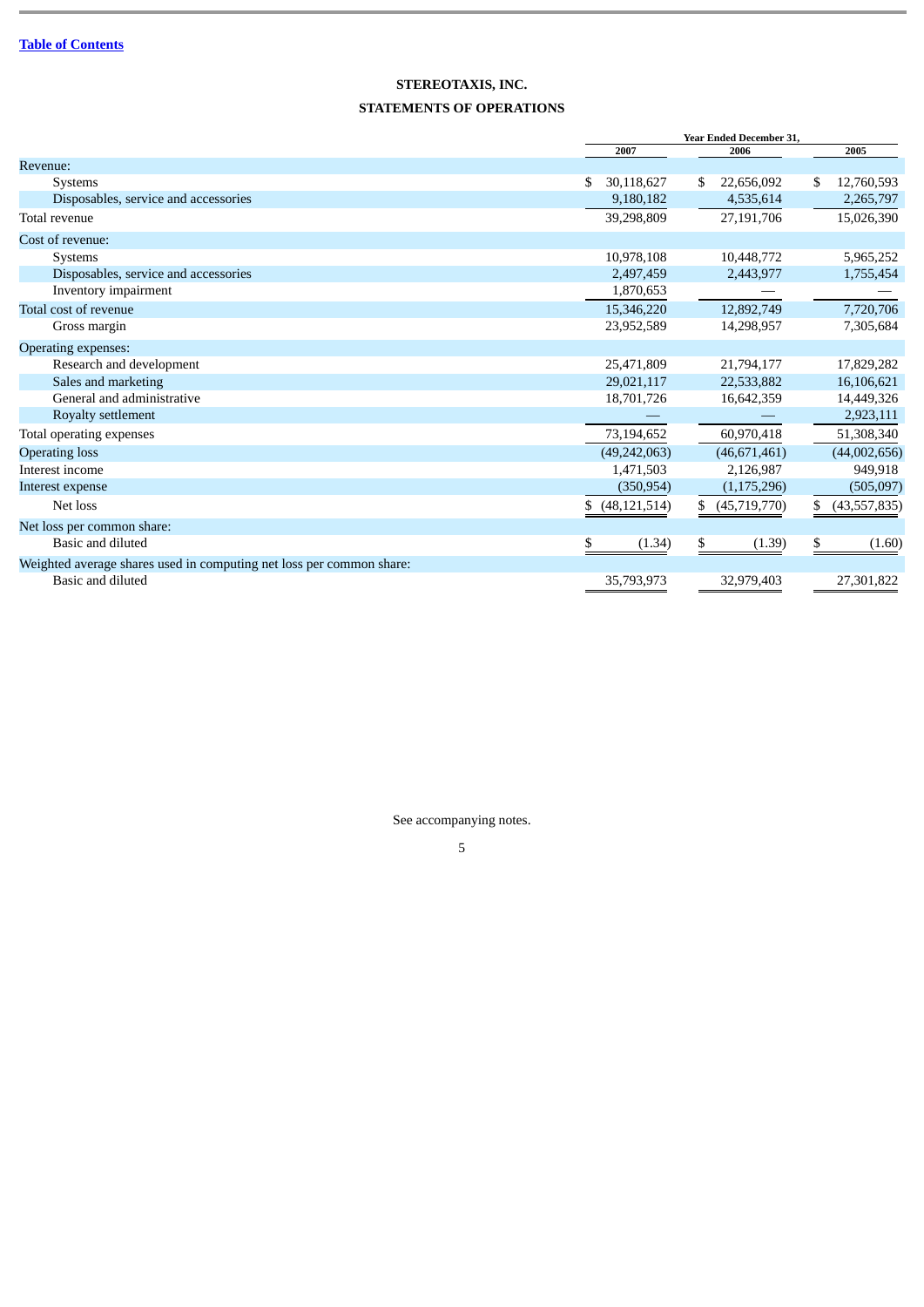# **STATEMENTS OF STOCKHOLDERS' EQUITY**

<span id="page-7-0"></span>

|                                                         |                     |               |                   |              |                 |                 | <b>Notes</b>     |                   |              | <b>Accumulated</b> |                            |
|---------------------------------------------------------|---------------------|---------------|-------------------|--------------|-----------------|-----------------|------------------|-------------------|--------------|--------------------|----------------------------|
|                                                         | <b>Common Stock</b> |               | <b>Additional</b> |              |                 |                 | Receivable       |                   |              | Other              | <b>Total</b>               |
|                                                         |                     |               | Paid-In           |              | <b>Deferred</b> | <b>Treasury</b> | from Sale        | Accumulated       |              | Comprehensive      | Stockholders'              |
|                                                         | Shares              | <b>Amount</b> | <b>Capital</b>    |              | Compensation    | <b>Stock</b>    | of Stock         | <b>Deficit</b>    |              | Income (Loss)      | <b>Equity</b>              |
| Balance at December 31, 2004                            | 27,187,042          | \$27,187      | \$174,143,587     | $\mathbf{s}$ | (671,950)       | \$(162,546)     | (173, 432)       | \$(114, 673, 234) | $\mathbf{s}$ | (95, 144)          | $\mathbb{S}$<br>58,394,468 |
| Issuance of warrants to purchase common stock           |                     |               | 938,850           |              |                 |                 |                  |                   |              |                    | 938,850                    |
| Amortization of stock-based compensation                |                     |               |                   |              | 747,412         |                 |                  |                   |              |                    | 747,412                    |
| Payments of notes receivable from sale of stock         |                     |               |                   |              |                 |                 | 3.750            |                   |              |                    | 3,750                      |
| Interests receivable from sale of stock                 |                     |               |                   |              |                 |                 | (10, 937)        |                   |              |                    | (10, 937)                  |
| Issuance of stock under stock purchase plan             | 29,554              | 30            | 201,097           |              |                 |                 |                  |                   |              |                    | 201,127                    |
| <b>Exercise of stock warrants</b>                       | 14,888              | 15            | (15)              |              |                 |                 |                  |                   |              |                    |                            |
| Exercise of stock options                               | 282.527             | 282           | 1,358,193         |              |                 |                 |                  |                   |              |                    | 1,358,475                  |
| Grant of restricted shares, net of forfeitures          | 359,100             | 359           | 2,644,863         |              | (2,645,222)     |                 |                  |                   |              |                    |                            |
| Components of comprehensive income (loss):              |                     |               |                   |              |                 |                 |                  |                   |              |                    |                            |
| Net Loss                                                |                     |               |                   |              |                 |                 |                  | (43,557,835)      |              |                    | (43, 557, 835)             |
| Unrealized gain on short term investments               |                     |               |                   |              |                 |                 |                  |                   |              |                    |                            |
|                                                         |                     |               |                   |              |                 |                 |                  |                   |              | 50,532             | 50,532                     |
| Comprehensive Loss                                      |                     |               |                   |              |                 |                 |                  |                   |              |                    | (43,507,303)               |
| Balance at December 31, 2005                            | 27,873,111          | \$27,873      | \$179,286,575     | -S           | (2,569,760)     | \$(162, 546)    | (180, 619)<br>S. | \$(158, 231, 069) | - \$         | (44, 612)          | 18,125,842<br>S            |
| Balance at December 31, 2005                            | 27,873,111          | 27,873        | 179,286,575       |              | (2,569,760)     | (162, 546)      | (180, 619)       | (158, 231, 069)   |              | (44, 612)          | 18,125,842                 |
| Adoption of SFAS 123(R)                                 |                     |               | (2,569,760)       |              | 2,569,760       |                 |                  |                   |              |                    |                            |
| Issuance common stock                                   | 5,500,000           | 5,500         | 61,746,903        |              |                 |                 |                  |                   |              |                    | 61,752,403                 |
| Amortization of stock-based compensation                |                     |               | 4,301,807         |              |                 |                 |                  |                   |              |                    | 4,301,807                  |
| Payments of notes receivable from sale of stock         |                     |               |                   |              |                 |                 | 134,700          |                   |              |                    | 134,700                    |
| Interests receivable from the sale of stock             |                     |               |                   |              |                 |                 | 45,919           |                   |              |                    | 45,919                     |
| Issuance of stock under stock purchase plan             | 74,917              | 75            | 574,507           |              |                 |                 |                  |                   |              |                    | 574,582                    |
| Purchase of treasury stock, at cost                     |                     |               |                   |              |                 | (43, 453)       |                  |                   |              |                    | (43, 453)                  |
| Exercise of stock warrants                              | 638,472             | 638           | 4,264,909         |              |                 |                 |                  |                   |              |                    | 4,265,547                  |
| Exercise of stock options and stock appreciation rights | 325,893             | 326           | 1,304,320         |              |                 |                 |                  |                   |              |                    | 1,304,646                  |
| Grant of restricted shares, net of forfeitures          | 343,004             | 343           | (343)             |              |                 |                 |                  |                   |              |                    |                            |
| Components of comprehensive income (loss):              |                     |               |                   |              |                 |                 |                  |                   |              |                    |                            |
| Net Loss                                                |                     |               |                   |              |                 |                 |                  | (45,719,770)      |              |                    | (45, 719, 770)             |
| Unrealized gain on short term investments               |                     |               |                   |              |                 |                 |                  |                   |              |                    |                            |
|                                                         |                     |               |                   |              |                 |                 |                  |                   |              | 46,769             | 46,769                     |
| <b>Comprehensive Loss</b>                               |                     |               |                   |              |                 |                 |                  |                   |              |                    | (45, 673, 001)             |
| Balance at December 31, 2006                            | 34,755,397          | \$34,755      | \$248,908,918     | S            |                 | \$(205,999)     |                  | \$(203,950,839)   | -S           | 2,157              | 44,788,992                 |
|                                                         |                     |               |                   |              |                 |                 |                  |                   |              |                    |                            |

See accompanying notes.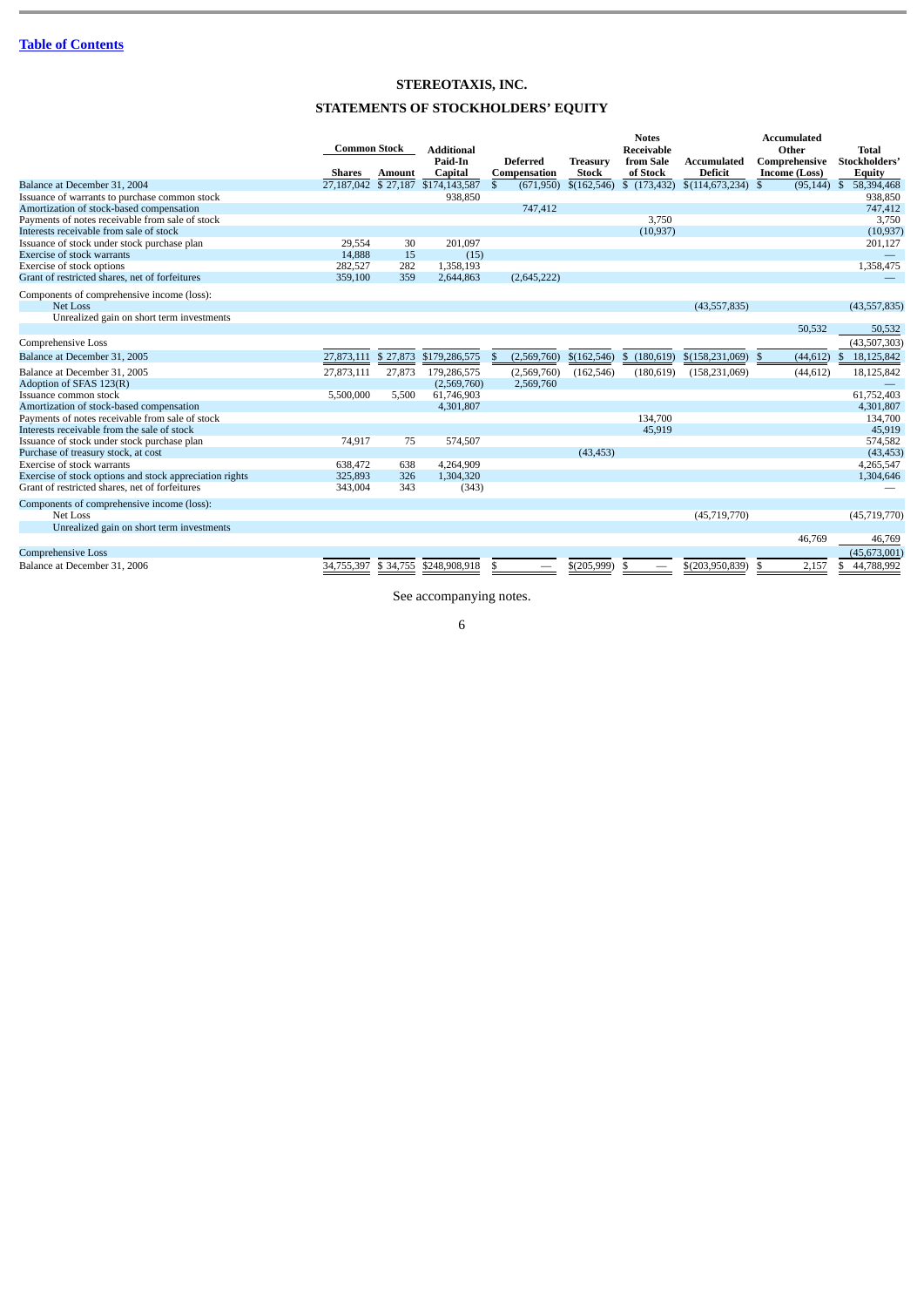# **STATEMENTS OF STOCKHOLDERS' EQUITY—(CONTINUED)**

|                                                         | Common Stock |          | <b>Additional</b> |                          |                 | <b>Notes</b><br>Receivable |                 | <b>Accumulated</b><br>Other | Total          |
|---------------------------------------------------------|--------------|----------|-------------------|--------------------------|-----------------|----------------------------|-----------------|-----------------------------|----------------|
|                                                         |              |          | Paid-In           | <b>Deferred</b>          | <b>Treasury</b> | from Sale                  | Accumulated     | Comprehensive               | Stockholders'  |
|                                                         | Shares       | Amount   | Capital           | Compensation             | Stock           | of Stock                   | Deficit         | Income (Loss)               | Equity         |
| Balance at December 31, 2006                            | 34,755,397   | \$34,755 | \$248,908,918     | $\overline{\phantom{m}}$ | \$(205,999)     |                            | \$(203,950,839) | 2,157                       | 44,788,992     |
| Issuance common stock                                   | 1,919,000    | 1,919    | 20,105,317        |                          |                 |                            |                 |                             | 20,107,236     |
| Amortization of stock-based compensation                |              |          | 5.597.800         |                          |                 |                            |                 |                             | 5,597,800      |
| Issuance of stock under stock purchase plan             | 62,254       | 63       | 502,308           |                          |                 |                            |                 |                             | 502,371        |
| <b>Exercise of stock warrants</b>                       | 93,050       | 93       | 373,381           |                          |                 |                            |                 |                             | 373,474        |
| Exercise of stock options and stock appreciation rights | 210,745      | 211      | 946,030           |                          |                 |                            |                 |                             | 946,241        |
| Grant of restricted shares, net of forfeitures          | 92,083       | 92       | (92)              |                          |                 |                            |                 |                             |                |
| Components of comprehensive income (loss):              |              |          |                   |                          |                 |                            |                 |                             |                |
| Net Loss                                                |              |          |                   |                          |                 |                            | (48, 121, 514)  |                             | (48, 121, 514) |
| Unrealized (loss) on short term investments             |              |          |                   |                          |                 |                            |                 |                             |                |
|                                                         |              |          |                   |                          |                 |                            |                 | (193)                       | (193)          |
| Comprehensive Loss                                      |              |          |                   |                          |                 |                            |                 |                             | (48, 121, 707) |
| Balance at December 31, 2007                            | 37,132,529   | \$37,133 | \$276,433,662     |                          | \$(205,999)     |                            | \$(252,072,353) | 1,964                       | 24,194,407     |

See accompanying notes.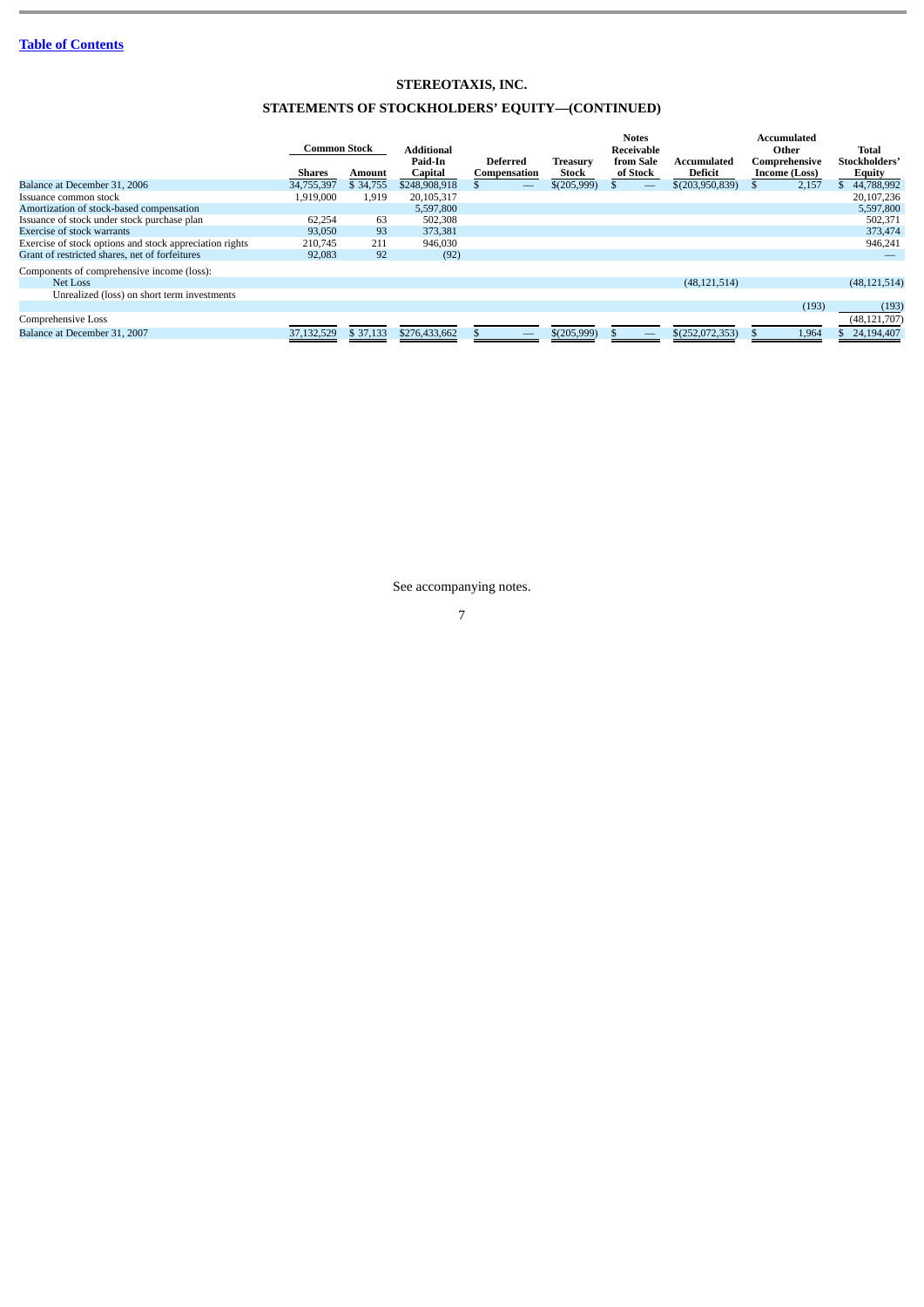# **STATEMENTS OF CASH FLOWS**

<span id="page-9-0"></span>

|                                                                         |                   | <b>Year Ended December 31,</b> |                    |
|-------------------------------------------------------------------------|-------------------|--------------------------------|--------------------|
|                                                                         | 2007              | 2006                           | 2005               |
| <b>Cash flows from operating activities</b>                             |                   |                                |                    |
| Net loss                                                                | \$ (48, 121, 514) | \$ (45,719,770)                | (43,557,835)<br>\$ |
| Adjustments to reconcile net loss to cash used in operating activities: |                   |                                |                    |
| Depreciation                                                            | 1,752,471         | 1,214,280                      | 769,617            |
| Amortization (accretion)                                                | (131, 820)        | 387,480                        | 397,070            |
| Non-cash compensation                                                   | 5,597,800         | 4,301,807                      | 747,412            |
| Interest receivable from sale of stock                                  |                   | 48,992                         |                    |
| Loss on asset disposal                                                  | 9,797             | 29,658                         | 48,783             |
| Inventory impairment charge                                             | 1,870,653         |                                |                    |
| Changes in operating assets and liabilities:                            |                   |                                |                    |
| Accounts receivable                                                     | 1,523,358         | (9,383,556)                    | 2,542,002          |
| Interest receivable on investments                                      | 164,455           | (74, 708)                      | 150,359            |
| Other receivables                                                       | (245, 927)        | 444,678                        | (101, 655)         |
| Inventories                                                             | (3,549,288)       | 1,118,967                      | (4,730,798)        |
| Prepaid expenses and other current assets                               | (840, 429)        | 1,873,767                      | (2,064,410)        |
| Other assets                                                            | (522,769)         | (193,797)                      | (7,058)            |
| Accounts payable                                                        | 1,794,305         | 688,965                        | 2,736,683          |
| <b>Accrued liabilities</b>                                              | 1,888,187         | 4,376,538                      | 81,536             |
| Deferred revenue                                                        | 2,833,804         | 1,866,467                      | 1,975,502          |
| Other                                                                   | 263,423           | 37,351                         | 26,609             |
| Net cash used in operating activities                                   | (35, 713, 494)    | (38,982,881)                   | (40, 986, 183)     |
| <b>Cash flows from investing activities</b>                             |                   |                                |                    |
| Sale of equipment                                                       | 100,640           | 10,072                         |                    |
| Purchase of equipment                                                   | (4,744,376)       | (2,305,992)                    | (2,338,866)        |
| Proceeds from the maturity/sale of available-for-sale investments       | 29,050,000        | 18,604,217                     | 37,154,608         |
| Purchase of available-for-sale investments                              | (13,810,385)      | (32,701,841)                   | (9,763,722)        |
| Net cash provided by (used in) investing activities                     | 10,595,879        | (16, 393, 544)                 | 25,052,020         |
| <b>Cash flows from financing activities</b>                             |                   |                                |                    |
| Proceeds from long-term debt                                            | 7,000,000         |                                | 2,000,000          |
| Payments under long-term debt                                           | (2,000,000)       | (1,000,000)                    | (938, 212)         |
| Proceeds from issuance of stock, net of issuance costs                  | 21,929,322        | 67,897,178                     | 1,559,602          |
| Purchase of treasury stock                                              |                   | (43, 453)                      |                    |
| Payments received on notes receivable from sale of common stock         |                   | 134,700                        | 3,750              |
| Net cash provided by financing activities                               | 26,929,322        | 66,988,425                     | 2,625,140          |
| Net increase (decrease) in cash and cash equivalents                    | 1,811,707         | 11,612,000                     | (13,309,023)       |
| Cash and cash equivalents at beginning of period                        | 15,210,493        | 3,598,493                      | 16,907,516         |
|                                                                         | \$                |                                | \$                 |
| Cash and cash equivalents at end of period                              | 17,022,200        | \$<br>15,210,493               | 3,598,493          |
| Supplemental disclosures of cash flow information:                      |                   |                                |                    |
| Interest paid                                                           | \$<br>166,868     | $\mathbb{S}$<br>207,775        | \$<br>216,763      |

See accompanying notes.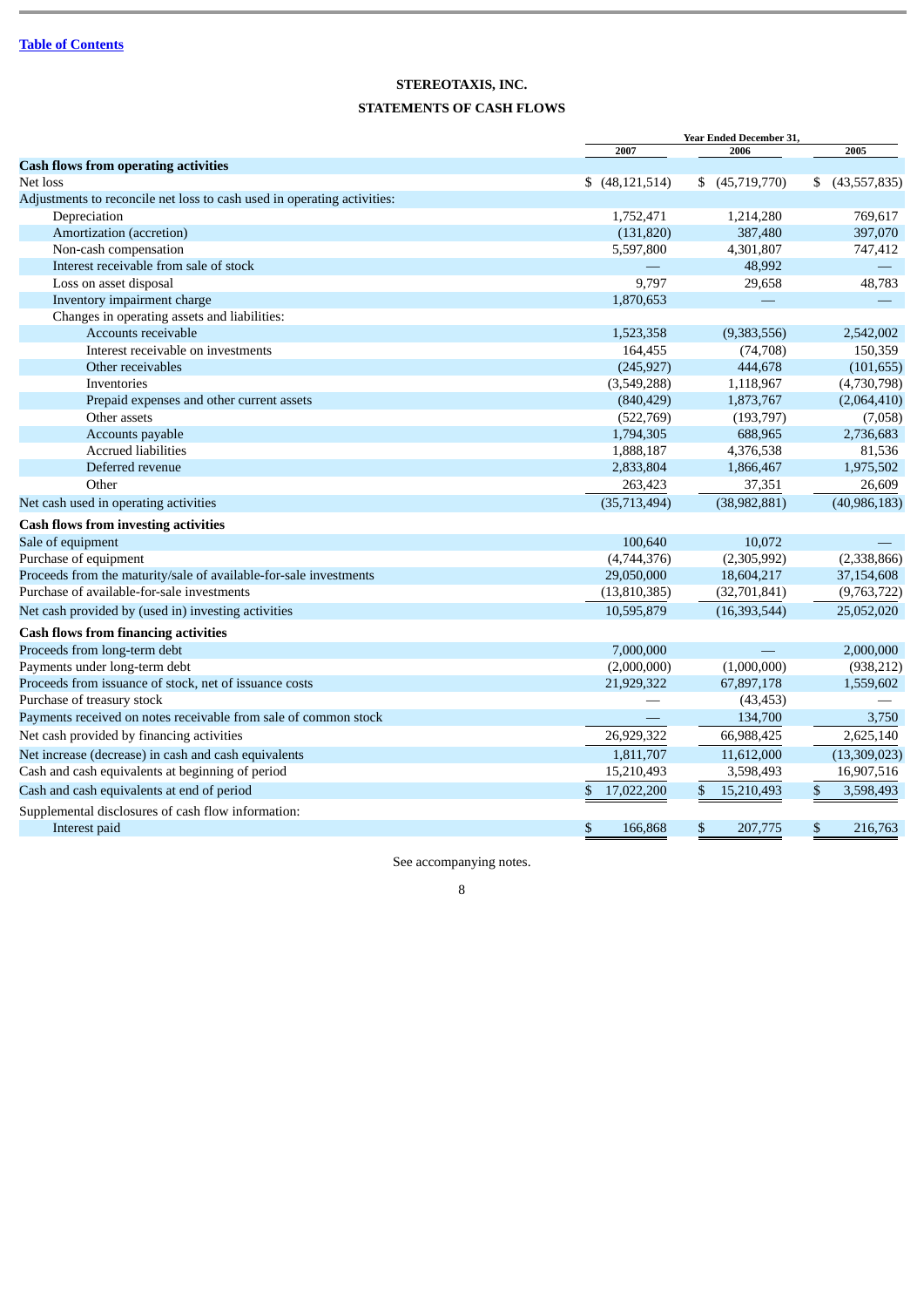#### <span id="page-10-0"></span>**Notes to Financial Statements**

#### **1. Description of Business**

Stereotaxis, Inc. (the Company) designs, manufactures, and markets an advanced cardiology instrument control system for the interventional treatment of arrhythmias and coronary artery disease. The Company also markets and sells various disposable interventional devices, including catheters, guidewires and other delivery devices, for use in conjunction with its system. The Company has received regulatory approval for the core components of its system in the U.S., Europe, Canada and various other countries.

#### **2. Summary of Significant Accounting Policies**

#### *Cash and Cash Equivalents*

The Company considers all short-term investments purchased with original maturities of three months or less to be cash equivalents. The Company places its cash with high-credit-quality financial institutions and invests primarily in money market accounts. As of December 31, 2006, \$713,865 of cash is restricted subject to satisfaction of certain conditions related to a delivered system. No cash was restricted at December 31, 2007.

#### *Investments*

In accordance with Statement of Financial Accounting Standards (SFAS) No. 115, *Accounting for Certain Investments in Debt and Equity Securities,* the Company's investment securities are classified as available-for-sale and are carried at market value, which approximates cost. Realized gains or losses, calculated based on the specific identification method, were not material for the years ended December 31, 2007, 2006 and 2005. Interest and dividends on securities classified as available-for-sale are included in interest income.

#### *Accounts Receivable and Allowance for Uncollectible Accounts*

Accounts receivable primarily include amounts due from hospitals and distributors for acquisition of magnetic systems and associated disposable device sales. Credit is granted on a limited basis, with balances due generally within 30 days of billing. The provision for bad debts is based upon management's assessment of historical and expected net collections considering business and economic conditions and other collection indicators.

#### *Financial Instruments*

Financial instruments consist of cash and cash equivalents, short-term investments, accounts receivable, accounts payable and long-term debt. The carrying value of such amounts reported at the applicable balance sheet dates approximates fair value.

#### *Inventory*

The Company values its inventory at the lower of cost, as determined using the first-in, first-out (FIFO) method, or market. The Company periodically reviews its physical inventory for obsolete items and provides a reserve upon identification of potential obsolete items.

#### *Property and Equipment*

Property and equipment consist primarily of computer, office and research and demonstration equipment held for lease and leasehold improvements and are stated at cost. Depreciation is calculated using the straight-line method over the estimated useful lives or life of the base lease term, ranging from three to ten years.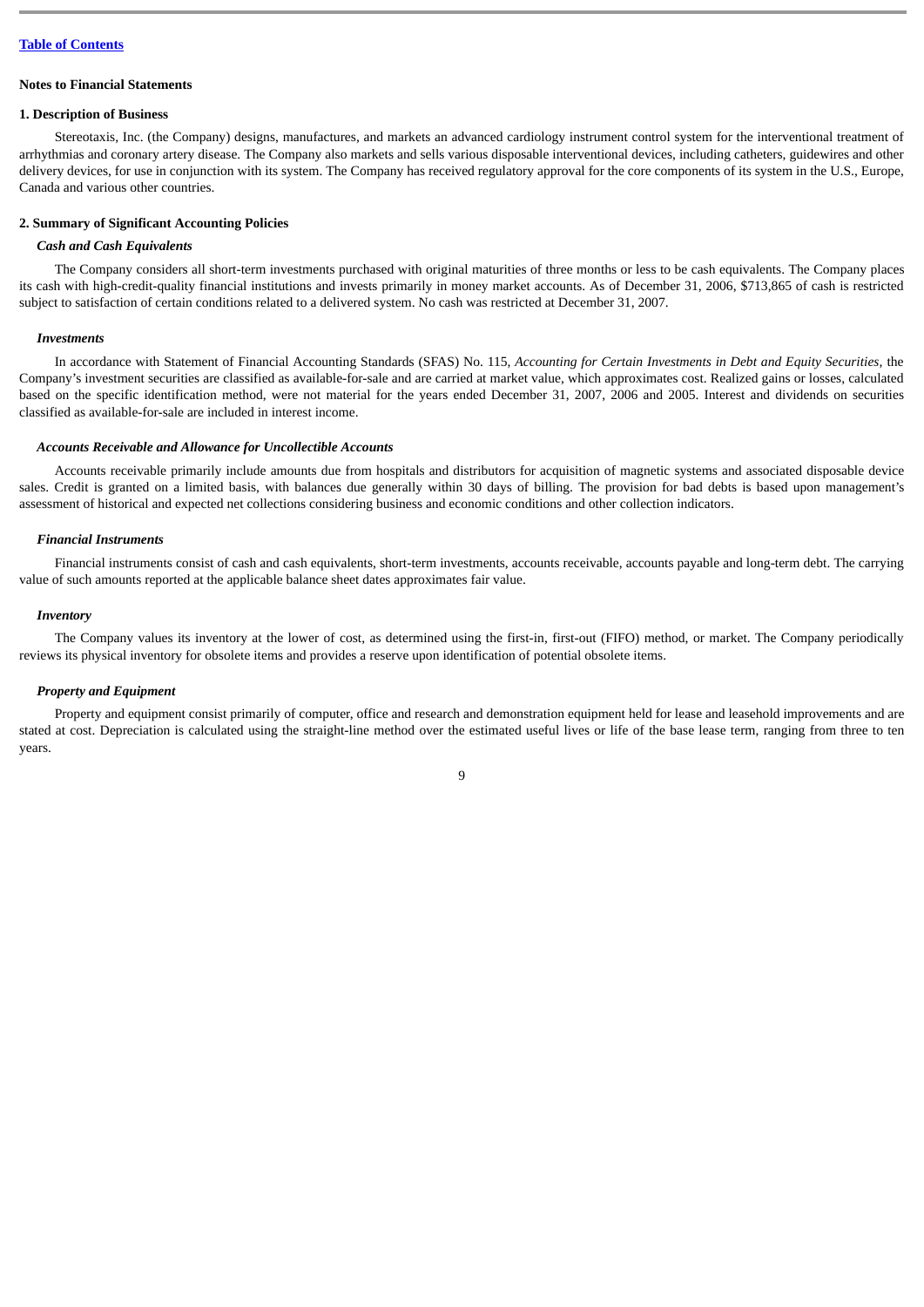#### *Long-Lived Assets*

If facts and circumstances suggest that a long-lived asset may be impaired, the carrying value is reviewed. If this review indicates that the carrying value of the asset will not be recovered, as determined based on projected undiscounted cash flows related to the asset over its remaining life, the carrying value of the asset is reduced to its estimated fair value.

#### *Intangible Assets*

Intangible assets consist of purchased technology arising out of collaboration with a strategic partner valued at the cost of acquisition on the acquisition date and amortized over its estimated useful life of 15 years. Accumulated amortization at December 31, 2007 and 2006 is \$588,889 and \$455,555, respectively. Amortization expense in 2007, 2006 and 2005 is \$133,333 during each year, as determined under the straight-line method. The estimated future amortization of intangible assets is \$133,333 annually through July 2018.

#### *Use of Estimates*

The preparation of financial statements in conformity with U.S. generally accepted accounting principles requires management to make estimates and assumptions that affect the reported amounts of assets and liabilities and disclosure of contingent assets and liabilities at the date of the financial statements and the reported amounts of income and loss during the reporting period. Actual results could differ from those estimates.

#### *Revenue and Costs of Revenue*

For arrangements with multiple deliverables, the Company allocates the total revenue to each deliverable based on the provisions of Staff Accounting Bulletin (SAB) 104 and Emerging Issues Task Force (EITF) Issue No. 00-21, *Revenue Arrangements with Multiple Deliverables,* and recognizes revenue for each separate element as the criteria are met. In the second quarter of 2007, the Company determined that installation met the criteria under SAB 104 and EITF Issue No. 00-21 for recognition as a separate element or unit of accounting. Under this policy, as of December 31, 2007 there were seven Niobe systems for which the Company had recognized systems revenue upon delivery but for which installation revenue had not yet been recognized. Revenue for system sales is recognized for the portion of sales price due upon delivery, provided delivery has occurred, title has passed, there are no uncertainties regarding acceptance, persuasive evidence of an arrangement exists, the sales price is fixed and determinable, and collection of the related receivable is reasonably assured. The sales price due upon installation is recognized as revenue when the standard installation process is complete. When installation is the responsibility of the customer, revenue from system sales is recognized upon shipment since these arrangements do not include an installation element or right of return privileges. If uncertainties exist regarding collectability, the Company recognizes revenue when those uncertainties are resolved. Amounts collected prior to satisfying the above revenue recognition criteria are reflected as deferred revenue. Revenue from services and license fees, whether sold individually or as a separate unit of accounting in a multi-element arrangement, is deferred and amortized over the service or license fee period, which is typically one year. Revenue from services is derived primarily from the sale of annual product maintenance plans. The Company recognizes revenue from disposable device sales or accessories upon shipment and an appropriate reserve for returns is established. The Company recognizes fees earned on the shipment of product to customers as revenue and recognize costs incurred on the shipment of product to customers as cost of revenue.

Costs of systems revenue include direct product costs, installation labor and other costs, estimated warranty costs, and training and product maintenance costs and are recorded at the time of sale. Costs of disposable revenue include direct product costs and are recorded at the time of sale. Cost of revenue from services and license fees are recorded when incurred. During the 2007 year, the Company recorded approximately \$1.9 million of charges for inventory impairment related to the first generation Niobe system. The Company also includes in cost of revenue any expected loss related to executed contracts in the period in which the loss becomes known. During the year ended December 31, 2005 the Company incurred \$135,560 for costs in excess of contractual revenue, primarily on certain system sales.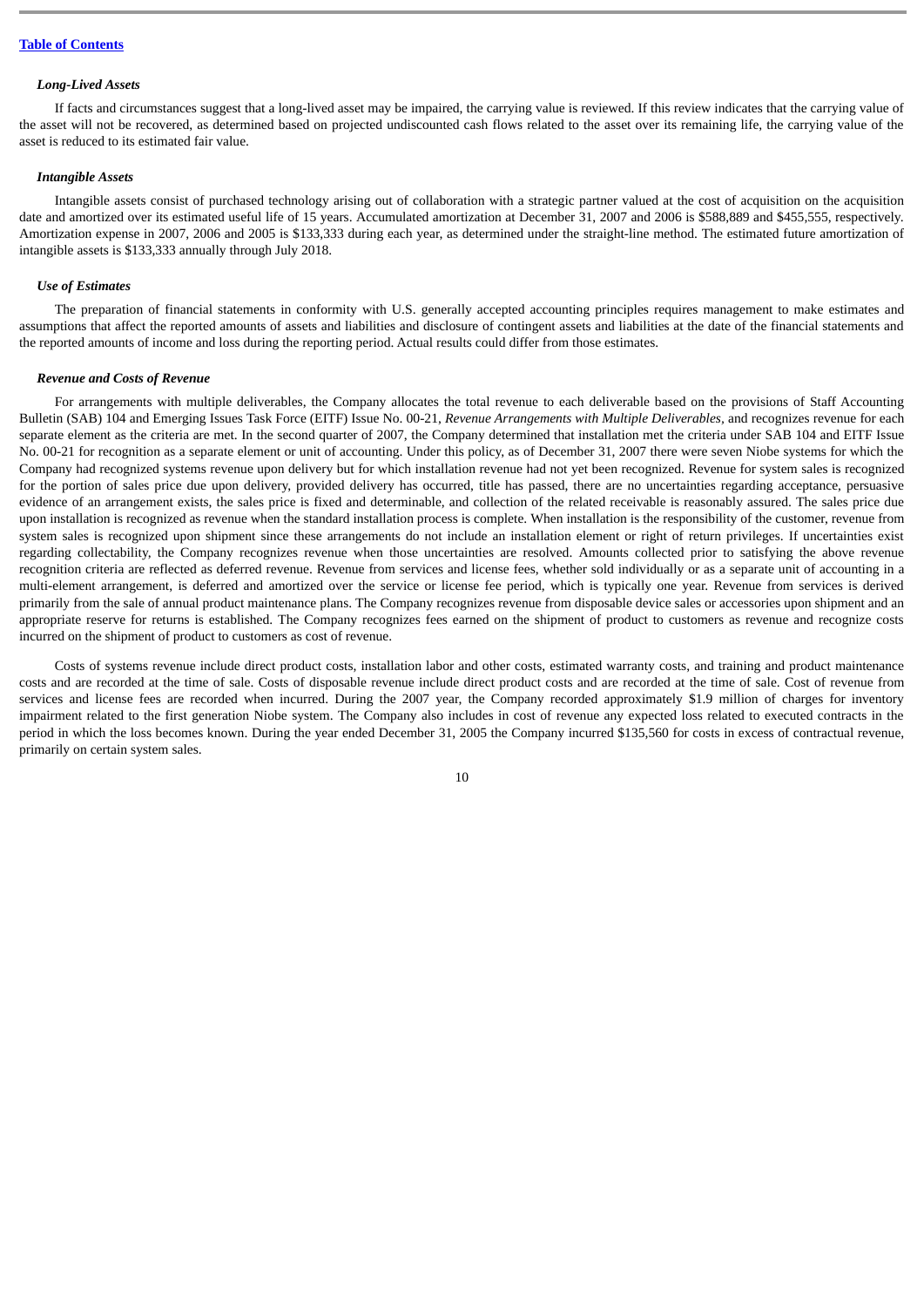#### *Research and Development Costs*

Internal research and development costs are expensed in the period incurred. Amounts receivable from strategic partners under research reimbursement agreements are recorded as a contra-research and development expense in the period reimbursable costs are incurred. Advance receipts or other unearned reimbursements are included in accrued liabilities on the accompanying balance sheet until earned.

#### *Stock-Based Compensation*

Effective January 1, 2006, the Company adopted the fair value recognition provisions of Financial Accounting Standards Board Statement No. 123(R), *Share-Based Payment* ("SFAS 123(R)"), using the modified prospective transition method to account for its grants of stock options, stock appreciation rights, restricted shares and its employee stock purchase plan. SFAS 123(R) supersedes the provisions of Accounting Principles Board (APB) Opinion No. 25, *Accounting for Stock Issued to Employees* ("APB Opinion No. 25") and requires recognition of an expense when goods or services are provided. SFAS 123(R) requires the determination of the fair value of the share-based compensation at the grant date and the recognition of the related expense over the period in which the share-based compensation vests. Prior to January 1, 2006, the Company accounted for those plans under the provisions of APB Opinion No. 25*,* and related interpretations in accounting for stock-based employee compensation as permitted by SFAS 123, *Accounting for Stock-Based Compensation.* Prior to the adoption of SFAS 123(R), stock-based compensation for grants of stock options was included as a pro forma disclosure in the Notes to the Consolidated Financial Statements as permitted by SFAS 123. Results for prior periods have not been restated.

Under the modified prospective transition method of SFAS 123(R), the Company recognized stock-based compensation expense related to 1) the remaining unvested portion of all stock option, stock appreciation rights and restricted share awards granted prior to January 1, 2006, based on the grant date fair value estimated in accordance with the original provisions of SFAS 123; and 2) expense related to all stock option, stock appreciation rights and restricted share awards modified or granted on or subsequent to January 1, 2006, based on the grant date fair value estimated in accordance with the provisions of SFAS 123(R). The Company utilizes the Black-Scholes valuation model to determine the fair value of share-based payments at the date of grant with the following inputs: 1) expected dividend rate of 0%; 2) expected volatility of 50% based on the Company's historical volatility and a review of the volatilities of comparable companies; 3) risk-free interest rate based on the Treasury yield on the date of grant and; 4) expected term for grants made subsequent to the adoption of SFAS 123(R) determined in accordance with Staff Accounting Bulletin No. 107 using the simplified method ranging from 3.75 to 5.5 years. The resulting compensation expense is recognized over the requisite service period, generally one to four years. Compensation expense is recognized only for those awards expected to vest, with forfeitures estimated based on the Company's historical experience and future expectations. Prior to the adoption of SFAS 123(R), the effect of forfeitures on the pro forma expense amounts was recognized as the forfeitures occurred.

Stock options or stock appreciation rights issued to non-employees, including individuals for scientific advisory services, are recorded at their fair value as determined in accordance with SFAS 123 and Emerging Issues Task Force (EITF) No. 96-18, *Accounting for Equity Instruments That Are Issued to Other Than Employees for Acquiring, or in Conjunction With Selling, Goods or Services,* and recognized over the service period for those options with graded vesting. Deferred compensation for options granted to non-employees is periodically remeasured through the vesting or forfeiture date.

Restricted shares granted to employees are valued at the fair market value at the date of grant. The Company amortizes the amount to expense over the service period on a straight-line basis for those shares with graded vesting. If the shares are subject to performance objectives, the resulting compensation expense is amortized over the anticipated vesting period and is subject to adjustment based on the actual achievement of objectives. Under APB 25, if the shares granted were subject to variable performance criteria, the compensation expense was periodically remeasured through the vesting or forfeiture date.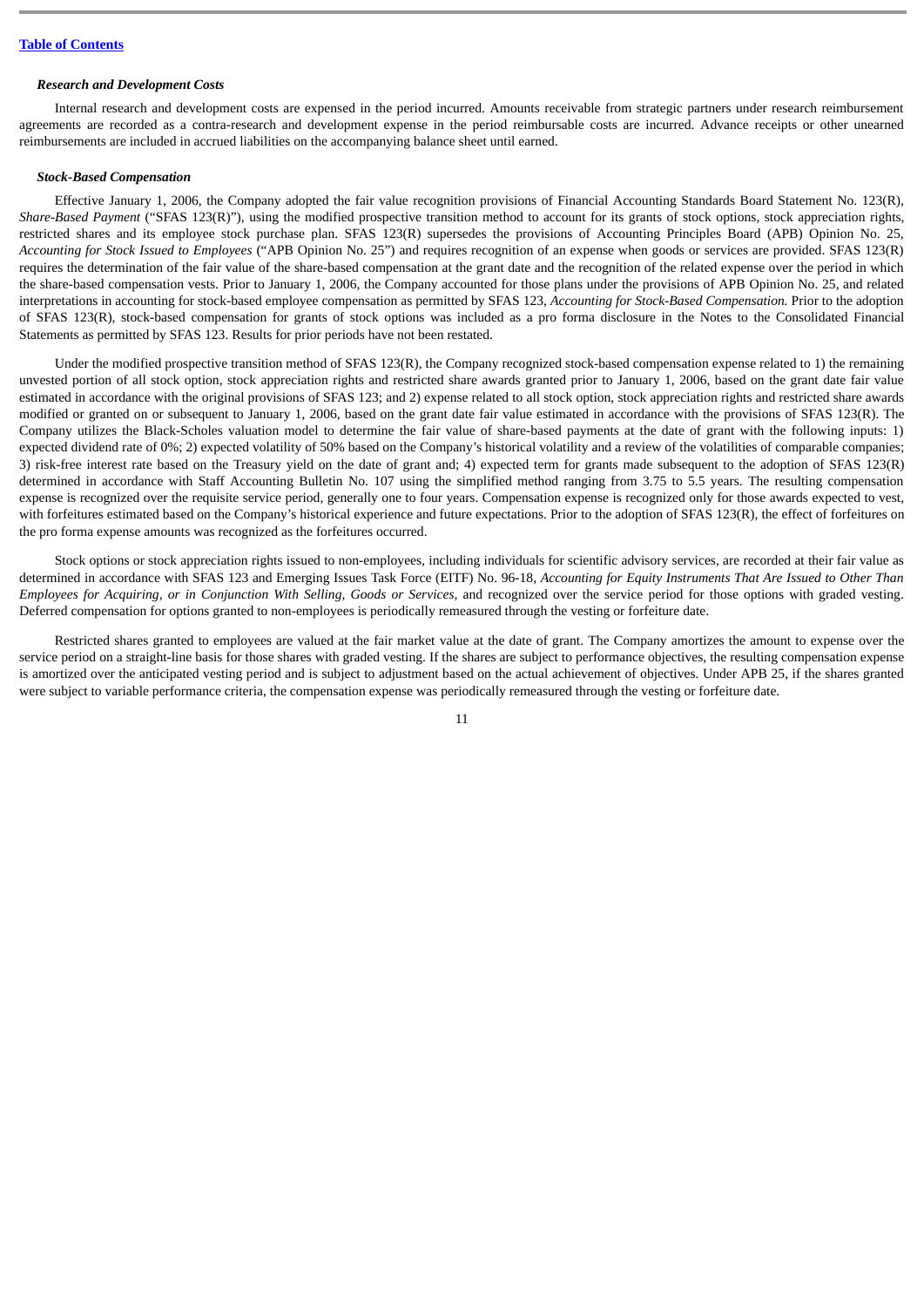Shares purchased by employees under the 2004 Employee Stock Purchase Plan are considered to be compensatory and are accounted for in accordance with SFAS 123(R). Under APB Opinion 25, these shares were not considered to be compensatory and were not included in expense but were included in the pro forma expense calculation.

In accordance with SFAS 123(R), the Company recorded approximately \$4.3 million of share based compensation expense during the year ended December 31, 2006. As a result, the Company's net loss for the year ended December 31, 2006 was approximately \$2.0 million lower than if it had continued to account for share-based compensation under APB Opinion No. 25. Net loss per share for the year ended December 31, 2006 was \$0.06 lower than if the Company had continued to account for share-based compensation under APB Opinion No. 25.

#### *Net Loss per Share*

Basic loss per common share is computed by dividing the net loss for the period by the weighted average number of common shares outstanding during the period. Diluted loss per share is computed by dividing the loss for the period by the weighted average number of common and common equivalent shares outstanding during the period.

The Company has deducted shares subject to repurchase from the calculation of shares used in computing net loss per share, basic and diluted. The Company has excluded all outstanding convertible preferred stock, options, stock appreciation rights, warrants, shares subject to repurchase and unearned restricted shares from the calculation of diluted loss per common share because all such securities are anti-dilutive for all periods presented. As of December 31, 2007, the Company had 3,324,509 shares of common stock issuable upon the exercise of outstanding options and stock appreciation rights at a weighted average exercise price of \$8.72 per share and 357,350 shares of common stock issuable upon the exercise of outstanding warrants at a weighted average exercise price of \$8.83 per share.

#### *Income Taxes*

In accordance with SFAS No. 109, *Accounting for Income Taxes,* a deferred income tax asset or liability is determined based on the difference between the financial statement and tax basis of assets and liabilities as measured by the enacted tax rates that will be in effect when these differences reverse. The Company provides a valuation allowance against net deferred income tax assets unless, based upon available evidence, it is more likely than not the deferred income tax assets will be realized.

#### *Product Warranty Provisions*

The Company's standard policy is to warrant all NIOBE systems against defects in material or workmanship for one year following installation. The Company's estimate of costs to service the warranty obligations is based on historical experience and current product performance trends. A regular review of warranty obligations is performed to determine the adequacy of the reserve and adjustments are made to the estimated warranty liability as appropriate.

The warranty activity for the year ended December 31, 2007 is as follows:

|                                       | December 31, |
|---------------------------------------|--------------|
|                                       | 2007         |
| Warranty accrual at December 31, 2006 | \$188,198    |
| Warranty expense incurred             | 254.858      |
| Payments made                         | (208, 105)   |
| Warranty accrual at December 31, 2007 | \$ 234,951   |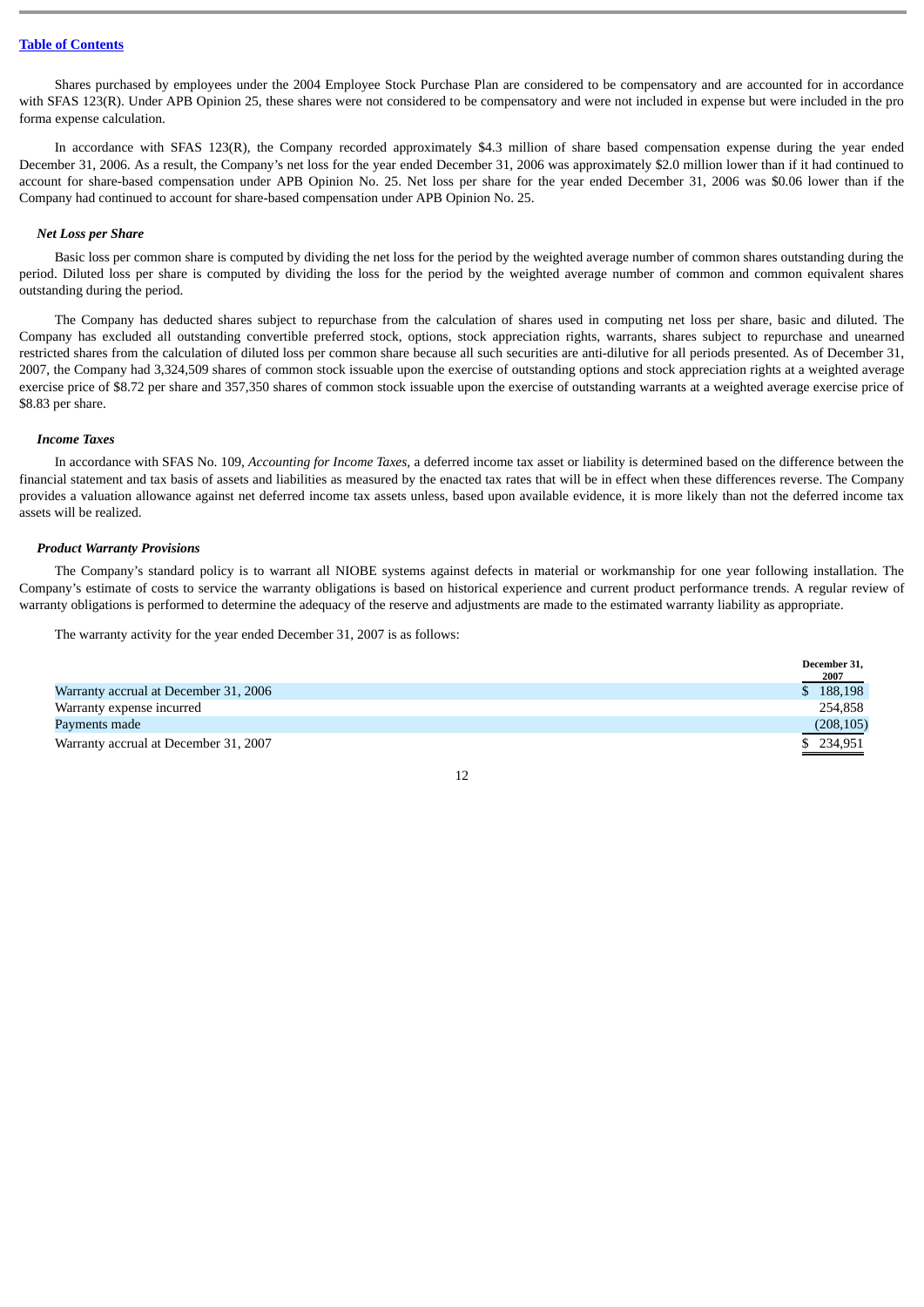During the year ended December 31, 2006, the Company expensed approximately \$237,000 related to a warranty obligation for a system installed at a hospital whose President and Chief Executive Officer is a member of our board of directors.

#### *Patent Costs*

Costs related to filing and pursuing patent applications are expensed as incurred, as recoverability of such expenditures is uncertain.

#### *Concentrations of Risk*

The majority of the company's cash, cash equivalents and investments are deposited with one major financial institution in the United States of America. Deposits in this institution exceed the amount of insurance provided on such deposits.

One customer, Siemens AG, Medical Solutions and its affiliated entities, as our distributor, accounted for \$5,611,496, \$5,941,884 and \$4,392,349, or 14%, 22% and 29%, of total net sales for the years ended December 31, 2007, 2006 and 2005, respectively. At December 31, 2007 and 2006 this customer had balances due to us of \$2,265,000 and \$1,708,000, respectively.

#### *Comprehensive Income (Loss)*

Comprehensive income (loss) generally represents all changes in stockholders' equity except those resulting from investments by stockholders, and includes the Company's unrealized income (loss) on marketable securities. Comprehensive income (loss) for the years ended December 31, 2007 and 2006 included unrealized gain (loss) on available-for-sale investments of \$(193) and \$46,769, respectively. Accumulated other comprehensive income at December 31, 2007 and 2006 was \$1,964 and \$2,157, respectively.

#### *Reclassifications*

Costs of revenue in the prior years financial statements have been reclassified to disclose components related to systems and disposables, service and accessories to conform to current year presentation with no impact to reported net income.

#### *Recently Adopted Accounting Pronouncements*

Effective January 1, 2007 the Company adopted Financial Accounting Standards Board (FASB) Interpretation No. 48, *Accounting for Uncertainty in Income Taxes—an Interpretation of FASB Statement No. 109 (FIN 48)*. FIN 48 clarifies the accounting for uncertainty in income taxes recognized in an entity's financial statements and provides guidance on the recognition, de-recognition and measurement of benefits related to an entity's uncertain tax positions. The adoption of FIN 48 did not have an impact on the Company's financial position or results of operations.

#### *Pending Accounting Pronouncements*

In June 2007, the FASB ratified EITF 07-3, *Accounting for Nonrefundable Advance Payments for Goods or Services Received for Use in Future Research and Development Activities* ("EITF 07-3"). EITF 07-3 requires that nonrefundable advance payments for goods or services that will be used or rendered for future research and development activities be deferred and capitalized and recognized as an expense as the goods are delivered or the related services are performed. EITF 07-3 is effective, on a prospective basis, for fiscal years beginning after December 15, 2007 and will be adopted by us in the first quarter of fiscal 2008. The adoption of EITF 07-06 is not expected to have a material impact to the Company's financial statements.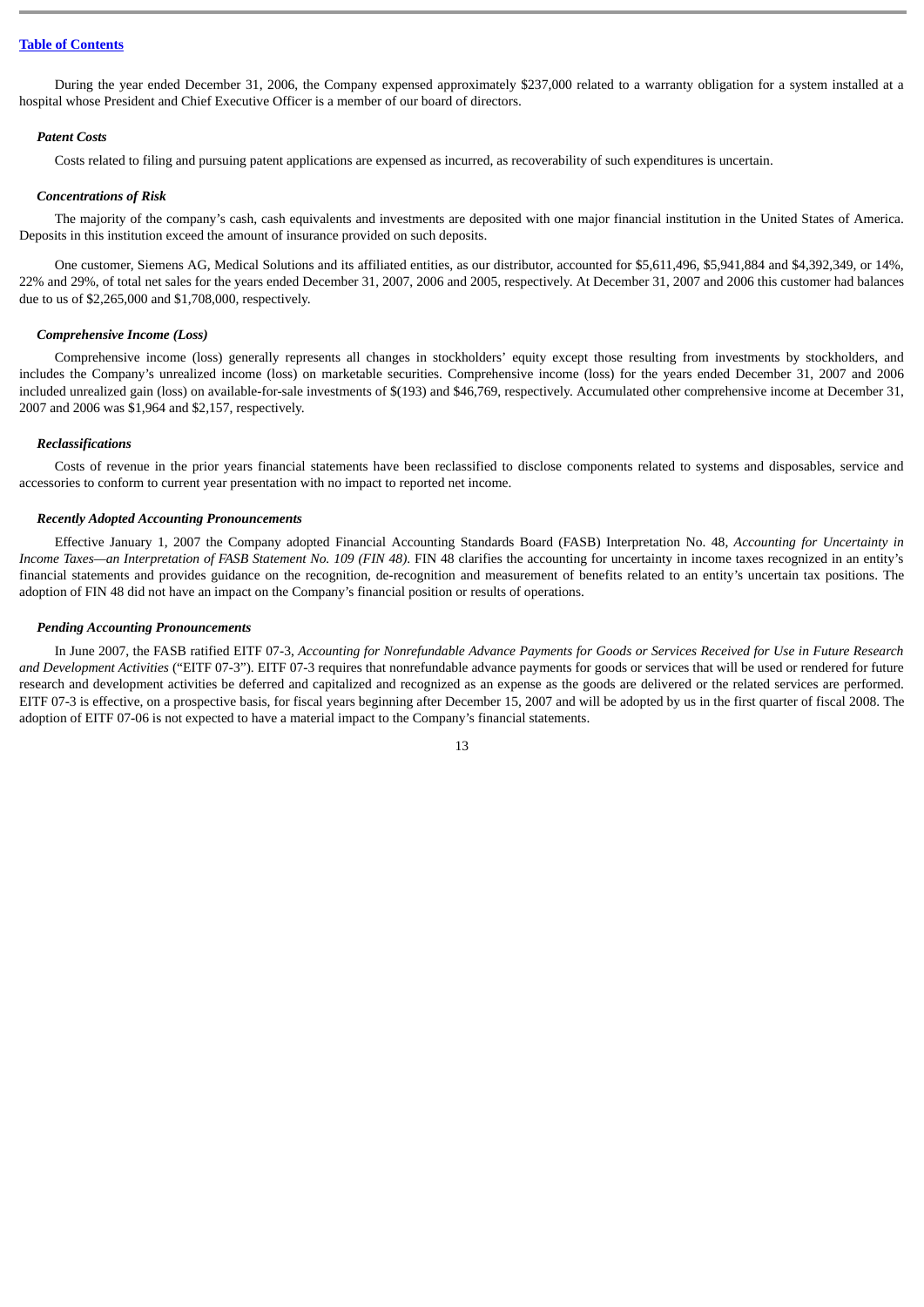In February 2007, the FASB issued SFAS No. 159, *The Fair Value Option for Financial Assets and Financial Liabilities*. SFAS 159 permits entities to choose to measure many financial instruments and certain other items at fair value that are not currently required to be measured at fair value. SFAS 159 will be effective for the Company on January 1, 2008. The adoption of SFAS 159 is not expected to have a material impact to the Company's financial statements.

In September 2006, the FASB issued SFAS No. 157, *Fair Value Measurements* ("SFAS No. 157"). SFAS No. 157 provides a single definition of fair value, establishes a framework and gives guidance regarding the methods used for measuring fair value, and expands disclosures about fair value measurements. Statement 157 applies to those previously issued pronouncements that prescribe fair value as the relevant measure of value, except SFAS No. 123R and related interpretations and pronouncements that require or permit measurement similar to fair value but are not intended to measure fair value. SFAS No. 157 is effective for financial statements issued for fiscal years beginning January 1, 2008. The adoption of SFAS 157 is not expected to have a material impact to the Company's financial statements.

#### **3. Investments**

The following table summarizes available-for-sale securities included in short-term investments as of the respective dates:

|                         | <b>December 31, 2007</b> |                     |        |                   |              | <b>December 31, 2006</b>   |                          |                |
|-------------------------|--------------------------|---------------------|--------|-------------------|--------------|----------------------------|--------------------------|----------------|
|                         | Cost                     | Unrealized<br>Gains | Losses | <b>Fair Value</b> | Cost         | <b>Unrealized</b><br>Gains | Losses                   | Fair Value     |
| Short-term investments: |                          |                     |        |                   |              |                            |                          |                |
| Corporate debt          | S                        |                     |        |                   | 1,844,463    |                            | \$(475)                  | 1,843,988<br>S |
| U.S. government agency  |                          |                     |        | $-$               | 9,274,072    | 2,559                      | $\overline{\phantom{m}}$ | 9,276,631      |
| Commercial paper        | 6,131,899                | 1,964               |        | 6,133,863         | 7,558,765    | 494                        |                          | 7,559,259      |
| Certificates of deposit |                          |                     |        |                   | 2,092,674    |                            | (421)                    | 2,092,253      |
| Auction rate securities | 500,315                  |                     |        | 500,315           | 1,001,157    |                            |                          | 1,001,157      |
| <b>Total</b>            | \$6,632,214              | \$1,964             |        | \$6,634,178       | \$21,771,131 | \$3,053                    | \$ (896)                 | 21,773,288     |

The Company views its available-for-sale portfolio as available for use in its current operations.

#### **4. Inventory**

Inventory consists of the following:

|                          |             | December 31. |
|--------------------------|-------------|--------------|
|                          | 2007        | 2006         |
| Raw Materials            | \$2,394,846 | \$2,501,312  |
| Work in Process          | 214.996     | 29,443       |
| Finished Goods           | 7,949,723   | 5,966,525    |
| Reserve for obsolescence | (595, 105)  | (211, 455)   |
|                          | \$9,964,460 | \$8,285,825  |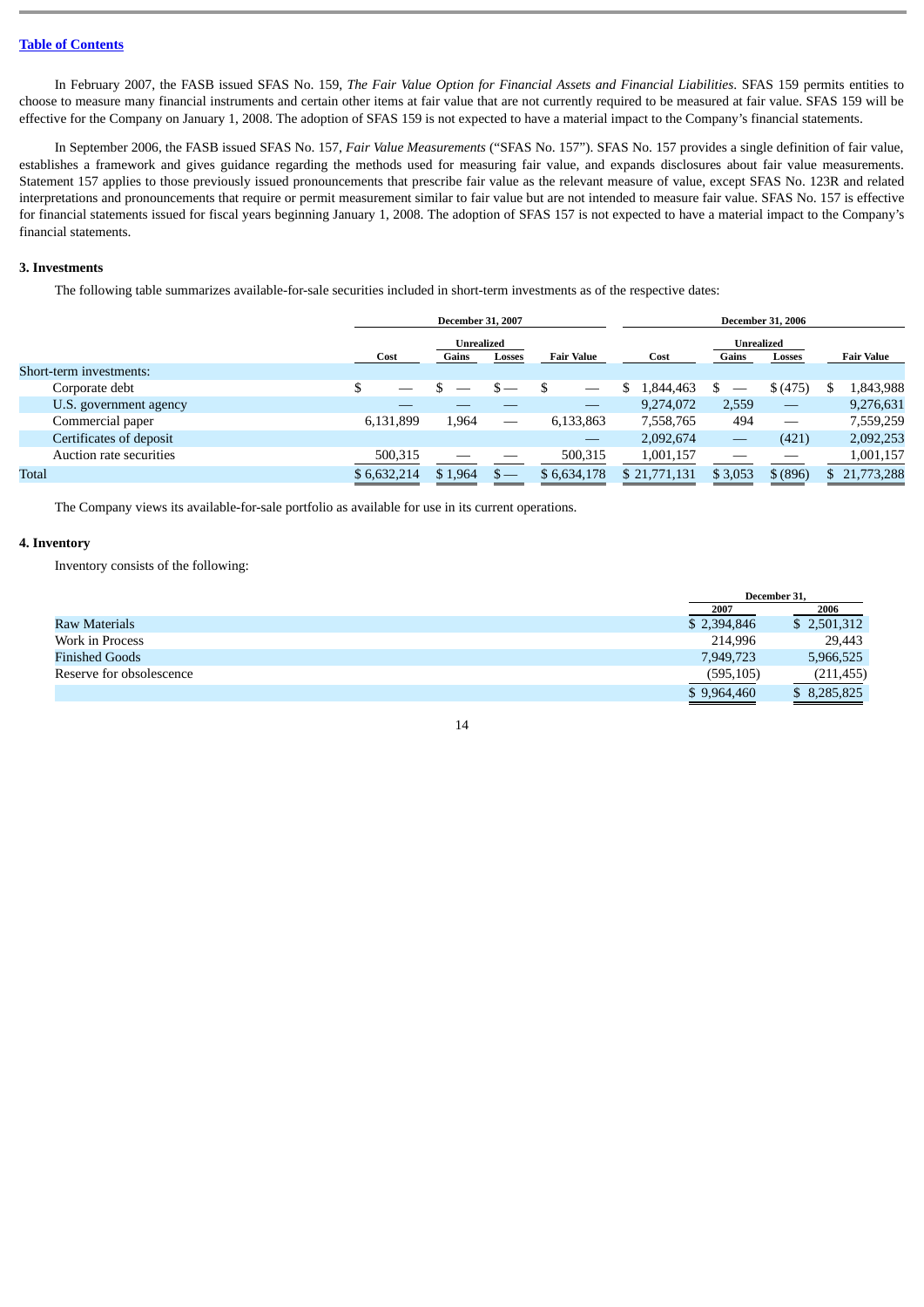#### **5. Prepaid Expenses and Other Assets**

Prepaid and other assets consists of the following:

|                                         | December 31. |             |
|-----------------------------------------|--------------|-------------|
|                                         | 2007         | 2006        |
| Prepaid expenses                        | \$1,519,211  | \$1,424,224 |
| Deferred cost of revenue                | 1,176,109    | 347,933     |
| Other assets                            | 1,570,203    | 1,130,168   |
|                                         | 4,265,523    | 2,902,325   |
| Less: Long-term other assets            | (844, 321)   | (321, 552)  |
| Total prepaid expenses and other assets | \$ 3,421,202 | \$2,580,773 |

Deferred cost of revenue represents the cost of systems for which title has transferred from the Company but for which revenue has not been recognized.

#### **6. Property and Equipment**

Property and equipment consist of the following:

|                               | December 31. |             |
|-------------------------------|--------------|-------------|
|                               | 2007         | 2006        |
| Equipment                     | \$9,637,232  | \$5,307,519 |
| Equipment held for lease      | 303,412      | 303,412     |
| Leasehold improvements        | 1,506,576    | 1,309,715   |
|                               | 11,447,220   | 6,920,646   |
| Less accumulated depreciation | (4,435,457)  | (2,790,351) |
|                               | \$ 7,011,763 | \$4,130,295 |

#### **7. Related Party Transactions**

In November 2005, the Company entered into a six-month commitment with certain affiliated investors providing for the availability of \$20 million in unsecured borrowings. The lenders received five-year warrants to purchase shares of the Company's common stock upon commitment of the funds. The Company recorded the fair value of \$938,850 to paid in capital and has amortized the expense over the 6-month term of the commitment. During 2006 and 2005, the Company expensed \$674,312 and \$264,538, respectively, related to these warrants. The facility expired in May 2006.

In February 2008, the Company received a \$20 million commitment for unsecured borrowings from certain affiliated investors as described in Note 18.

#### **8. Accrued Liabilities**

Accrued liabilities consist of the following:

|                                           |            | December 31.       |  |  |
|-------------------------------------------|------------|--------------------|--|--|
|                                           | 2007       | 2006               |  |  |
| Accrued salaries, bonus, and benefits     | 3.531.582  | 3,495,023          |  |  |
| Accrued research and development          | 4.456.049  | 3,471,094          |  |  |
| Accrued legal and other professional fees |            | 323.224<br>824,448 |  |  |
| Other                                     | 3,101,339  | 2,735,890          |  |  |
|                                           | 11.913.418 | 10,025,231         |  |  |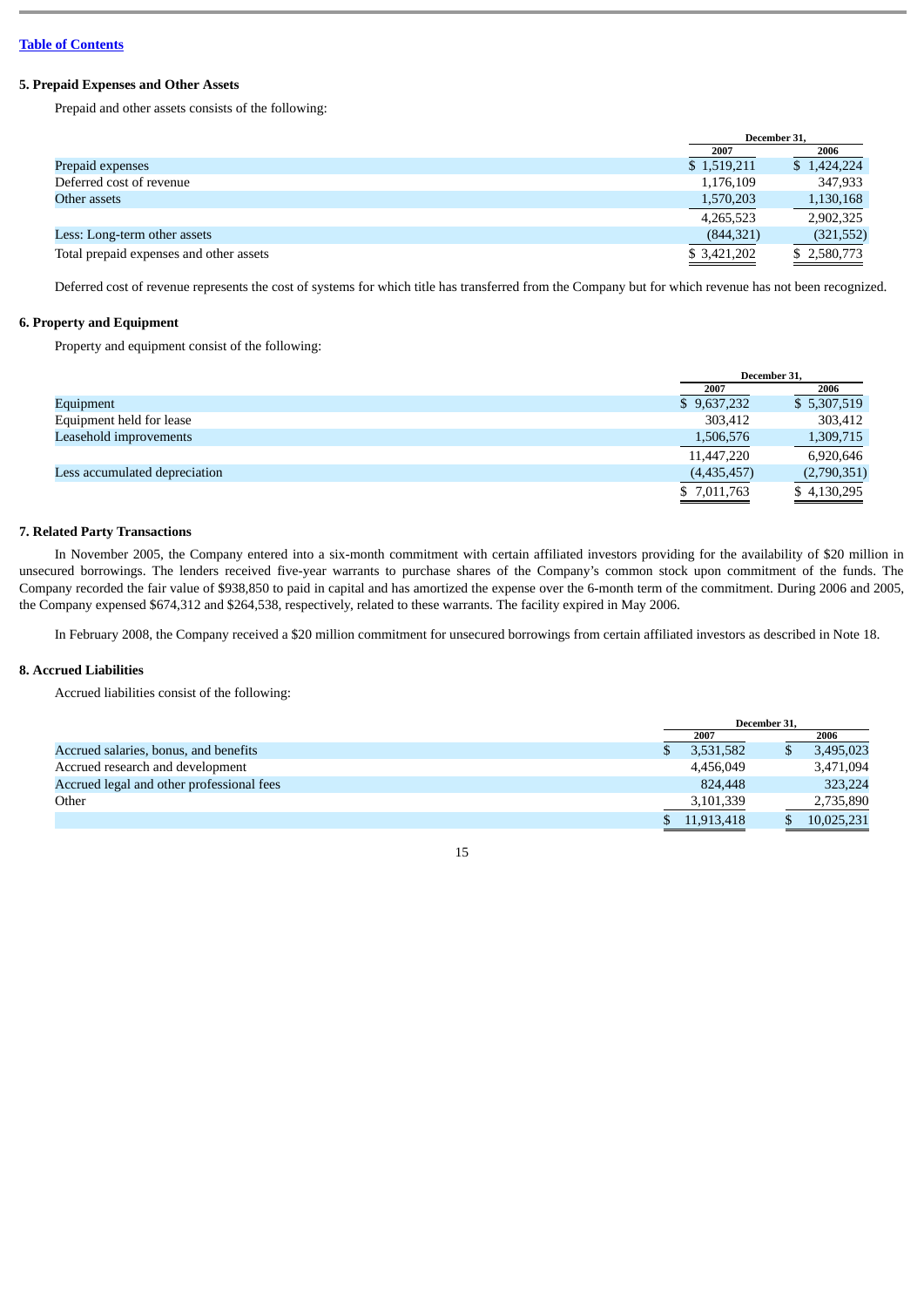#### **9. Long-Term Debt**

Long-term debt consists of the following:

|                                            | December 31. |             |  |
|--------------------------------------------|--------------|-------------|--|
|                                            | 2007         | 2006        |  |
| Revolving credit agreement, due March 2009 | \$5,000,000  | \$1,000,000 |  |
| April 2004 term note, due June 2007        |              | 333,333     |  |
| November 2005 term note, due November 2008 | 305,555      | 638,889     |  |
| June 2007 term note, due June 2010         | 1,666,667    |             |  |
|                                            | 6.972.222    | 1,972,222   |  |
| Less current maturities                    | (972, 222)   | (1,666,666) |  |
|                                            | \$6,000,000  | 305,556     |  |

In March 2007, the Company amended its Revolving Credit Agreement with its primary lending bank. The amended agreement retained substantially all of the same terms and conditions as the agreement in place at December 31, 2006, but increased the maximum borrowing capacity to \$25 million, an increase of \$15 million, and provided for an additional \$2 million in equipment advances. The maturity date of the revolving line of credit was extended to March 2009 and the interest rate was adjusted to the lender's prime rate plus either 0.25% or 0.75%, depending on a defined liquidity measure. The Company is required to maintain a ratio of "quick" assets (cash, cash equivalents, accounts receivable and short term investments) to current liabilities (less deferred revenue) of at least 1.25 to 1.0. In the event the Company's quick asset ratio (as defined in the agreement) falls below 1.75 to 1, the Company would also be required to maintain certain operating performance measures. The \$2 million equipment loan was drawn in June 2007.

In December 2007, the Company amended its Revolving Credit Agreement with its primary lending bank to modify the terms of the of arrangement to increase the availability under the existing line and deferred required compliance with both quick ratio measures.

As of December 31, 2007, the Company had \$5.0 million outstanding under the working capital line of credit and had an unused line of approximately \$20.0 million with current borrowing capacity of approximately \$13.9 million, secured by qualifying receivables and inventory balances. As of December 31, 2007, the Company is in compliance with all required covenants. The Revolving Credit Agreement was further amended in March 2008 as described in Note 18 herein.

In April 2004, the Company entered into a term note due in June 2007 with its primary lender for \$2,000,000, (April 2004 term note). The Company was required to make equal payments of principal and interest, at 7%, through June 2007. The note was paid in full in June 2007.

In November 2005, the Company entered into a term note due in November 2008 with its primary lender for \$1,000,000 (November 2005 term note). The Company is required to make equal payments of principal plus interest at prime plus 1.5% through November 2008.

In June 2007, the Company entered into a term note due in June 2010 with its primary lender for \$2,000,000, (June 2007 term note). The Company is required to make equal payments of principal and interest, at prime plus 1%, through June 2010.

The Revolving Credit Agreement, April 2004 term note and November 2005 term note (collectively, the Credit Agreements) are secured by substantially all of the Company's assets. The Company is also required under the Credit Agreements to maintain its primary operating account and the majority of its cash and investment balances in accounts with the primary lender.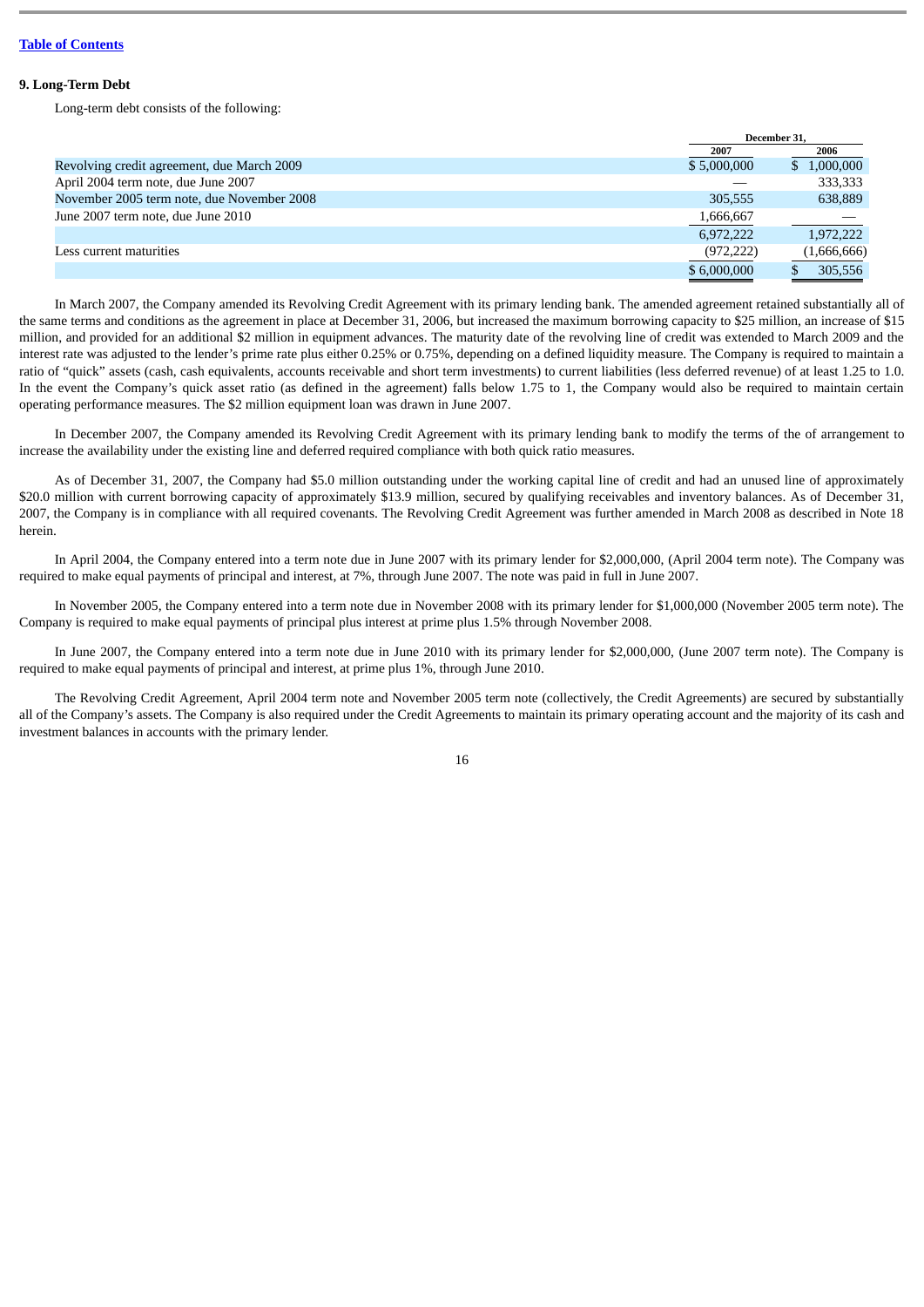In November 2005, the Company entered into a six-month commitment with certain affiliates providing for the availability of up to \$20 million of unsecured borrowings. This commitment was available to be drawn against at any time through May 10, 2006, the initial six-month commitment period. The commitment period, as well as the maturity date on any funds drawn under the commitment, was subject to one six-month extension, through November 2006, at the Company's sole election. The lenders received five-year warrants to purchase shares of the Company's common stock upon commitment of the funds. The Company did not draw funds under this agreement nor did it extend the commitment period beyond its May 2006 expiration.

In February 2008, the Company entered into a one year commitment with certain stockholders providing for the availability of \$20 million of unsecured borrowings as described in Note 18 herein.

Contractual principal maturities of long-term debt at December 31, 2007 are as follows:

| 2008 | 222<br>Q72             |
|------|------------------------|
| 2009 | 5,666,667              |
| 2010 | 333,333                |
|      | ררר<br>ັບເປ<br>ے۔جے وے |

#### **10. Lease Obligations**

The Company leases its facilities under operating leases. For the years ended December 31, 2007, 2006, and 2005 rent expense was \$1,195,617, \$1,182,107, and \$942,937 respectively.

In January 2006, the Company moved its primary operations into new facilities. The new facility is subject to a 10 year lease, expiring in 2015. Under the terms of the lease, the Company has options to expand its space and to renew for up to six additional years. The lease contains an escalating rent provision which the Company has straight-lined over the term of the lease.

The future minimum lease payments under noncancelable leases as of December 31, 2007 are as follows:

|                              | <b>Operating Lease</b> |
|------------------------------|------------------------|
| $\frac{\text{Year}}{2008}$   | \$<br>1,439,103        |
| 2009                         | 1,528,790              |
| 2010                         | 1,519,112              |
| 2011                         | 1,482,388              |
| 2012                         | 1,524,133              |
| Beyond 2012                  | 4,655,886              |
| Total minimum lease payments | 12,149,412             |

#### **11. Stockholders' Equity**

#### *Public Offerings of Common Stock*

In February 2006, the Company completed an offering of its common stock of 5,500,000 shares of its common stock at \$12.00 per share, including the underwriters' exercise of an option to purchase an additional 500,000 shares. In conjunction with these transactions, the Company received approximately \$61.7 million in net proceeds after deduction of underwriting discounts and commissions and payment of estimated offering expenses.

In August 2006, the Company filed a universal shelf registration statement for the issuance and sale from time to time to the public of up to \$75 million in securities, including debt, preferred stock, common stock and warrants. The shelf registration was declared effective by the SEC in September 2006. In March 2007, the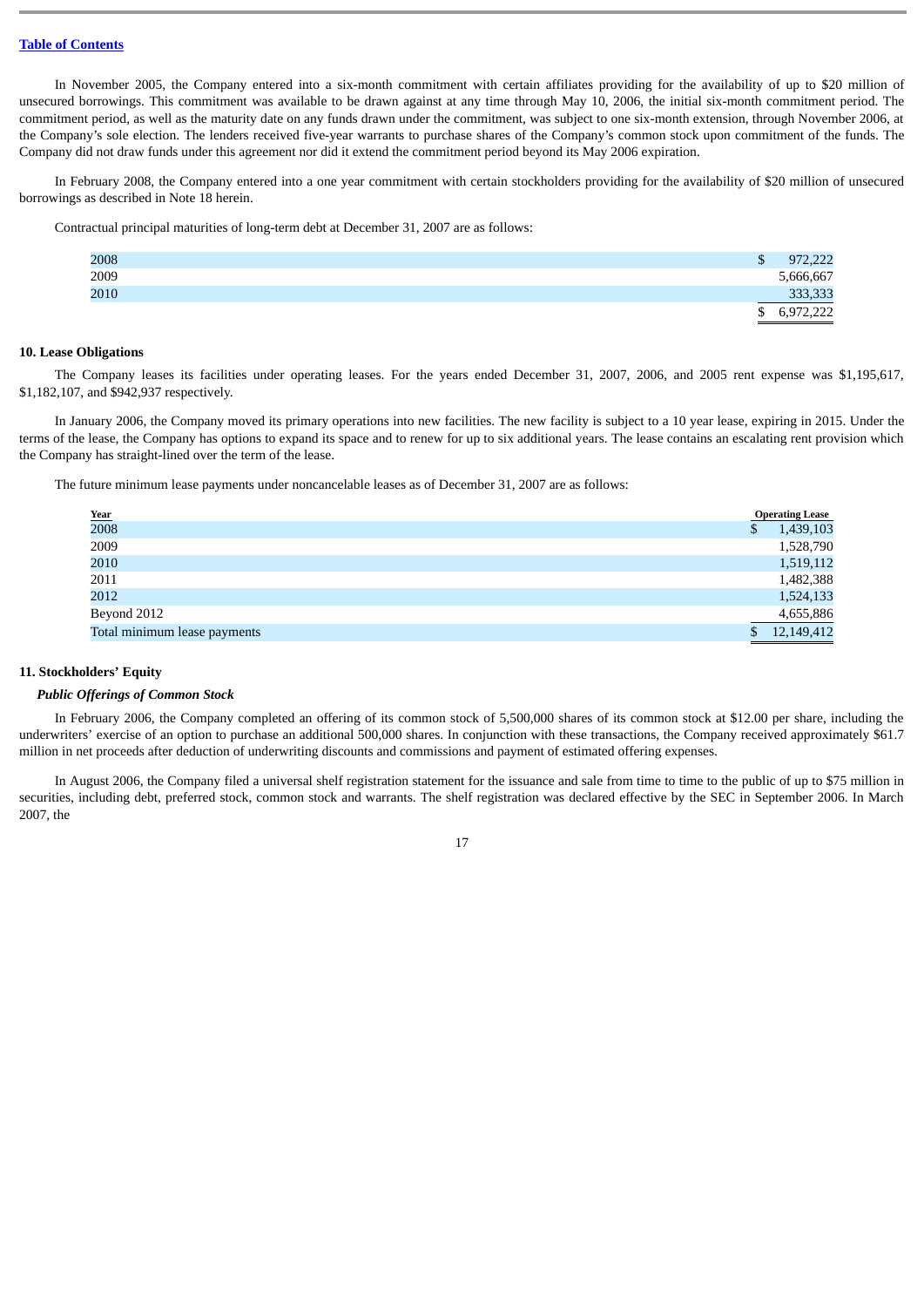Company completed an offering of 1,919,000 shares of its common stock at \$10.50 per share pursuant to the shelf registration. In conjunction with this transaction, the Company received approximately \$20.1 million in net proceeds after deducting offering expenses

#### *Common Stock*

The holders of common stock are entitled one vote for each share held and to receive dividends whenever funds are legally available and when declared by the Board of Directors subject to the prior rights of holders of all classes of stock having priority rights as dividends and the conditions of the our Revolving Credit Agreement. No dividends have been declared or paid as of December 31, 2007.

The Company has reserved shares of common stock for the exercise of warrants, the issuance of options granted under the Company's stock option plan and its stock purchase plan as follows:

|                              |           | December 31. |  |
|------------------------------|-----------|--------------|--|
|                              | 2007      | 2006         |  |
| Warrants                     | 357,350   | 510,626      |  |
| Stock award plans            | 4,326,412 | 2,795,907    |  |
| Employee Stock Purchase Plan | 111.065   | 173,319      |  |
|                              | 4,794,827 | 3,479,852    |  |

#### *Stock Award Plans*

The Company has various stock plans that permit the Company to provide incentives to employees and directors of the Company in the form of equity compensation. In 2002, the Board of Directors adopted a stock incentive plan (the 2002 Stock Incentive Plan) and a non-employee directors' stock plan (2002 Director Plan). In 1994, the Board of Directors adopted the 1994 Stock Option Plan. Each of these plans was subsequently approved by the Company's stockholders. At December 31, 2007 and 2006, the Board of Directors has reserved a total of 4,326,412 and 2,795,907, shares respectively, of the Company's common stock to provide for current and future grants under the 2002 Stock Incentive Plan and the 2002 Director Plan and for all current grants under the 1994 Stock Option Plan.

The 2002 Stock Incentive Plan allows for the grant of incentive stock options, non-qualified stock options, stock appreciation rights and restricted shares to employees, directors, and consultants. Options granted under the 2002 Stock Incentive Plan expire no later than ten years from the date of grant. The exercise price of each incentive stock option shall not be less than 100% of the fair value of the stock subject to the option on the date the option is granted. The exercise price of each non-qualified option shall not be less than 85% of the fair value of the stock subject to the option on the date the option is granted. The vesting provisions of individual options may vary, but incentive stock options generally vest 25% on the first anniversary of each grant and 1/48 per month over the next three years. Stock appreciation rights are rights to acquire a calculated number of shares of the Company's common stock upon exercise of the rights. The number of shares to be issued is calculated as the difference between the exercise price of the right and the aggregate market value of the underlying shares on the exercise date divided by the market value as of the exercise date. Stock appreciation rights granted under the 2002 Stock Incentive Plan generally vest 25% on the first anniversary of such grant and 1/48 per month over the next three years and expire no later than five years from the date of grant. The Company generally issues new shares upon the exercise of stock options and stock appreciation rights.

Restricted share grants under the 2002 Stock Incentive Plan are either time-based or performance-based. Time-based restricted shares generally vest 25% on each anniversary of such grant. Performance-based restricted shares vest upon the achievement of performance objectives which are determined by the Company's Board of Directors.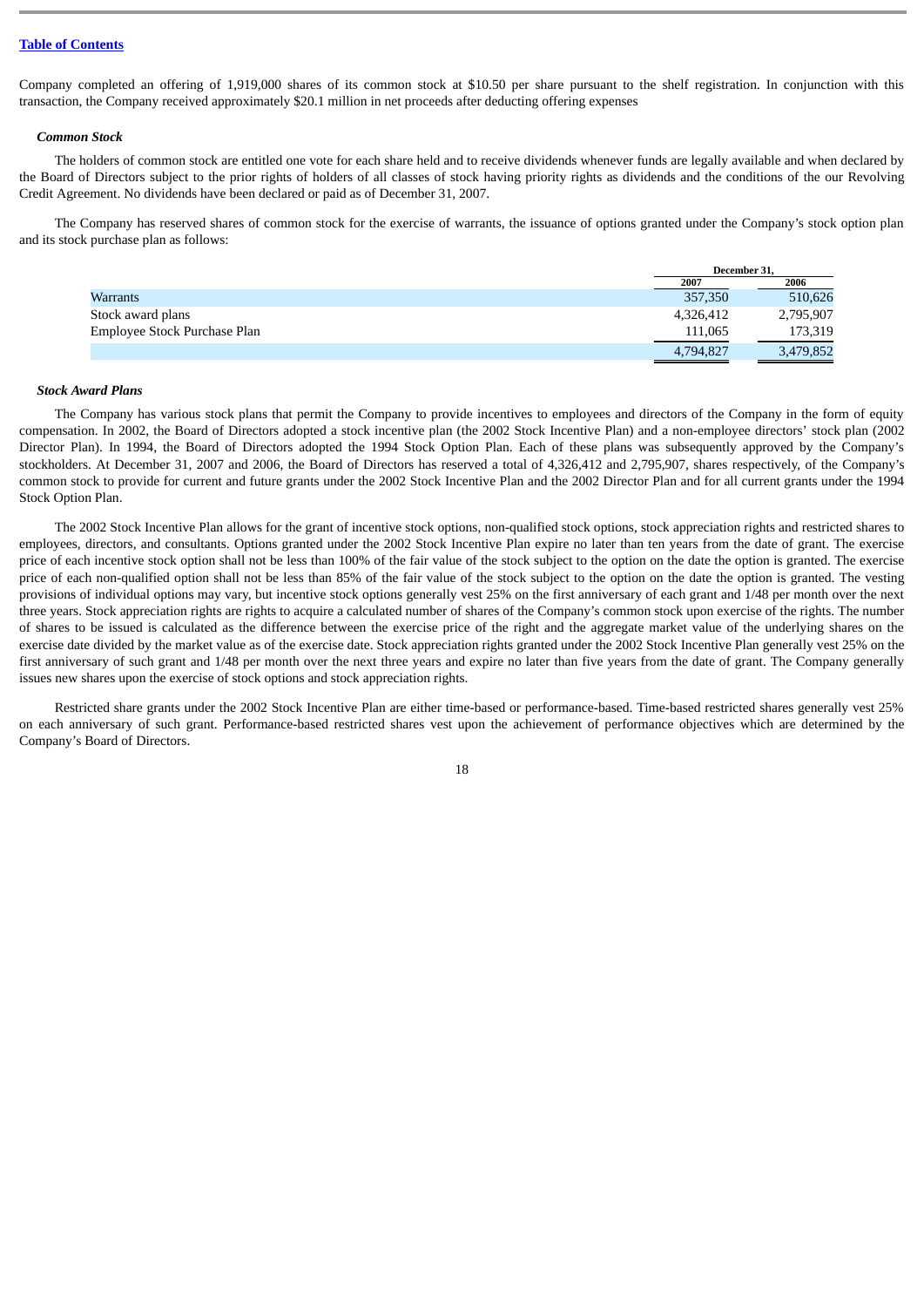The 2002 Director Plan allows for the grant of non-qualified stock options to the Company's non-employee directors. Options granted under the 2002 Director Plan expire no later than ten years from the date of grant. The exercise price of options under the 2002 Director Plan shall not be less than 100% of the fair value of the stock subject to the option on the date the option is granted. Initial grants of options to new directors generally vest over a two year period. Annual grants to directors generally vest upon the earlier of one year or the next shareholder meeting.

The 1994 Stock Option Plan allows for the grant of incentive stock options and non-qualified stock options to employees, directors, and consultants to the Company. Options granted under the 1994 Stock Option Plan expire no later than ten years from the date of grant and generally vest over a period of two to four years. Options granted may be exercised prior to vesting, in which case the related shares would be subject to repurchase by the Company at original purchase price until vested. The Company no longer grants options under the 1994 Stock Option Plan.

As of December 31, 2007 1,812,237 options and stock appreciation rights were vested and outstanding under all stock award plans.

A summary of the options and stock appreciation rights activity for the year ended December 31, 2007 is as follows:

|                                | Number of           | Range of              | <br>Average<br><b>Exercise Price</b> |
|--------------------------------|---------------------|-----------------------|--------------------------------------|
|                                | <b>Options/SARs</b> | <b>Exercise Price</b> | per Share                            |
| Outstanding, December 31, 2006 | 2,403,507           | $$0.25 - $12.35$      | 7.08                                 |
| Granted                        | 1,260,680           | \$10.24-\$14.84       | 11.13                                |
| Exercised                      | (219, 247)          | $$0.25 - $12.03$      | 4.82                                 |
| Forfeited                      | (120, 431)          | $$0.30-S12.03$        | 8.18                                 |
| Outstanding, December 31, 2007 | 3,324,509           | $$0.25 - $14.84$      | 8.72                                 |

**Weighted**

As of December 31, 2007 the weighted average remaining contractual life of the options and stock appreciation rights outstanding was 4.8 years. Of the 3,324,509 options and stock appreciation rights that were outstanding as of December 31, 2007, 1,812,237 were vested and exercisable with a weighted average exercise price of \$6.94 per share and a weighted average remaining term of 5.0 years.

A summary of the options and stock appreciation rights outstanding by range of exercise price is as follows:

|                                 |                         | <b>Year Ended December 31, 2007</b> |                         |                       |                                               |  |                                     |  |
|---------------------------------|-------------------------|-------------------------------------|-------------------------|-----------------------|-----------------------------------------------|--|-------------------------------------|--|
|                                 | Options/<br><b>SARs</b> | <b>Weighted Average</b>             | <b>Weighted Average</b> |                       | Number of<br><b>Options/SARs</b><br>Currently |  | Weighted<br><b>Average Exercise</b> |  |
| <b>Range of Exercise Prices</b> | Outstanding             | <b>Remaining Life</b>               |                         | <b>Exercise Price</b> | Exercisable                                   |  | Price per Share                     |  |
| $$0.25 - $5.94$                 | 764,695                 | 4.7 years                           | ω                       | 4.92                  | 763,248                                       |  | 4.92                                |  |
| $$6.77 - $9.90$                 | 1,058,365               | 5.0 years                           |                         | 7.83                  | 880,319                                       |  | 7.82                                |  |
| $$10.06 - $14.84$               | 1,501,449               | 4.6 years                           |                         | 11.29                 | 168,670                                       |  | 11.51                               |  |
|                                 | 3,324,509               | 4.8 years                           |                         | 8.72                  | 1,812,237                                     |  | 6.94                                |  |

The intrinsic value of options and stock appreciation rights is calculated as the difference between the exercise price of the underlying awards and the quoted price of the Company's common stock for the 3,002,269 options and stock appreciation rights that were in-the-money at December 31, 2007. The intrinsic value of the options and stock appreciation rights outstanding at December 31, 2007 was approximately \$11.9 million based on a closing share price of \$12.22 on December 31, 2007. The intrinsic value of fully vested options and stock appreciation rights outstanding at December 31, 2007 was approximately \$9.6 million based on a closing price of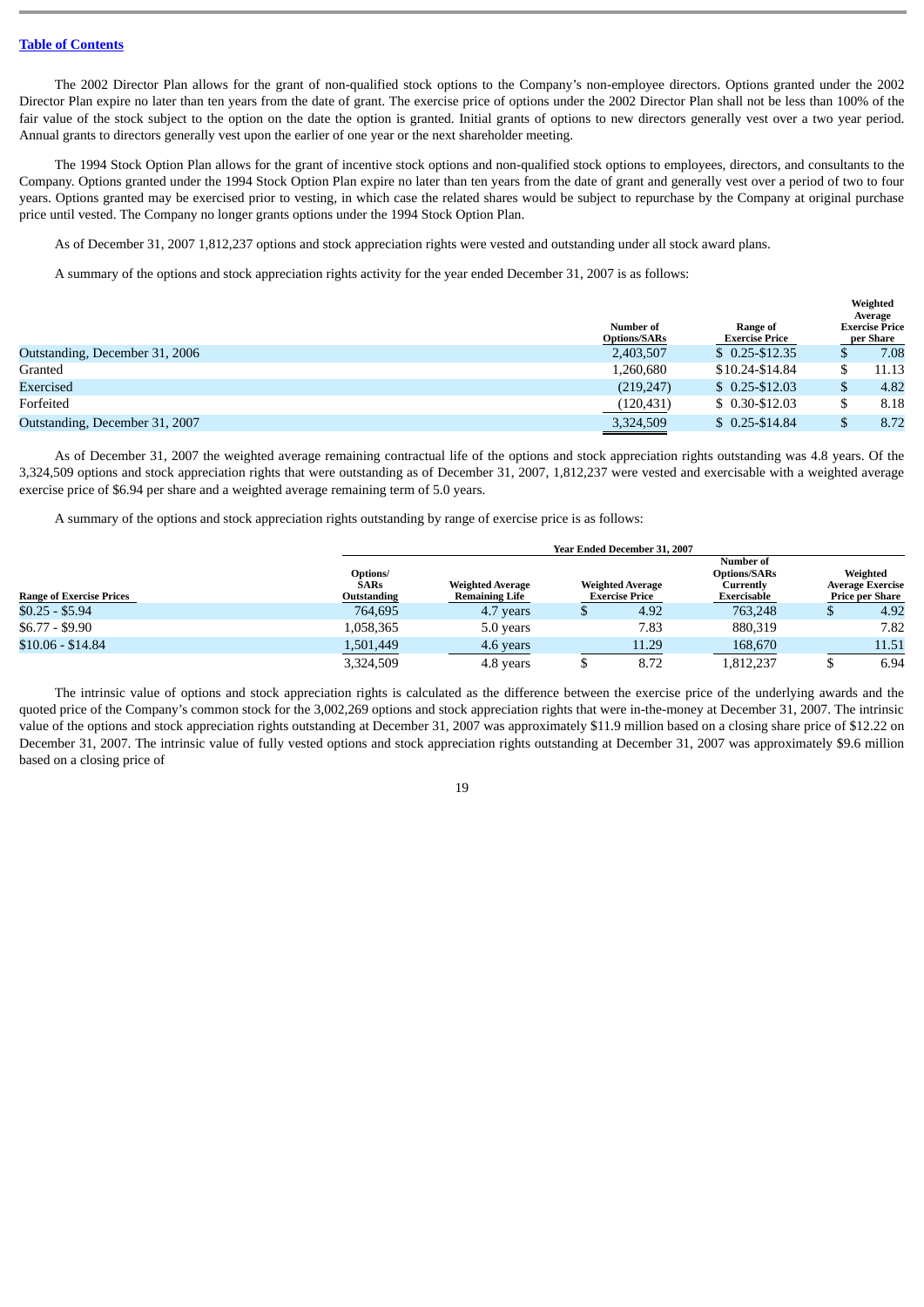\$12.22 on December 31, 2007. During the year ended December 31, 2007, the aggregate intrinsic value of options and stock appreciation rights exercised under the Company's stock option plans was approximately \$1.5 million. The weighted average grant date fair value of options and stock appreciation rights granted during the year ended December 31, 2007 was \$4.83 per share.

During the year ended December 31, 2007 and 2006, the Company realized approximately \$1.0 and \$1.3 million, respectively, from the exercise of stock options and stock appreciation rights.

The 2002 Stock Incentive Plan allows for the grant of restricted shares to employees. These grants expire no later than five years from the date of grant. Restricted share grants under the 2002 Stock Incentive Plan are either time-based or performance-based. Time-based restricted shares generally vest 25% on each anniversary of such grant. Performance-based restricted shares vest upon the achievement of performance objectives which are determined by the Company's Compensation Committee.

A summary of the restricted share grant activity for the year ended December 31, 2007 is as follows:

|                                | Number of<br>Shares |    | <b>Weighted Average</b><br><b>Grant Date Fair</b><br>Value per Share |
|--------------------------------|---------------------|----|----------------------------------------------------------------------|
| Outstanding, December 31, 2006 | 679,544             |    | 9.84                                                                 |
| Granted                        | 195,660             | C  | 12.08                                                                |
| <b>Vested</b>                  | (50,212)            | J. | 9.94                                                                 |
| Forfeited                      | (103, 577)          | J. | 8.76                                                                 |
| Outstanding, December 31, 2007 | 721,415             |    | 10.60                                                                |

A summary of the restricted stock outstanding as of December 31, 2007 is as follows:

|                                     | Number of     |
|-------------------------------------|---------------|
|                                     | <b>Shares</b> |
| Time based restricted shares        | 235,341       |
| Performance based restricted shares | 486,074       |
| Outstanding, December 31, 2007      | 721,415       |

The intrinsic value of restricted shares outstanding at December 31, 2007 was approximately \$8.8 million based on a closing share price of \$12.22 as of December 31, 2007. During the year ended December 31, 2007, the aggregate intrinsic fair value of restricted shares vested was approximately \$635,000 determined at the date of vesting.

At December 31, 2007, the total compensation cost related to options, stock appreciation rights and non-vested stock granted to employees under the Company's stock award plans but not yet recognized was approximately \$9.8 million, net of estimated forfeitures of approximately \$1.1 million. This cost will be amortized over a period of up to four years on a straight-line basis over the underlying estimated service periods and will be adjusted for subsequent changes in estimated forfeitures.

#### *2004 Employee Stock Purchase Plan*

Upon the effectiveness of the initial public offering in August 2004, the Company adopted its 2004 Employee Stock Purchase Plan and reserved 277,777 shares of common stock for issuance pursuant to the plan. The Company offered employees the opportunity to participate in the plan beginning January 1, 2005 with an initial purchase date of June 30, 2005. Eligible employees have the opportunity to participate in a new purchase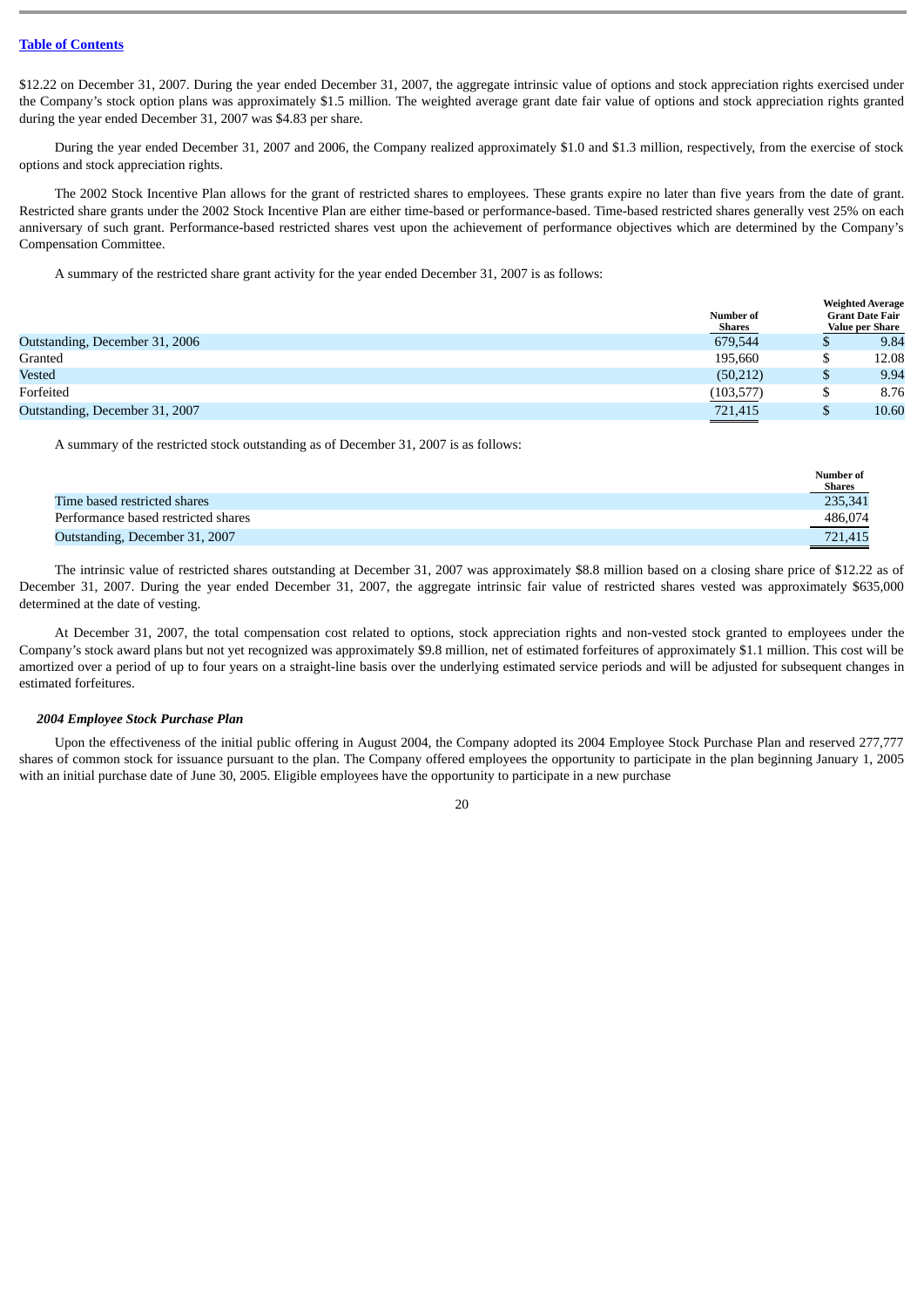period every 6 months. Under the terms of the plan, employees can purchase up to \$12,500 of the Company's common stock at 85% of the fair market value of the stock at the beginning or the end of the purchase period, subject to certain plan limitations. As of December 31, 2007, 2006, and 2005 166,712, 104,458, and 29,541 shares, respectively, had been purchased under this plan.

#### *Pro Forma Net Loss*

The following table illustrates the effect on net loss if the Company had applied the fair value recognition provisions of SFAS 123 to stock-based compensation:

|                                                                       | <b>Year Ended</b><br>December 31,<br>2005 |
|-----------------------------------------------------------------------|-------------------------------------------|
| Net loss, as reported                                                 | \$ (43,557,835)                           |
| Add total stock-based compensation cost included in net loss          | 747.412                                   |
| Deduct total stock-based compensation expense under fair value method | (3,374,460)                               |
| Pro forma net loss                                                    | \$ (46, 184, 883)                         |
| Net loss per share, basic and diluted, as reported                    | (1.60)                                    |
| Net loss per share, basic and diluted, pro forma                      | (1.69)                                    |

For purposes of the above proforma disclosure, the fair value of each option or stock appreciation right is estimated on the date of grant using the Black-Scholes option pricing model using the following assumptions for the year ended 2005: dividend yield of 0%, expected volatility ranging from 50% to 120%, risk free interest rates ranging from 1.09% to 5.28% an initial expected life ranging from five to ten years.

#### *Warrants*

Prior to its public offering in 2004, the Company issued warrants to purchase 418,819 shares of common stock at \$7.81 per share exercisable through December 2006, warrants to purchase 446,063 shares of common stock at \$7.81 exercisable through December 2007, warrants to purchase 298,936 shares of common stock at \$10.55 per share exercisable through February 2009 in connection with a corresponding issuance of convertible preferred stock. During 2005, the Company issued warrants to purchase 306,418 shares of common stock at \$6.53 in conjunction with a commitment for unsecured borrowing capacity from two affiliated investors. Such warrants are exercisable through November 2010. The fair value of the warrants was credited to additional paid-in capital and was recognized as commitment fees over the term of the agreement. During 2008, the Company issued warrants to certain stockholders in conjunction with a \$20 million loan commitment as described in Note 18.

During 2007, 2006, and 2005, warrants for 147,619, 858,810 and 72,507 shares, respectively, were exercised. Certain of these shares were exercised under the cashless exercise provision of the warrant agreements for a net issuance of 93,050, 638,472, and 14,888 shares of common stock during 2007, 2006, and 2005, respectively.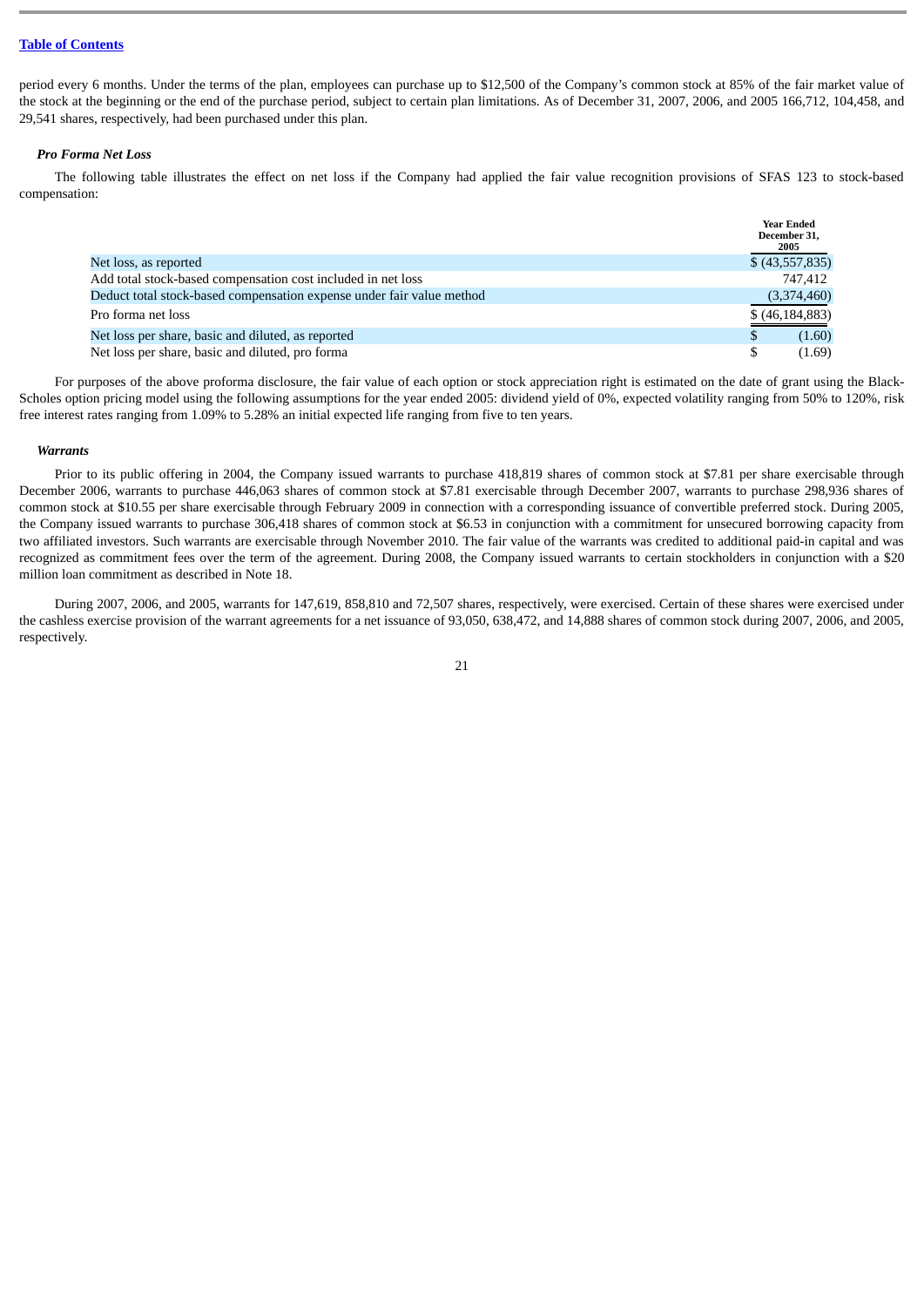#### **12. Income Taxes**

The provision for income taxes consists of the following:

|                     | Year Ended December 31, |              |                |  |
|---------------------|-------------------------|--------------|----------------|--|
|                     | 2007<br>2006            |              | 2005           |  |
| Deferred:           |                         |              |                |  |
| Federal             | \$11,396,216            | \$14,321,316 | \$14,654,439   |  |
| State and local     | (S, 2,378,549)          | 2,384,413    | 2,361,140      |  |
| Total deferred      | 9,017,667               | 16,705,729   | 17,015,579     |  |
| Valuation allowance | (9,017,667)             | (16,705,729) | (17, 015, 579) |  |
| Net deferred        |                         |              |                |  |
|                     |                         |              |                |  |

The provision for income taxes varies from the amount determined by applying the U.S. federal statutory rate to income before income taxes as a result of the following:

|                                                      |            | <b>Year Ended December 31.</b> |            |  |
|------------------------------------------------------|------------|--------------------------------|------------|--|
|                                                      | 2007       | 2006                           | 2005       |  |
| U.S. statutory income tax rate                       | 34.0%      | 34.0%                          | 34.0%      |  |
| State and local taxes, net of federal tax benefit    | (4.9)%     | 3.4%                           | 3.6%       |  |
| Permanent differences between book and tax and other | $(10.4)\%$ | $(1.5)\%$                      | (0.2)%     |  |
| Research credits                                     | $0.0\%$    | $0.6\%$                        | 1.7%       |  |
| Valuation allowance                                  | $(18.7)\%$ | $(36.5)\%$                     | $(39.1)\%$ |  |
| Effective income tax rate                            | $0.0\%$    | $0.0\%$                        | $0.0\%$    |  |

In assessing the realizability of deferred tax assets, the Company considers whether it is more likely than not that some portion or all of the deferred tax assets will not be realized. The ultimate realization of deferred tax assets is dependent upon the generation of future taxable income during the periods in which those temporary differences become deductible. The Company considers projected future taxable income and tax planning strategies in making this assessment. Based upon the level of historical taxable losses, and projections for future losses over periods which the deferred tax assets are deductible, the Company determined that a 100% valuation allowance of deferred tax assets was appropriate. Accordingly, a 100% valuation allowance has been established. The valuation allowance for deferred tax assets includes approximately \$251,000 for which subsequently recognized tax benefits will be applied directly to contributed capital.

The components of the deferred tax asset are as follows:

|                                            |              | December 31, |
|--------------------------------------------|--------------|--------------|
|                                            | 2007         | 2006         |
| Current accruals                           | \$2,028,654  | 567,126      |
| Depreciation and amortization              | 1,672,233    | 1,525,704    |
| Deferred compensation                      | 2,677,348    | 1,626,847    |
| Net operating loss carryovers              | 82,150,858   | 72,276,229   |
| Research and development credit carryovers |              | 3,702,394    |
| Deferred tax assets                        | 88,529,093   | 79,698,300   |
| Valuation allowance                        | (88,529,093) | (79,698,300) |
| Net deferred tax assets                    |              |              |
|                                            |              |              |

As of December 31, 2007, the Company has federal net operating loss carryforwards of approximately \$229 million. The net operating loss carryforwards will expire at various dates beginning in 2008, approximately \$3,512,000 will expire between 2008 and 2011 and approximately \$225,001,000 will expire between 2012 and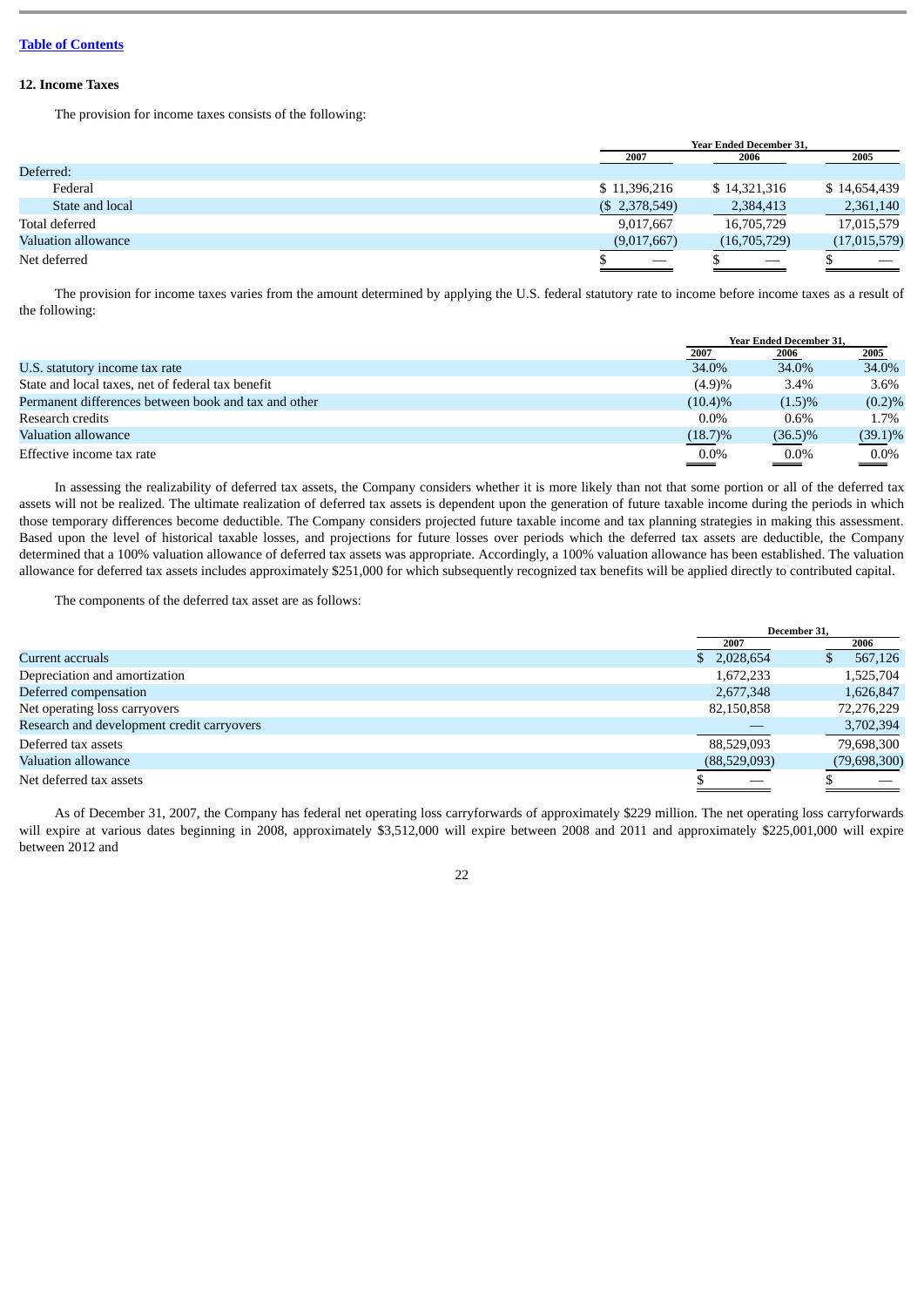2027, if not utilized. The federal research and development credits were decreased to \$0 as of December 31, 2007 as the Company had determined it is more likely than not that it does not have sufficient documentation to support the recognition of these credits for financial statement purposes.

The Company adopted the provisions of FASB Interpretation No. 48, *Accounting for Uncertainty in Income Taxes (FIN 48)* on January 1, 2007. The Company had no unrecognized tax benefits in the financial statements as of January 1, 2007. A portion of the previously reported gross deferred tax assets as of December 31, 2006, primarily the Research and Development credit are not "more-likely-than-not" assets under FIN 48. As such, the Company determined that it would be appropriate to present deferred tax assets net of this asset and the associated valuation allowance. As a result of the adoption, there were no unrecognized tax benefits in the financial statements as of January 1, 2007.

The Company files income tax returns in the U.S. federal jurisdiction and various state and local jurisdictions. As the Company has a federal Net Operating Loss carryforward from the year ended December 31, 1993 forward, all tax years from 1993 forward are subject to examination. As states have varying carryforward periods, and the Company has recently entered into additional states, the states are generally subject to examination for the previous 15 years or less.

The Company recognizes interest accrued, net of tax and penalties, related to unrecognized tax benefits as components of income tax provision as applicable. As of December 31, 2007, the Company did not have any accrued interest and penalties.

#### **13. Net Loss per Share**

The following is a reconciliation of the numerator (net loss) and the denominator (number of shares) used in the basic and diluted earnings per share calculations:

|                                                                      |                | <b>Year Ended December 31,</b> |              |  |
|----------------------------------------------------------------------|----------------|--------------------------------|--------------|--|
|                                                                      | 2007           | 2006                           | 2005         |  |
| Basic and diluted:                                                   |                |                                |              |  |
| Net loss                                                             | (48, 121, 514) | (45,719,770)                   | (43,557,835) |  |
| Weighted average common shares outstanding                           | 35,793,973     | 32,979,403                     | 27,312,041   |  |
| Less weighted average shares subject to repurchase                   |                |                                | (10,219)     |  |
| Weighted average shares used in basic and diluted net loss per share | 35,793,973     | 32,979,403                     | 27,301,822   |  |
| Net loss per share                                                   | (1.34)         | (1.39)                         | (1.60)       |  |

The following table sets forth the number of common shares that were excluded from the computation of earnings per share because their inclusion would have been anti-dilutive as follows:

|                                   |           | December 31. |           |  |
|-----------------------------------|-----------|--------------|-----------|--|
|                                   | 2007      | 2006         | 2005      |  |
| Shares outstanding                |           |              |           |  |
| Restricted shares                 | 675.078   | 651.288      | 308,105   |  |
| Shares issuable upon exercise of: |           |              |           |  |
| Options to purchase common stock  | 3,324,509 | 2.403.507    | 2,456,488 |  |
| Warrants                          | 357,350   | 510.626      | 1,369,436 |  |
|                                   | 4,356,937 | 3,565,421    | 4,134,029 |  |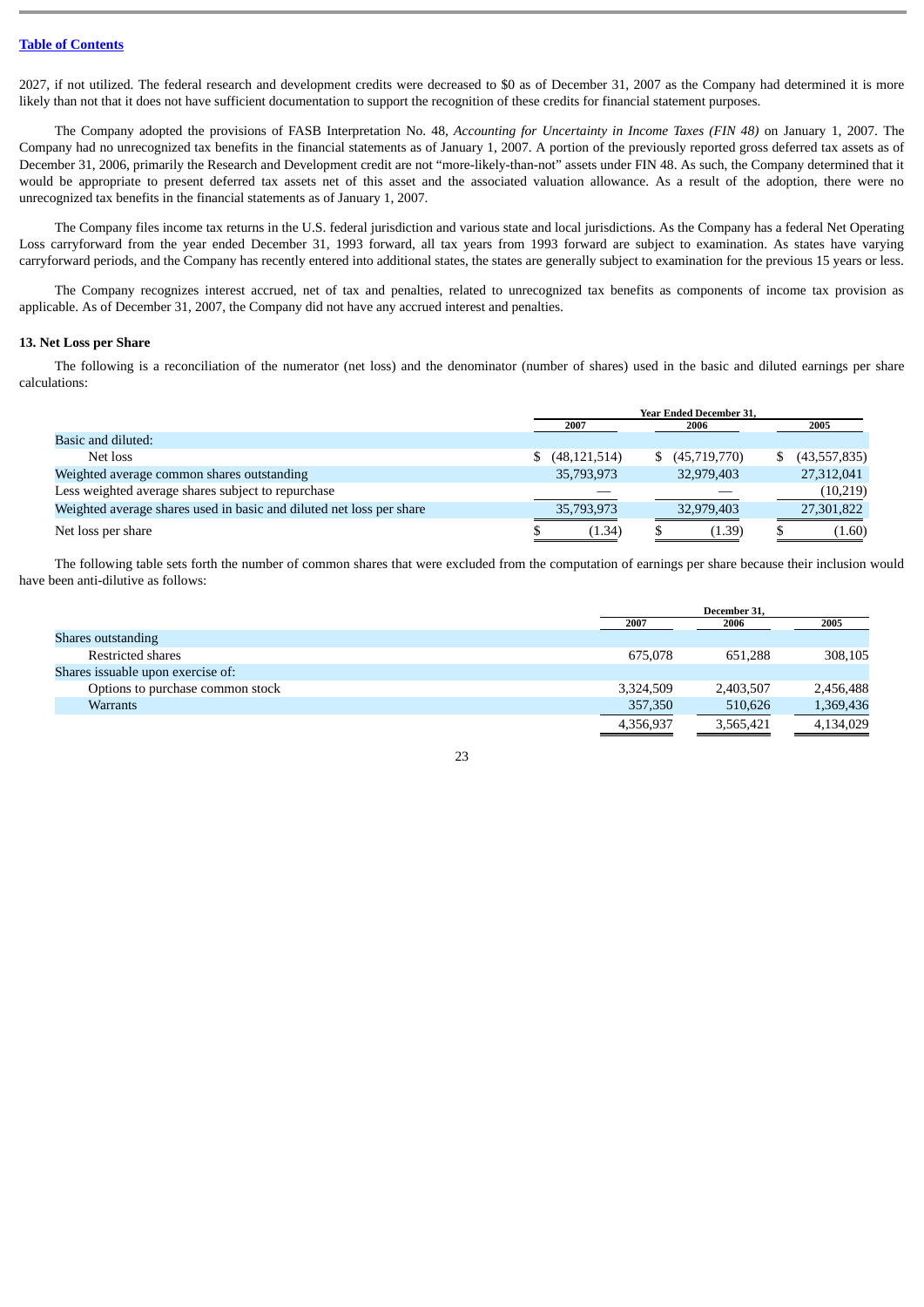#### **14. Employee Benefit Plan**

Beginning in 2002, the Company offered employees the opportunity to participate in a 401(k) plan. The Company matches employee contributions dollar for dollar up to 3% of the employee's salary during the employee's period of participation. For the years ended December 31, 2007, 2006 and 2005, the Company expensed \$605,063, \$492,142 and \$450,370, respectively, related to the plan.

#### **15. Commitments and Contingencies**

The Company at times becomes a party to claims in the ordinary course of business. Management believes that the ultimate resolution of pending or threatened proceedings will not have a material effect on the financial position, results of operations, or liquidity of the Company.

The Company has entered into two letters of credit to support certain purchase and other commitments in the amount of approximately \$2.7 million.

#### **16. Quarterly Data (Unaudited)**

The following tabulations reflect the unaudited quarterly results of operations for the years ended December 31, 2007 and 2006:

|                | <b>Net Sales</b> | <b>Gross Margin</b>     | <b>Net Loss</b> | <b>Basic and</b><br><b>Diluted Loss</b><br>Per Share |
|----------------|------------------|-------------------------|-----------------|------------------------------------------------------|
| 2007           |                  |                         |                 |                                                      |
| First quarter  | \$9,160,955      | \$5,910,607             | \$(10,504,105)  | \$<br>(0.31)                                         |
| Second quarter | 7,835,239        | 3,491,908               | (15,005,916)    | (0.42)                                               |
| Third quarter  | 12,047,754       | 8,014,171               | (10,398,262)    | (0.29)                                               |
| Fourth quarter | 10,254,861       | 6,535,903               | (12, 213, 231)  | (0.34)                                               |
| 2006           |                  |                         |                 |                                                      |
| First quarter  | \$1,731,793      | $\mathbb{S}$<br>499,802 | \$(14,595,306)  | \$<br>(0.47)                                         |
| Second quarter | 3,814,020        | 1,631,595               | (13,610,529)    | (0.41)                                               |
| Third quarter  | 7,640,313        | 3,964,791               | (11,353,573)    | (0.34)                                               |
| Fourth quarter | 14,005,580       | 8,202,769               | (6,160,362)     | (0.18)                                               |

#### **17. Segment Information**

The Company considers reporting segments in accordance with SFAS 131, *Disclosures about Segments of an Enterprise and Related Information*. The Company's system and disposable devices are developed and marketed to a broad base of hospitals in the United States and internationally. The Company considers all such sales to be part of a single operating segment.

Geographic revenue is as follows:

|                      | <b>Year Ended December 31.</b> |  |            |            |
|----------------------|--------------------------------|--|------------|------------|
|                      | 2007                           |  | 2006       | 2005       |
| <b>United States</b> | 25,930,305                     |  | 10,069,492 | 10.998.617 |
| International        | 13.368.504                     |  | 17.122.214 | 4,027,773  |
| Total                | 39,298,809                     |  | 27.191.706 | 15,026,390 |

All of the Company's long-lived assets are located in the United States.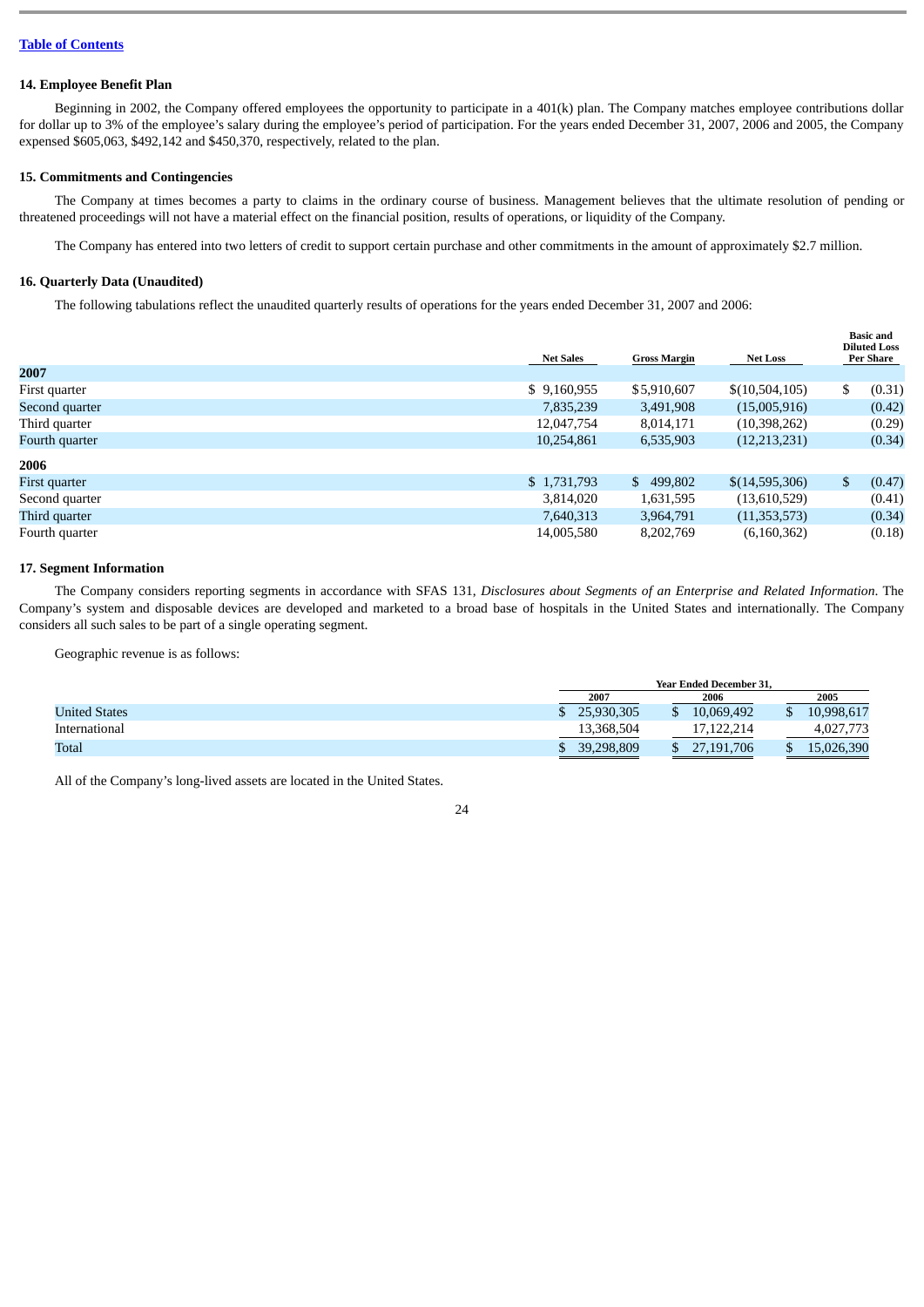#### **18. Subsequent Events**

In February 2008 the Company entered into a Loan and Warrant Purchase Agreement with two of its shareholders providing for \$20 million in loan availability. These funds can be drawn at the Company's election, would be subordinated to any bank debt, would be unsecured, and would be due at the maturity date of February 2009. The commitment may also be used to provide guarantees to the Company's primary lending bank to support advances under the credit agreement with the bank. The financing commitment from the shareholders is subject to a 90 day extension, solely at the Company's option, providing for an extended maturity date of May 2009. In conjunction with this transaction, the Company and its primary lending bank amended the working capital line of credit by increasing the line to \$30 million subject to a borrowing base of qualifying accounts receivable and inventory, with up to \$10 million available under the line supported by these guarantees. Under the revised facility the Company is required to maintain a minimum "tangible net worth" as defined in the agreement of at least \$5 million at the end of any calendar quarter during the term of the agreement, with lesser amounts required at non-quarter month ends. Warrants to purchase approximately 572,000 shares of the Company's common stock at an exercise price of \$6.99 were issued to the shareholders in exchange for the financing commitment. The warrants are exercisable immediately upon grant and expire five years from the date of grant.

At December 31, 2007, the Company had invested \$500,000 in a taxable auction rate security ("ARS") which we classified as a current asset. The Company considers these securities as available for sale. The ARS held by the Company is a private placement security with a long-term stated maturity for which the interest rate is reset through a Dutch auction every 28 days. The auctions have historically provided a liquid market for these securities as investors historically could readily sell their investments at auction. With the liquidity issues experienced in global credit and capital markets, the Company was unable to sell its ARS at auction on February 22, 2008, as the amount of securities submitted for sale exceeded the amount of purchase orders. The Company's ARS was issued by South Carolina Student Loan Corporation and currently carries a AAA/Aaa rating. It has not experienced any payment defaults and is insured by AMBAC. Nonetheless, if uncertainties in the credit and capital markets continue, these markets deteriorate further or there are any ratings downgrades on this ARS we hold, we may be required to recognize an impairment and/or reclassify these investments from short-term to long-term investment. In addition, these securities may not provide the liquidity to us as we need it, as it could take until the final maturity of the underlying note (June 2034) to realize our investments' recorded value. The Company intends to liquidate these securities at par at the earliest possibility opportunity.

#### **19. Liquidity (Unaudited)**

The Company has continued to experience net operating losses and negative cash flows during 2008, which has had an impact on the Company's financial position and liquidity. As of September 30, 2008 and for the nine months then ended, the Company had working capital of \$2.9 million, and used \$25.2 million of cash for operations. At September 30, 2008, the Company had approximately \$20 million of cash and equivalents, unused borrowing capacity of \$4.5 million under its revolving line of credit, and \$6 million of availability remaining on the shareholder loan agreement. The Company continues to address its liquidity needs and believes it can obtain sufficient liquidity for 2009 operations.

In July 2008 the Company entered into an amendment to its existing agreements with Biosense Webster, Inc. Pursuant to the amendment Biosense Webster agreed to pay the Company \$10 million as an advance on revenue share amounts that were owed at the time the amendment was executed or may be owed in the future by Biosense Webster to the Company pursuant to the revenue share provisions of the existing agreement. The Company also agreed that an aggregate of up to \$8 million of certain agreed upon research and development expenses that were owed at the time the amendment was executed or may be owed in the future by the Company to Biosense Webster pursuant to the existing agreement would be deferred and will be due, together with any unrecouped portion of the \$10 million revenue share advance on the Final Payment Date, which is defined in the agreement as December 31, 2011 or the date of an Accelerating Recoupment Event as defined in the agreement.

In November 2008 the Company, Sanderling Venture Partners and Alafi Capital executed a term sheet under which Sanderling Venture Partners and Alafi Capital committed to extend their February 2008 agreement to loan the Company an aggregate \$20 million on an unsecured basis. As amended, if extended by the Company the agreement will expire on the earlier of March 31, 2010 or the date the Company receives at least \$20 million of third party, non-bank financing. This facility may also be used by the Company to guarantee its loan commitments with Silicon Valley Bank, its primary bank lender, through the same extended term.

The Company also has approximately \$55 million of remaining availability under a shelf registration statement that was filed in August 2006 for the issuance and sale from time to time to the public of securities, including debt, preferred stock, common stock and warrants.

The Company is currently in negotiation with its primary lender to renew its bank line of credit, which expires on March 31, 2009, through March 31, 2010 on substantially the same terms as the current line.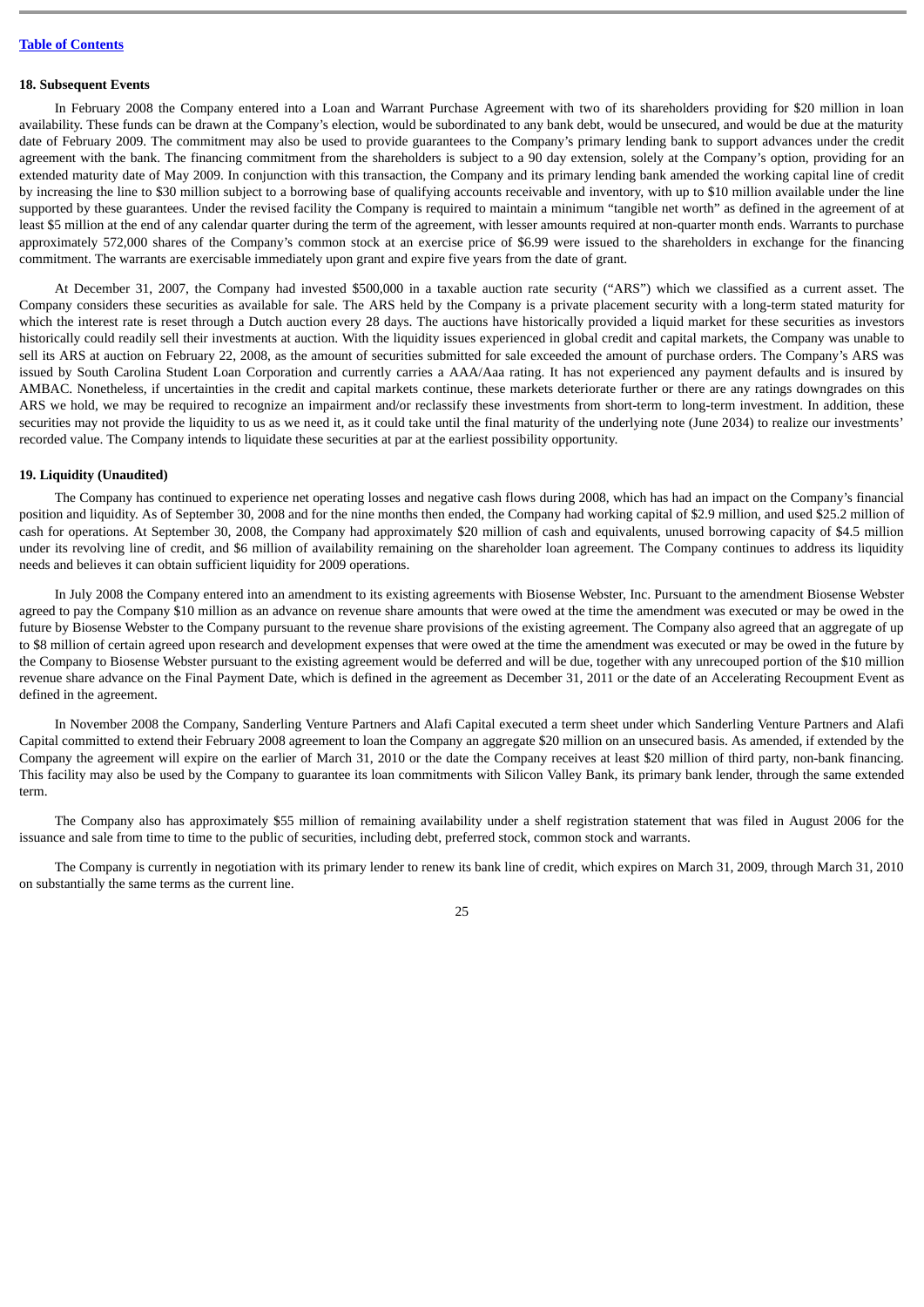# **PART IV**

# <span id="page-27-0"></span>**ITEM 15. EXHIBITS AND FINANCIAL STATEMENT SCHEDULES**

# **Exhibit Listing**

| Exhibits | Description                                                                                                                                                                |
|----------|----------------------------------------------------------------------------------------------------------------------------------------------------------------------------|
| 23.1     | Consent of Independent Registered Accounting Firm                                                                                                                          |
| 24.1     | Power of Attorney authorizing certain persons to sign this First Amendment to the Annual Report on Form 10-K on behalf of certain directors and<br>officers of the Company |
| 31.1     | Rule 13a-14(a)/15d-14(a) Certification (pursuant to Section 302 of the Sarbanes-Oxley Act of 2002, executed by Chief Executive Officer)                                    |
| 31.2     | Rule 13a-14(a)/15d-14(a) Certification (pursuant to Section 302 of the Sarbanes-Oxley Act of 2002, executed by Chief Financial Officer)                                    |
| 32.1     | Section 1350 Certification (pursuant to Section 906 of the Sarbanes-Oxley Act of 2002, executed by Chief Executive Officer)                                                |
|          |                                                                                                                                                                            |

32.2 Section 1350 Certification (pursuant to Section 906 of the Sarbanes-Oxley Act of 2002, executed by Chief Financial Officer)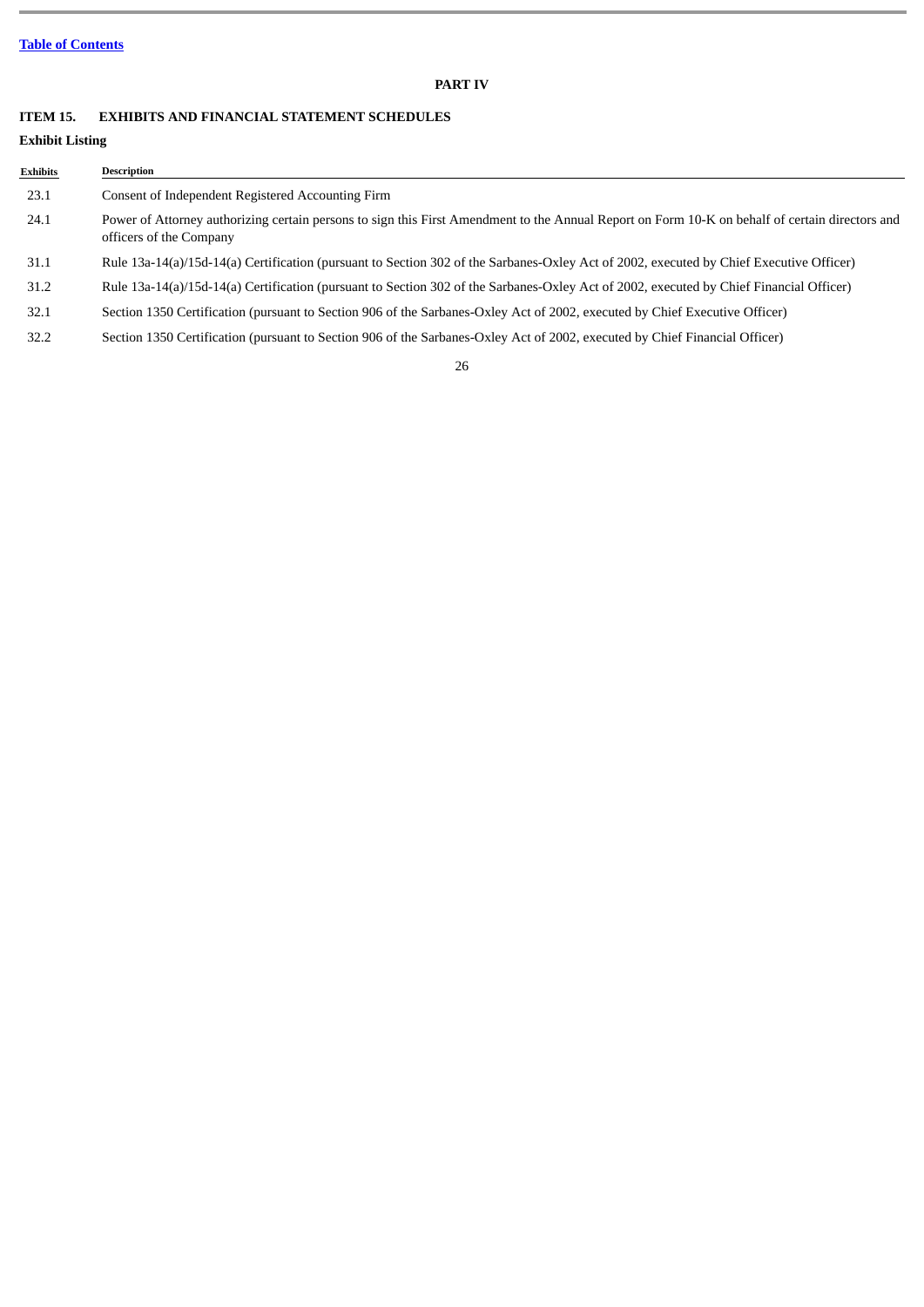### **SIGNATURES**

<span id="page-28-0"></span>Pursuant to the requirements of the Securities Exchange Act of 1934, the Registrant has duly caused this report to be signed on its behalf by the undersigned thereunto duly authorized.

# **STEREOTAXIS, INC.**

(Registrant)

Date: December 29, 2008 **By:** *By: BEVIL J. HOGG* 

**Bevil J. Hogg, Chief Executive Officer**

Pursuant to the requirements of the Securities Exchange Act of 1934, this report has been signed below by the following persons on behalf of the Registrant and in the capacities and on the dates indicated.

| Signature                                                      | Title                                                                                                        | Date              |
|----------------------------------------------------------------|--------------------------------------------------------------------------------------------------------------|-------------------|
| FRED A. MIDDLETON*<br>/s/<br><b>Fred A. Middleton</b>          | Chairman of the Board of Directors                                                                           | December 29, 2008 |
| BEVIL J. HOGG<br>/s/<br><b>Bevil J. Hogg</b>                   | Chief Executive Officer<br>(principal executive officer)                                                     | December 29, 2008 |
| <b>JAMES M. STOLZE</b><br>$\sqrt{s}$<br><b>James M. Stolze</b> | Vice President and Chief Financial Officer<br>(principal financial officer and principal accounting officer) | December 29, 2008 |
| CHRISTOPHER ALAFI*<br>/s/<br><b>Christopher Alafi</b>          | Director                                                                                                     | December 29, 2008 |
| DAVID W. BENFER*<br>/s/<br>David W. Benfer                     | Director                                                                                                     | December 29, 2008 |
| RALPH G. DACEY, JR.*<br>/s/<br>Ralph G. Dacey, Jr.             | Director                                                                                                     | December 29, 2008 |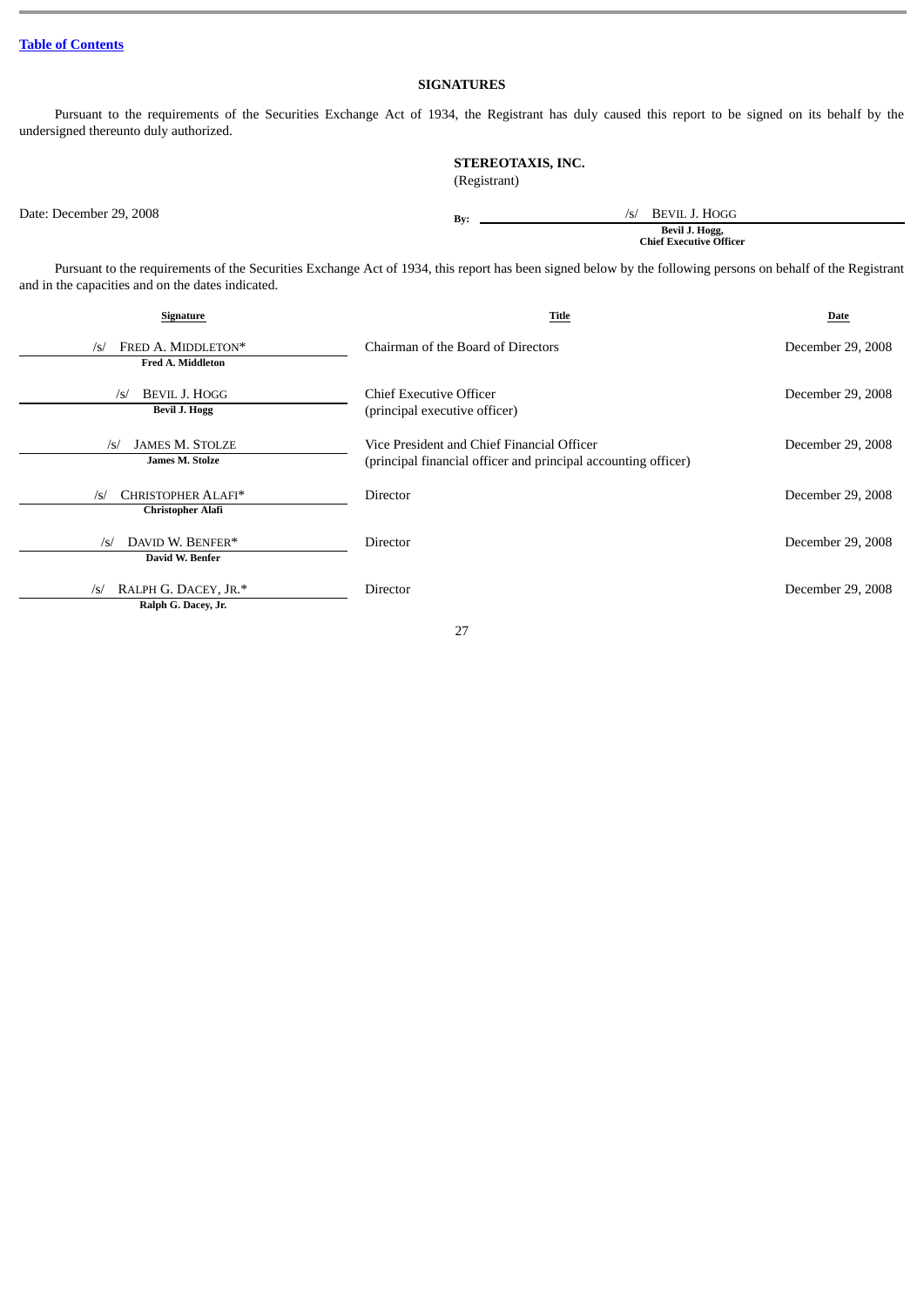| Signature                                            | Title                                           | Date              |
|------------------------------------------------------|-------------------------------------------------|-------------------|
| MICHAEL P. KAMINSKI<br>/s/<br>Michael P. Kaminski    | President, Chief Operating Officer and Director | December 29, 2008 |
| WILLIAM M. KELLEY*<br>/s/<br>William M. Kelley       | Director                                        | December 29, 2008 |
| ABHIJEET J. LELE*<br>$\sqrt{s}$<br>Abhijeet J. Lele  | Director                                        | December 29, 2008 |
| WILLIAM C. MILLS III*<br>/s/<br>William C. Mills III | Director                                        | December 29, 2008 |
| ROBERT J. MESSEY*<br>/s/<br><b>Robert J. Messey</b>  | Director                                        | December 29, 2008 |
| ERIC N. PRYSTOWSKY*<br>/s/<br>Eric N. Prystowsky     | Director                                        | December 29, 2008 |

\*By: /s/ JAMES M. STOLZE

James M. Stolze, attorney-in-fact, by authority of the power of attorney filed as Exhibit 24.1 hereto.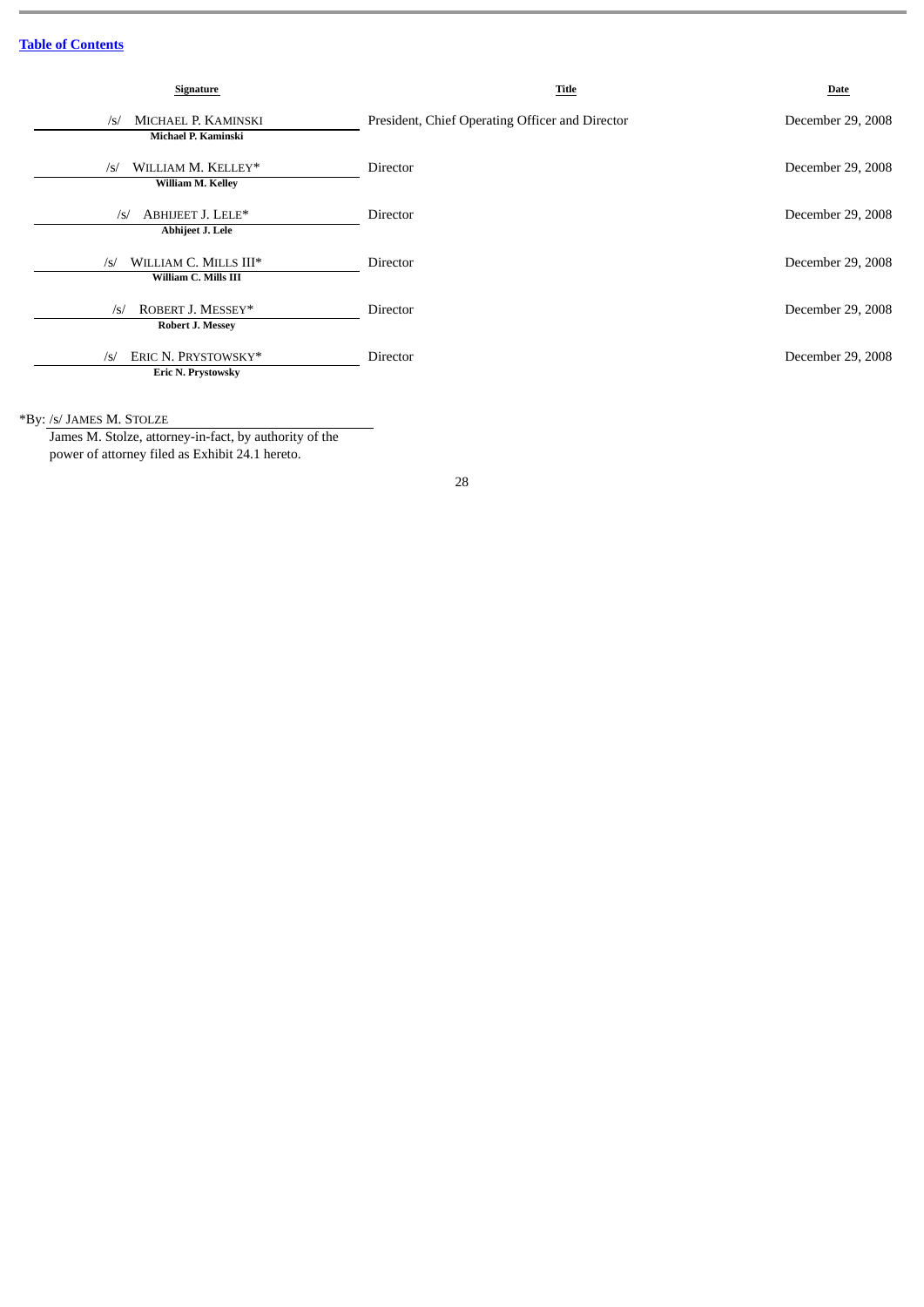# **EXHIBIT INDEX**

<span id="page-30-0"></span>

| <b>Exhibits</b> | Description                                                                                                                                                         |
|-----------------|---------------------------------------------------------------------------------------------------------------------------------------------------------------------|
| 23.1            | Consent of Independent Registered Public Accounting Firm                                                                                                            |
| 24.1            | Power of Attorney authorizing certain persons to sign this Amendment No. 1 Annual Report on Form 10-K on behalf of certain directors and<br>officers of the Company |
| 31.1            | Rule 13a-14(a)/15d-14(a) Certification (pursuant to Section 302 of the Sarbanes-Oxley Act of 2002, executed by Chief Executive Officer)                             |
| 31.2            | Rule 13a-14(a)/15d-14(a) Certification (pursuant to Section 302 of the Sarbanes-Oxley Act of 2002, executed by Chief Financial Officer)                             |
| 32.1            | Section 1350 Certification (pursuant to Section 906 of the Sarbanes-Oxley Act of 2002, executed by Chief Executive Officer)                                         |
|                 |                                                                                                                                                                     |

32.2 Section 1350 Certification (pursuant to Section 906 of the Sarbanes-Oxley Act of 2002, executed by Chief Financial Officer)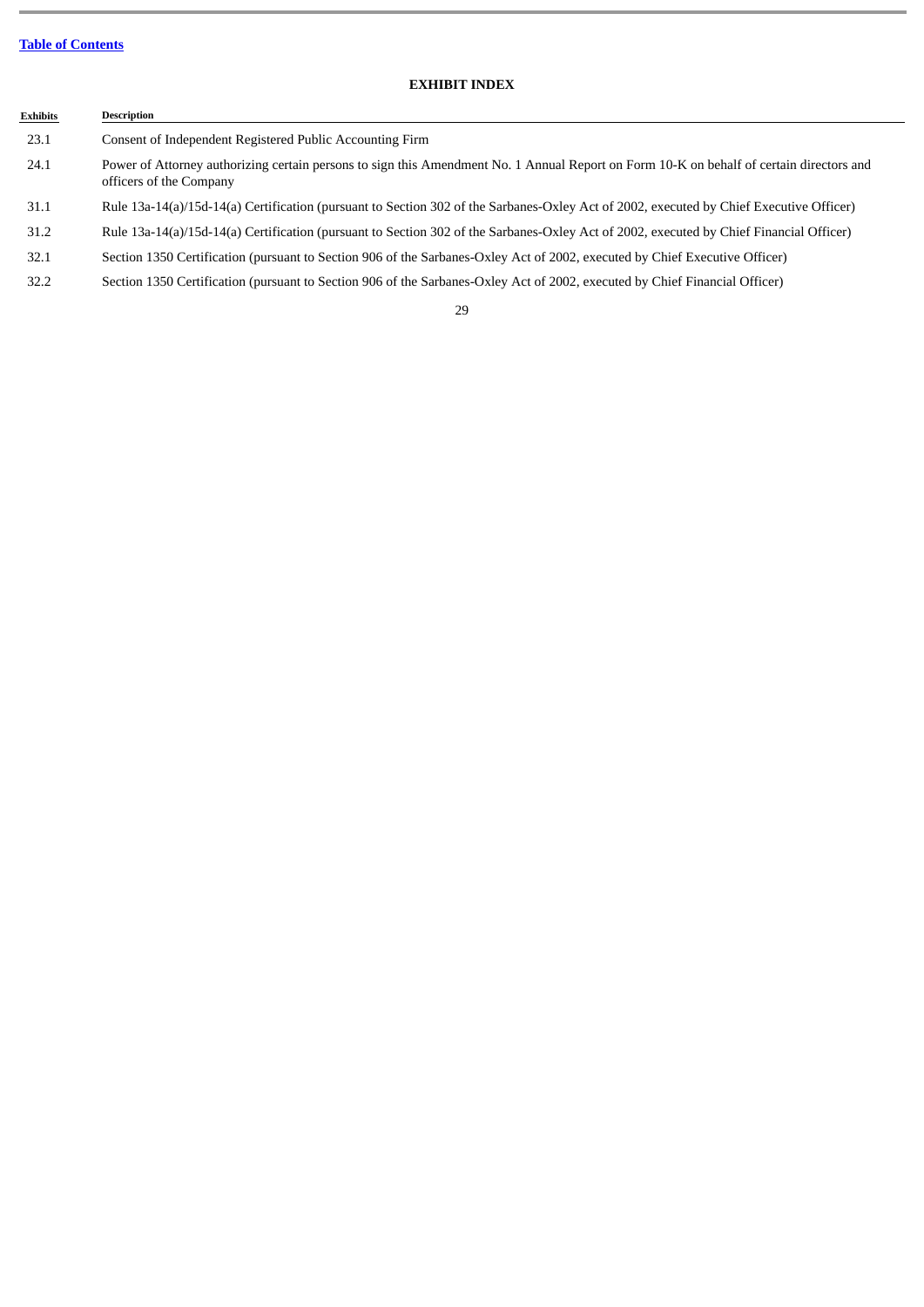#### **Consent of Independent Registered Public Accounting Firm**

We consent to the incorporation by reference in the Registration Statement (Form S-3 No. 333-137006) of Stereotaxis, Inc. pertaining to the registration of up to 1,150,849 shares of its common stock, \$.001 par value, the Registration Statement (Form S-3 No. 333-137007) of Stereotaxis, Inc. pertaining to the registration of \$75,000,000 of its debt securities, common stock, preferred stock, warrants, or units, the Registration Statement (Form S-3 No. 333-129629) of Stereotaxis, Inc. pertaining to the registration of \$75,000,000 of its common stock, preferred stock, warrants or units, and the Registration Statement (Form S-8 No. 333-120135) pertaining to the Stereotaxis, Inc. 2004 Employee Stock Purchase Plan, the Stereotaxis, Inc. 2002 Stock Incentive Plan, the Stereotaxis, Inc. 2002 Non-Employee Directors' Stock Plan, and the Stereotaxis, Inc. 1994 Stock Plan of our report dated March 13, 2008 except Note 19, as to which the date is December 26, 2008, with respect to the financial statements of Stereotaxis, Inc., included in the Form 10-K/A, for the year ended December 31, 2007.

/s/ Ernst & Young LLP

St. Louis, Missouri December 26, 2008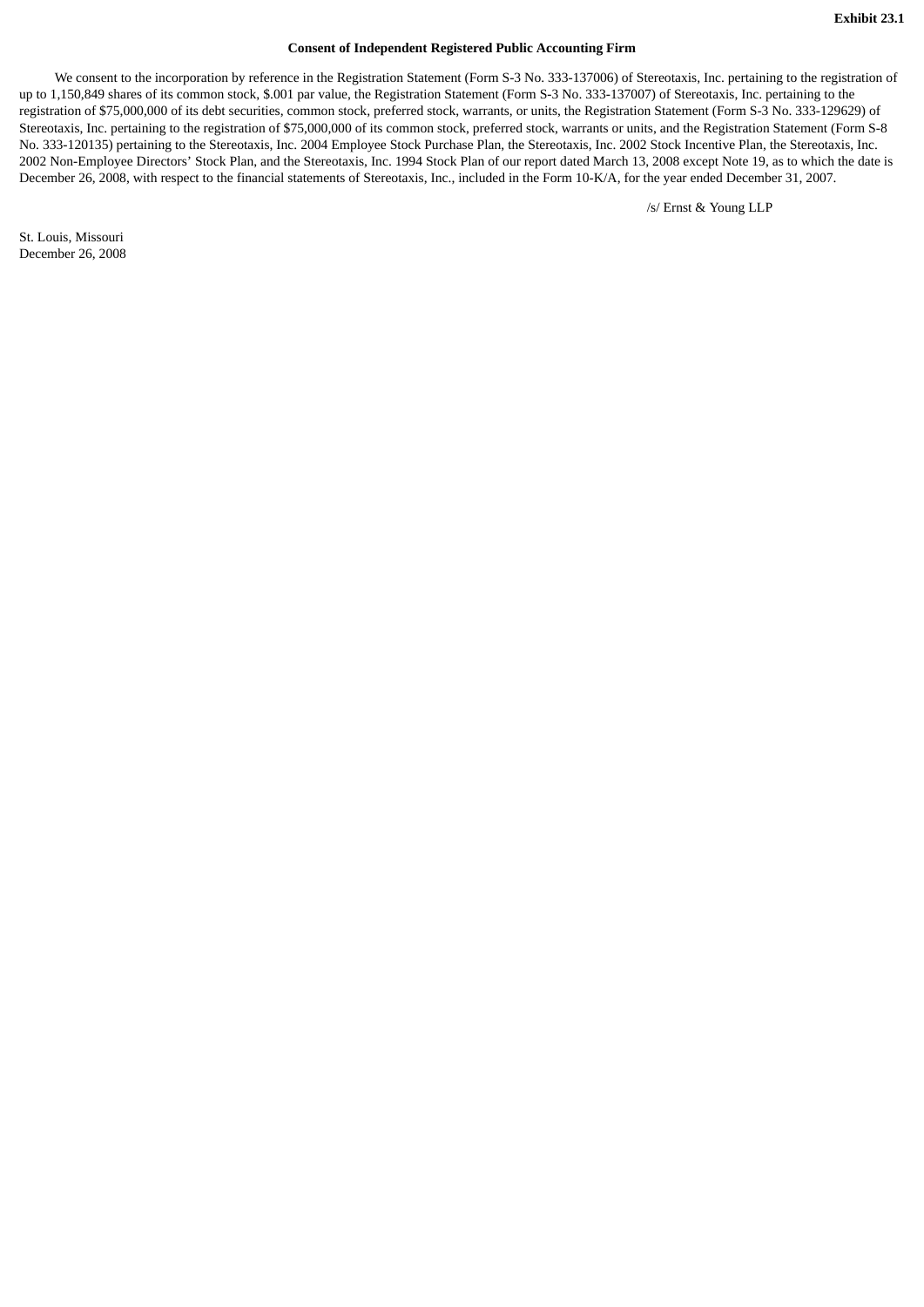#### **POWER OF ATTORNEY**

KNOW ALL MEN BY THESE PRESENTS, that each person whose signature appears below constitutes and appoints Bevil J. Hogg and James M. Stolze, and each of them, his true and lawful attorneys-in-fact and agents, with full power of substitution and resubstitution, for him and in his name, place and stead, in any and all capacities to sign any and all amendments to this Annual Report on Form 10-K and any other documents and instruments incidental thereto, and to file the same, with all exhibits thereto, and other documents in connection therewith, with the Securities and Exchange Commission, granting unto said attorneys-infact and agents, and each of them, full power and authority to do and perform each and every act and thing requisite or necessary to be done in and about the premises, as fully to all intents and purposes as he might or could do in person, hereby ratifying and confirming all that said attorneys-in-fact and agents and/or any of them, or their or his substitute or substitutes, may lawfully do or cause to be done by virtue hereof.

Pursuant to the requirements of the Securities Exchange Act of 1934, this report has been signed below by the following persons on behalf of the Registrant and in the capacities and on the dates indicated.

| Signature                                                          | Title                                                                                                        | Date           |
|--------------------------------------------------------------------|--------------------------------------------------------------------------------------------------------------|----------------|
| <b>FRED A. MIDDLETON</b><br>/s/<br><b>Fred A. Middleton</b>        | Chairman of the Board of Directors                                                                           | March 13, 2008 |
| <b>BEVIL J. HOGG</b><br>/s/<br><b>Bevil J. Hogg</b>                | <b>Chief Executive Officer</b><br>(principal executive officer)                                              | March 13, 2008 |
| <b>JAMES M. STOLZE</b><br>/s/<br><b>James M. Stolze</b>            | Vice President and Chief Financial Officer<br>(principal financial officer and principal accounting officer) | March 13, 2008 |
| <b>CHRISTOPHER ALAFI</b><br>$\sqrt{s}$<br><b>Christopher Alafi</b> | Director                                                                                                     | March 13, 2008 |
| DAVID W. BENFER<br>/s/<br>David W. Benfer                          | Director                                                                                                     | March 13, 2008 |
| RALPH G. DACEY, JR.<br>$\sqrt{s}$<br>.                             | Director                                                                                                     | March 13, 2008 |

**Ralph G. Dacey, Jr.**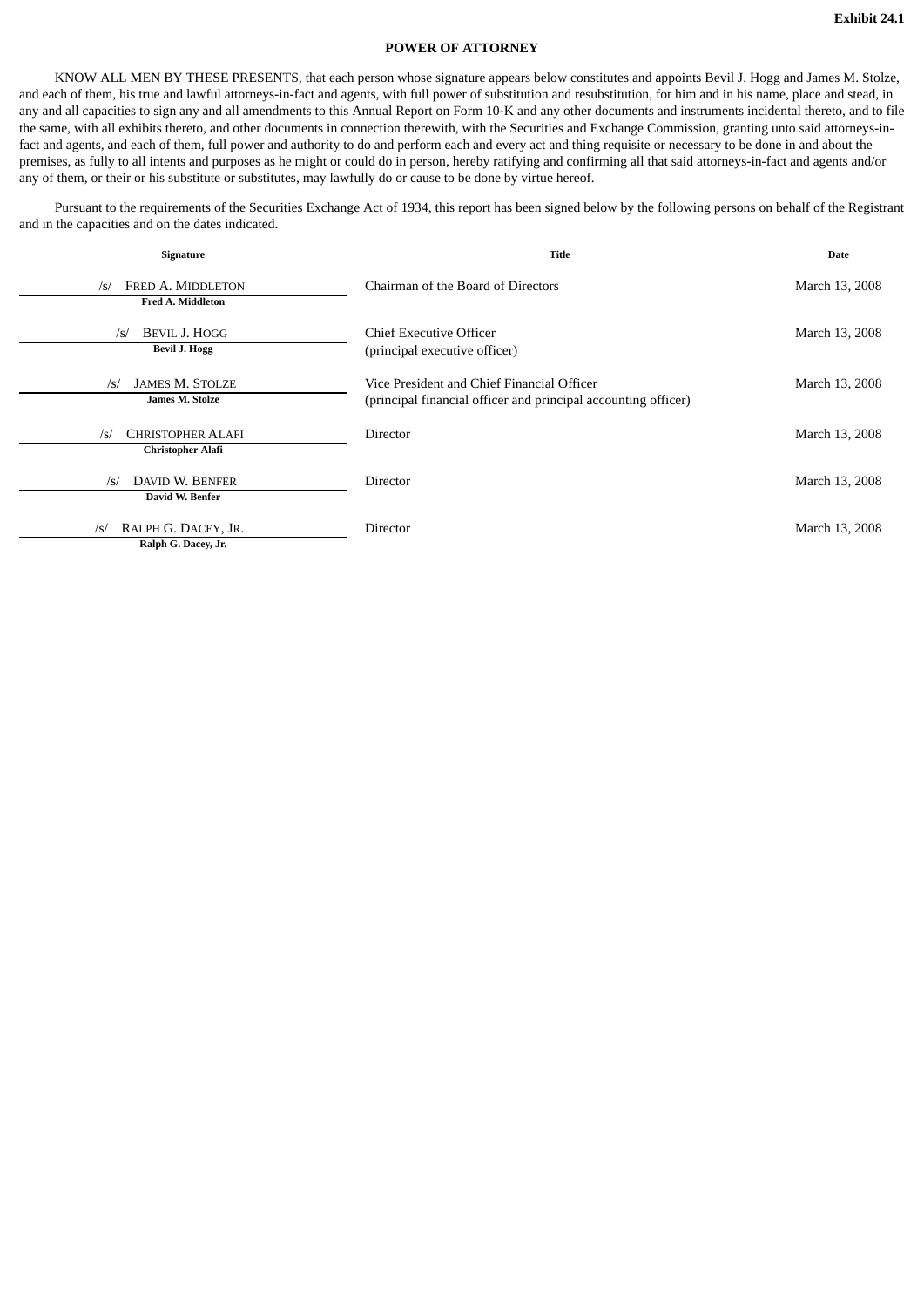| Signature                                                 |          | <b>Title</b> | <b>Date</b>    |
|-----------------------------------------------------------|----------|--------------|----------------|
| WILLIAM M. KELLEY<br>/s/<br>William M. Kelley             | Director |              | March 13, 2008 |
| <b>ABHIJEET J. LELE</b><br>$\sqrt{s}$<br>Abhijeet J. Lele | Director |              | March 13, 2008 |
| WILLIAM C. MILLS III<br>/s/<br>William C. Mills III       | Director |              | March 13, 2008 |
| ROBERT J. MESSEY<br>$\sqrt{s}$<br><b>Robert J. Messey</b> | Director |              | March 13, 2008 |
| ERIC N. PRYSTOWSKY<br>$\sqrt{s}$<br>Eric N. Prystowsky    | Director |              | March 13, 2008 |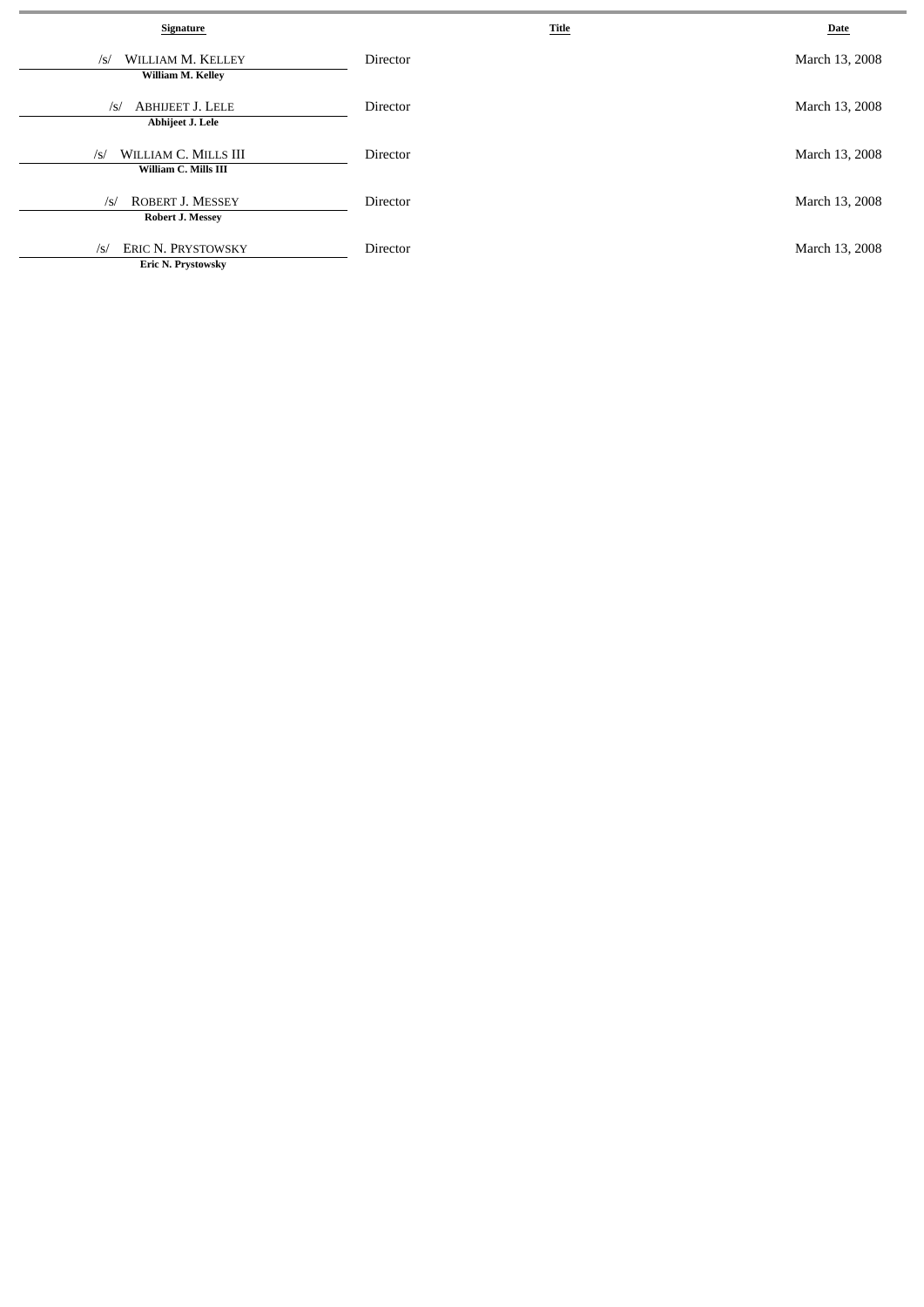### Certification of Principal Executive Officer

I, Bevil J. Hogg, certify that:

- 1. I have reviewed this Amendment No. 1 to the annual report on Form 10-K/A of Stereotaxis, Inc.;
- 2. Based on my knowledge, this report does not contain any untrue statement of a material fact or omit to state a material fact necessary to make the statements made, in light of the circumstances under which such statements were made, not misleading with respect to the period covered by this report;
- 3. Based on my knowledge, the financial statements, and other financial information included in this report, fairly present in all material respects the financial condition, results of operations and cash flows of the registrant as of, and for, the periods presented in this report;
- 4. The registrant's other certifying officers and I are responsible for establishing and maintaining disclosure controls and procedures (as defined in Exchange Act Rules 13a-15(e) and 15d-15(e)) and internal control over financial reporting (as defined in Exchange Act Rules 13a-15(f) and 15d-15(f)) for the registrant and have:
	- (a) Designed such disclosure controls and procedures, or caused such disclosure controls and procedures to be designed under our supervision, to ensure that material information relating to the registrant, including its consolidated subsidiaries, is made known to us by others within those entities, particularly during the period in which this report is being prepared;
	- (b) Designed such internal control over financial reporting, or caused such internal control over financial reporting to be designed under our supervision, to provide reasonable assurance regarding the reliability of financial reporting and the preparation of financial statements for external purposes in accordance with generally accepted accounting principles;
	- (c) Evaluated the effectiveness of the registrant's disclosure controls and procedures and presented in this report our conclusions about the effectiveness of the disclosure controls and procedures, as of the end of the period covered by this report based on such evaluation; and
	- (d) Disclosed in this report any change in the registrant's internal control over financial reporting that occurred during the registrant's most recent fiscal quarter (the registrant's fourth fiscal quarter in the case of an annual report) that has materially affected, or is reasonably likely to materially affect, the registrant's internal control over financial reporting.
- 5. The registrant's other certifying officer and I have disclosed, based on our most recent evaluation of internal control over financial reporting, to the registrant's auditors and the audit committee of the registrant's board of directors (or persons performing the equivalent functions):
	- (a) All significant deficiencies and material weaknesses in the design or operation of internal control over financial reporting which are reasonably likely to adversely affect the registrant's ability to record, process, summarize and report financial information; and
	- (b) Any fraud, whether or not material, that involves management or other employees who have a significant role in the registrant's internal control over financial reporting.

Date: December 29, 2008

/s/ BEVIL J. HOGG

 **Bevil J. Hogg Chief Executive Officer Stereotaxis, Inc. (Principal Executive Officer)**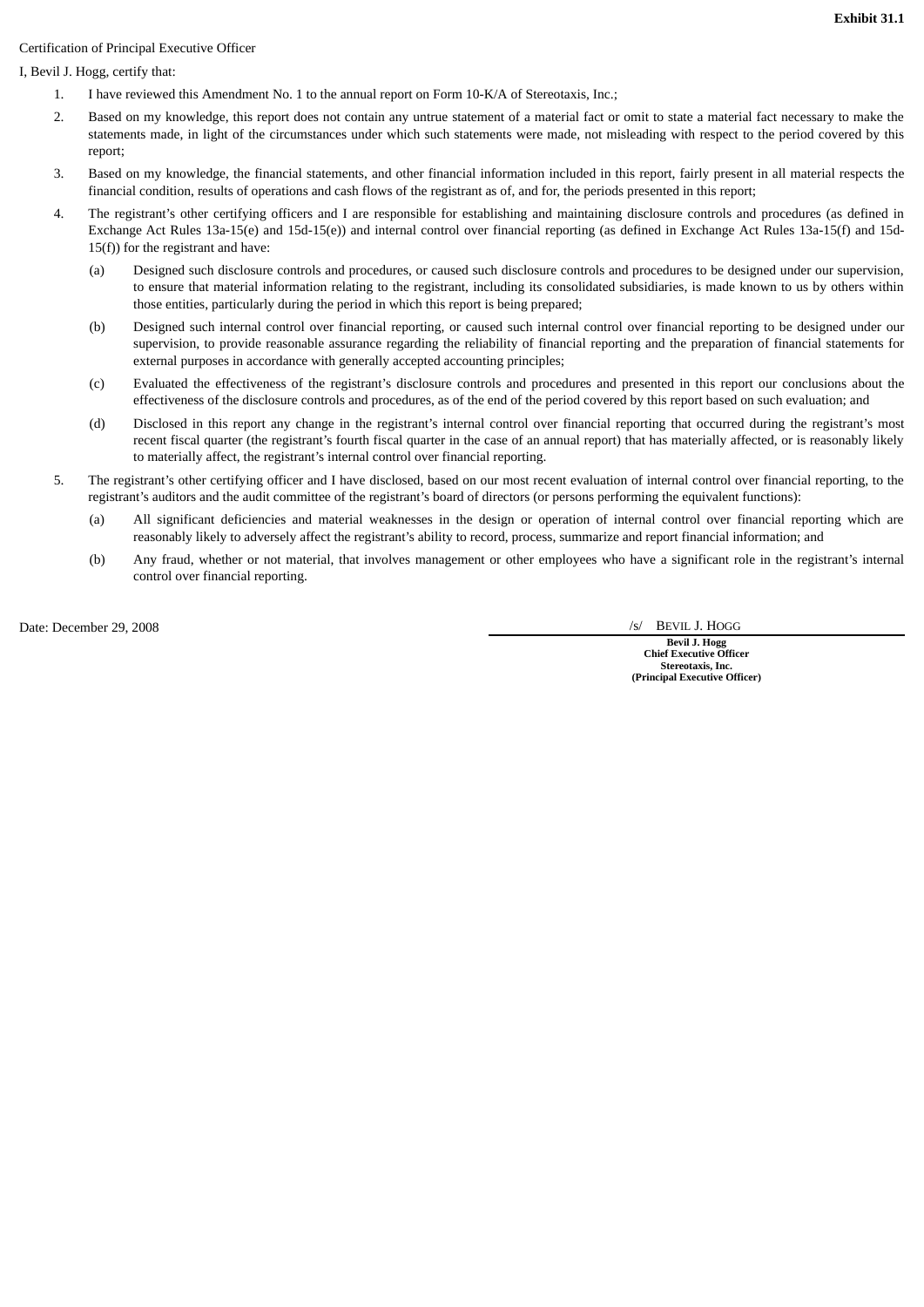### Certification of Principal Financial Officer

I, James M. Stolze, certify that:

- 1. I have reviewed this Amendment No. 1 to the annual report on Form 10-K/A of Stereotaxis, Inc.;
- 2. Based on my knowledge, this report does not contain any untrue statement of a material fact or omit to state a material fact necessary to make the statements made, in light of the circumstances under which such statements were made, not misleading with respect to the period covered by this report;
- 3. Based on my knowledge, the financial statements, and other financial information included in this report, fairly present in all material respects the financial condition, results of operations and cash flows of the registrant as of, and for, the periods presented in this report;
- 4. The registrant's other certifying officer and I are responsible for establishing and maintaining disclosure controls and procedures (as defined in Exchange Act Rules 13a-15(e) and 15d-15(e)) and internal control over financial reporting (as defined in Exchange Act Rules 13a-15(f) and 15d-15(f)) for the registrant and have:
	- (a) Designed such disclosure controls and procedures, or caused such disclosure controls and procedures to be designed under our supervision, to ensure that material information relating to the registrant, including its consolidated subsidiaries, is made known to us by others within those entities, particularly during the period in which this report is being prepared;
	- (b) Designed such internal control over financial reporting, or caused such internal control over financial reporting to be designed under our supervision, to provide reasonable assurance regarding the reliability of financial reporting and the preparation of financial statements for external purposes in accordance with generally accepted accounting principles;
	- (c) Evaluated the effectiveness of the registrant's disclosure controls and procedures and presented in this report our conclusions about the effectiveness of the disclosure controls and procedures, as of the end of the period covered by this report based on such evaluation; and
	- (d) Disclosed in this report any change in the registrant's internal control over financial reporting that occurred during the registrant's most recent fiscal quarter (the registrant's fourth fiscal quarter in the case of an annual report) that has materially affected, or is reasonably likely to materially affect, the registrant's internal control over financial reporting.
- 5. The registrant's other certifying officer and I have disclosed, based on our most recent evaluation of internal control over financial reporting, to the registrant's auditors and the audit committee of the registrant's board of directors (or persons performing the equivalent functions):
	- (a) All significant deficiencies and material weaknesses in the design or operation of internal control over financial reporting which are reasonably likely to adversely affect the registrant's ability to record, process, summarize and report financial information; and
	- (b) Any fraud, whether or not material, that involves management or other employees who have a significant role in the registrant's internal control over financial reporting.

Date: December 29, 2008

/s/ JAMES M. STOLZE

 **James M. Stolze Vice President and Chief Financial Officer Stereotaxis, Inc. (Principal Financial Officer)**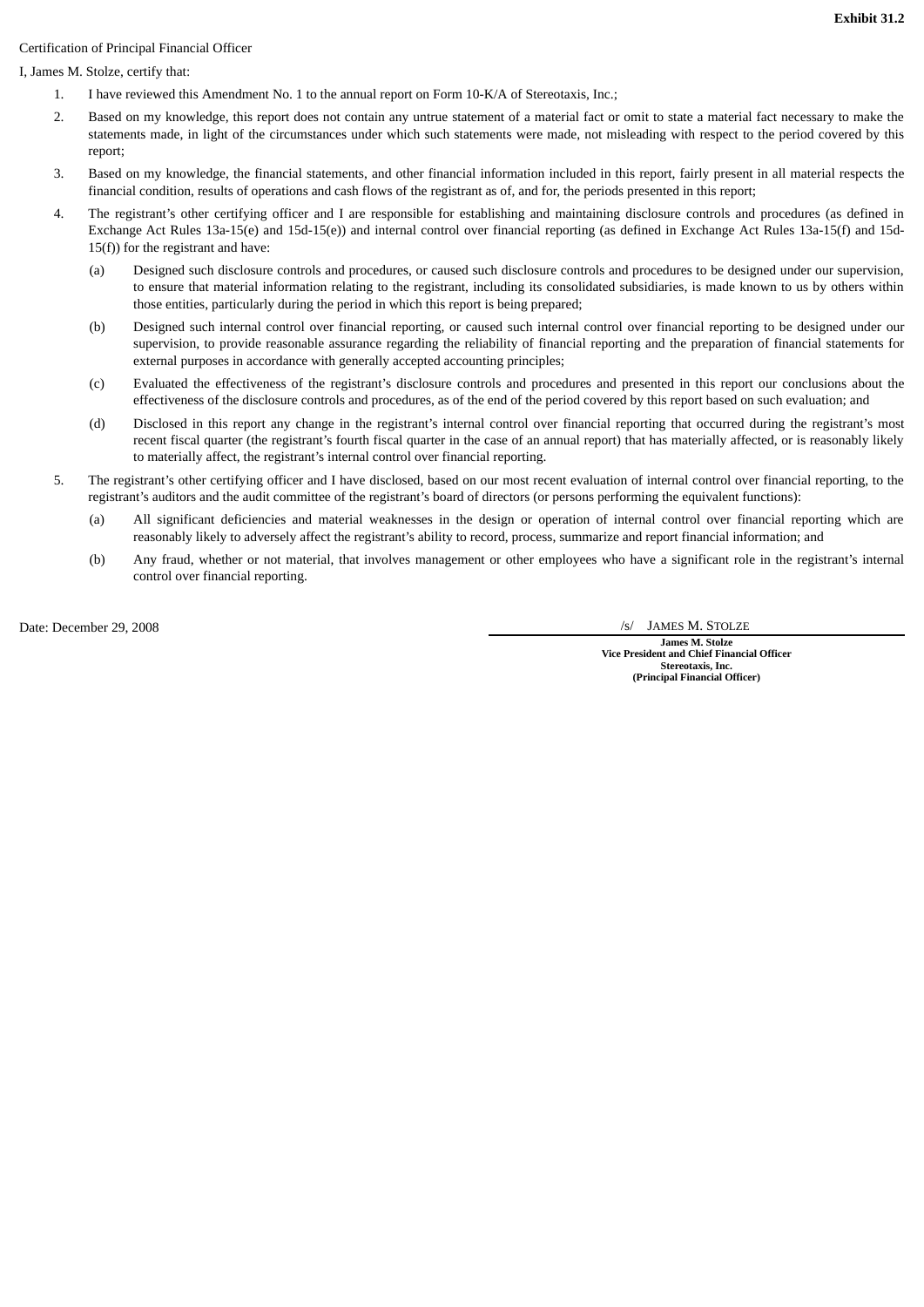### **CERTIFICATION PURSUANT TO 18 U.S.C. SECTION 1350, AS ADOPTED PURSUANT TO SECTION 906 OF THE SARBANES-OXLEY ACT OF 2002**

In connection with Amendment No. 1 to the annual report of Stereotaxis, Inc. (the "Company") on Form 10-K/A for the period ended December 31, 2007 as filed with the Securities and Exchange Commission on the date hereof (the "Report"), I, Bevil J. Hogg, Chief Executive Officer of the Company, certify, pursuant to Rule 13a-14(b) and Section 1350 of Chapter 63 of Title 18 of the United States Code, as adopted pursuant to Section 906 of the Sarbanes-Oxley Act of 2002, that:

(1) The Report fully complies with the requirements of Section 13(a) or 15(d) of the Securities Exchange Act of 1934; and

(2) The information contained in the Report fairly presents, in all material respects, the financial condition and results of operations of the Company.

Date: December 29, 2008

/s/ BEVIL J. HOGG

**Bevil J. Hogg Chief Executive Officer Stereotaxis, Inc.**